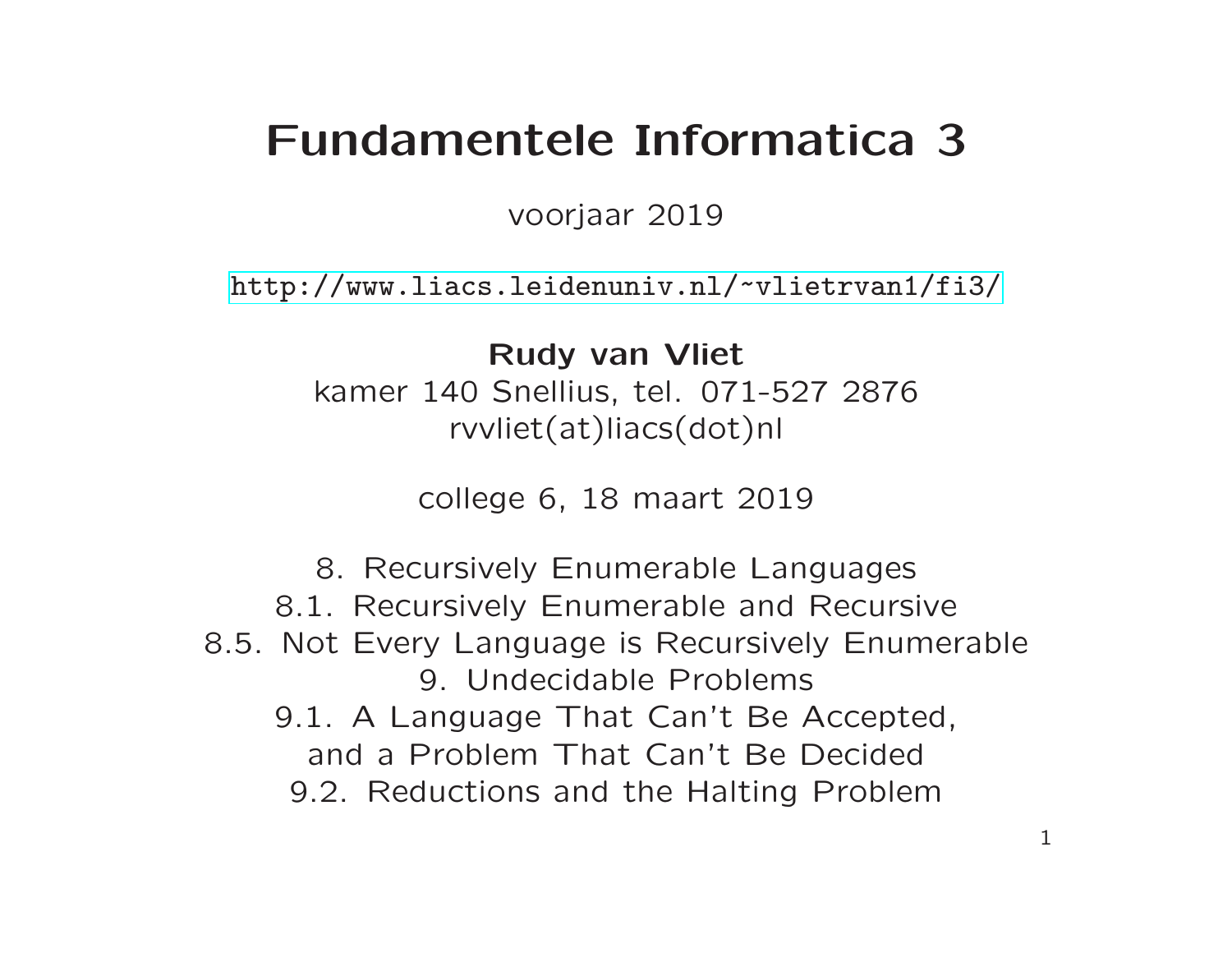### Huiswerkopgave, inleverdatum 25 maart 2019, 11:05 uur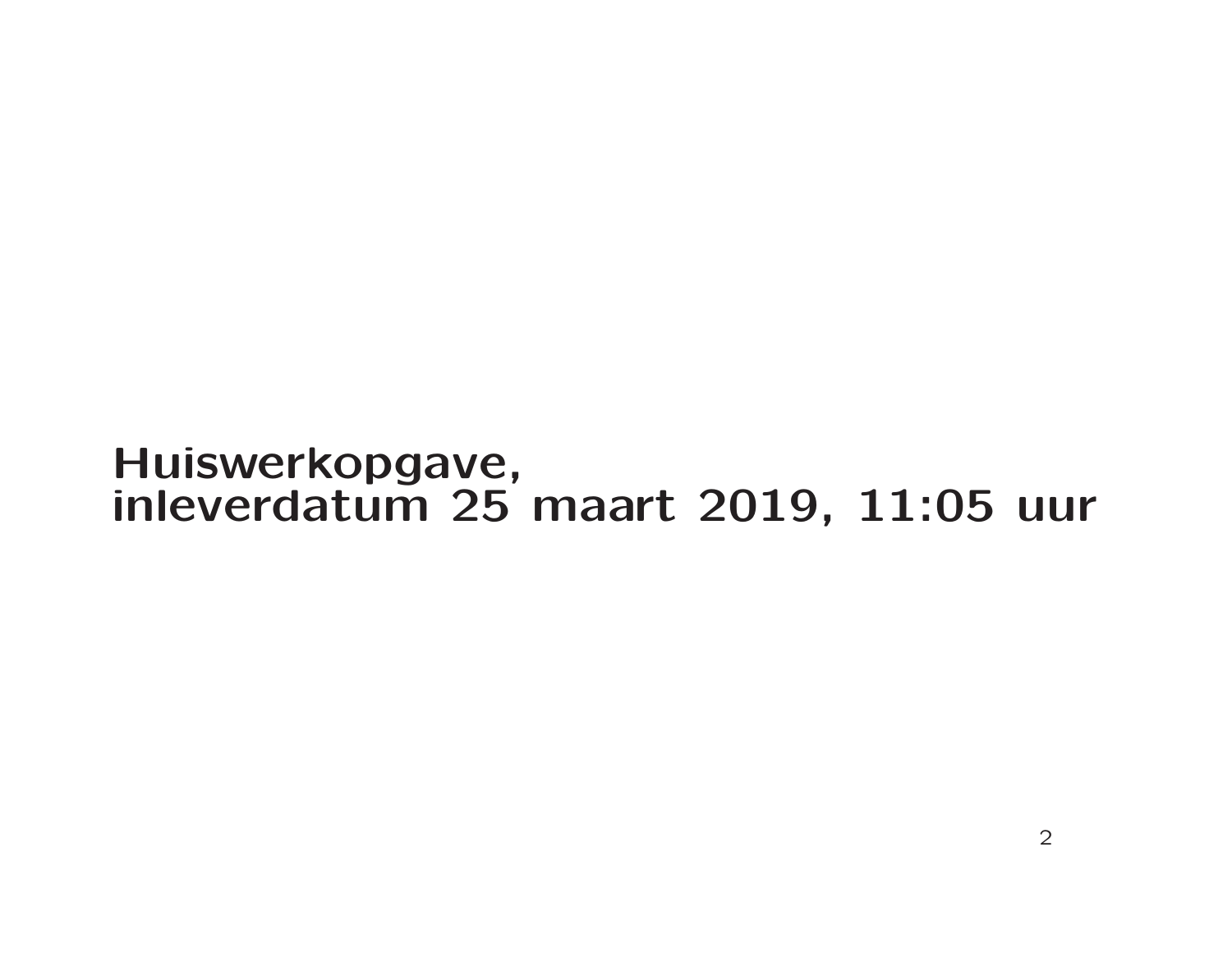Definition 8.1. Accepting <sup>a</sup> Language and Deciding <sup>a</sup> Language

A Turing machine T with input alphabet  $\Sigma$  accepts a language  $L\subseteq\Sigma^*$ , if  $L(T) = L$ .

T decides L, if T computes the characteristic function  $\chi_L : \Sigma^* \to \{0,1\}$ 

A language L is recursively enumerable, if there is a TM that accepts  $L$ ,

```
and L is recursive,
if there is a TM that decides L.
```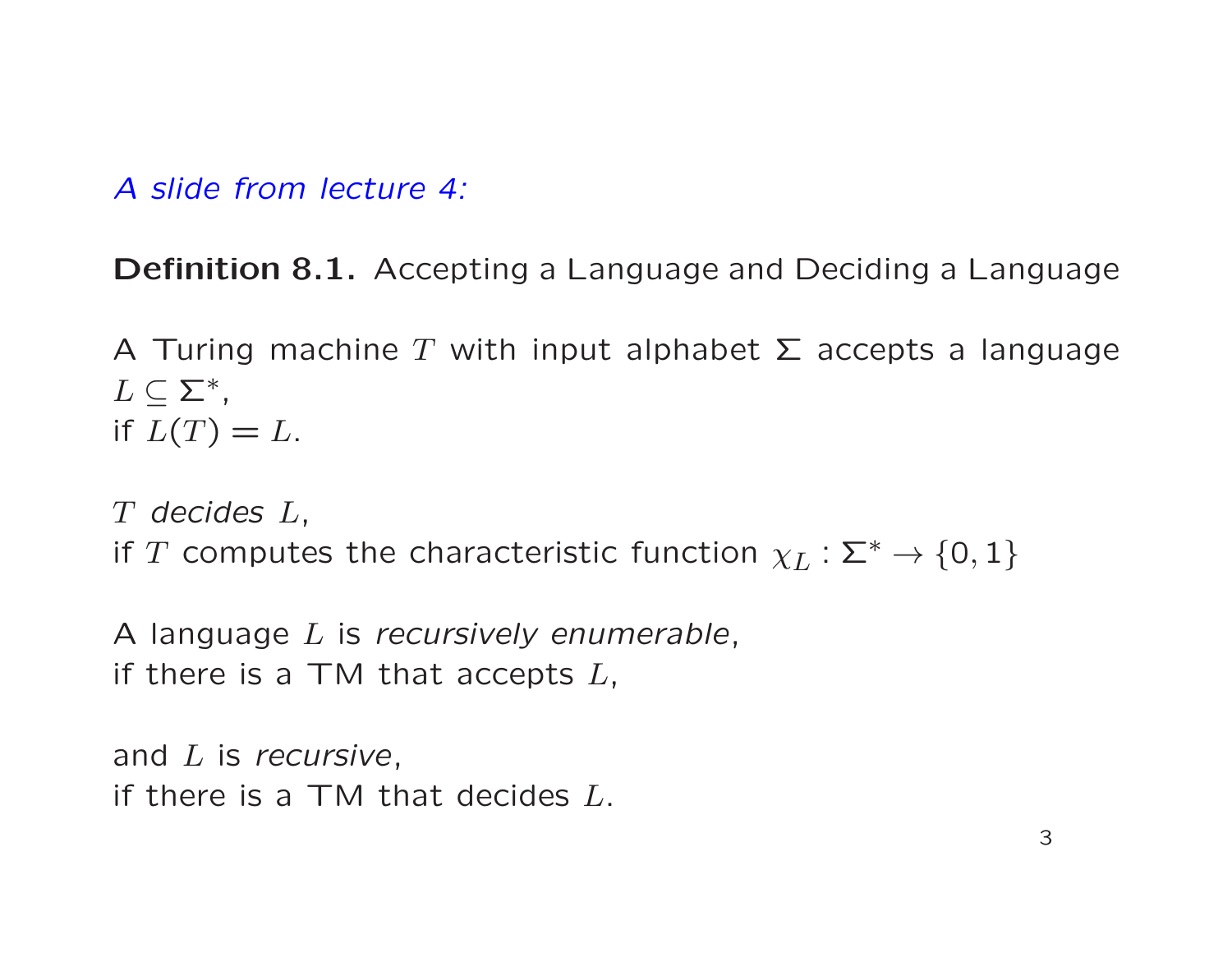#### Theorem 8.2.

Every recursive language is recursively enumerable.

Proof. . .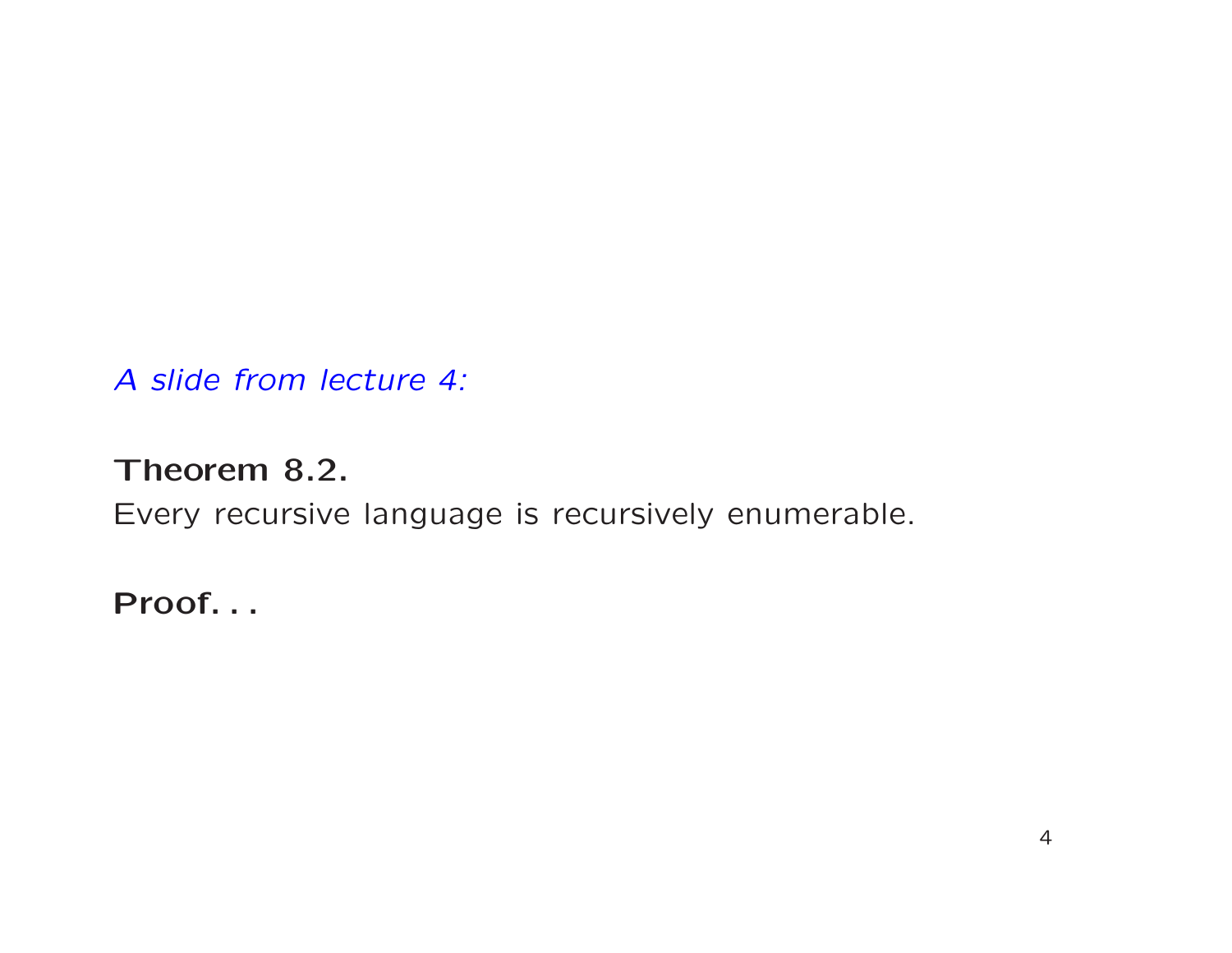**Theorem 8.4.** If  $L_1$  and  $L_2$  are both recursively enumerable languages over  $\Sigma$ , then  $L_1 \cup L_2$  and  $L_1 \cap L_2$  are also recursively enumerable.

Proof. . .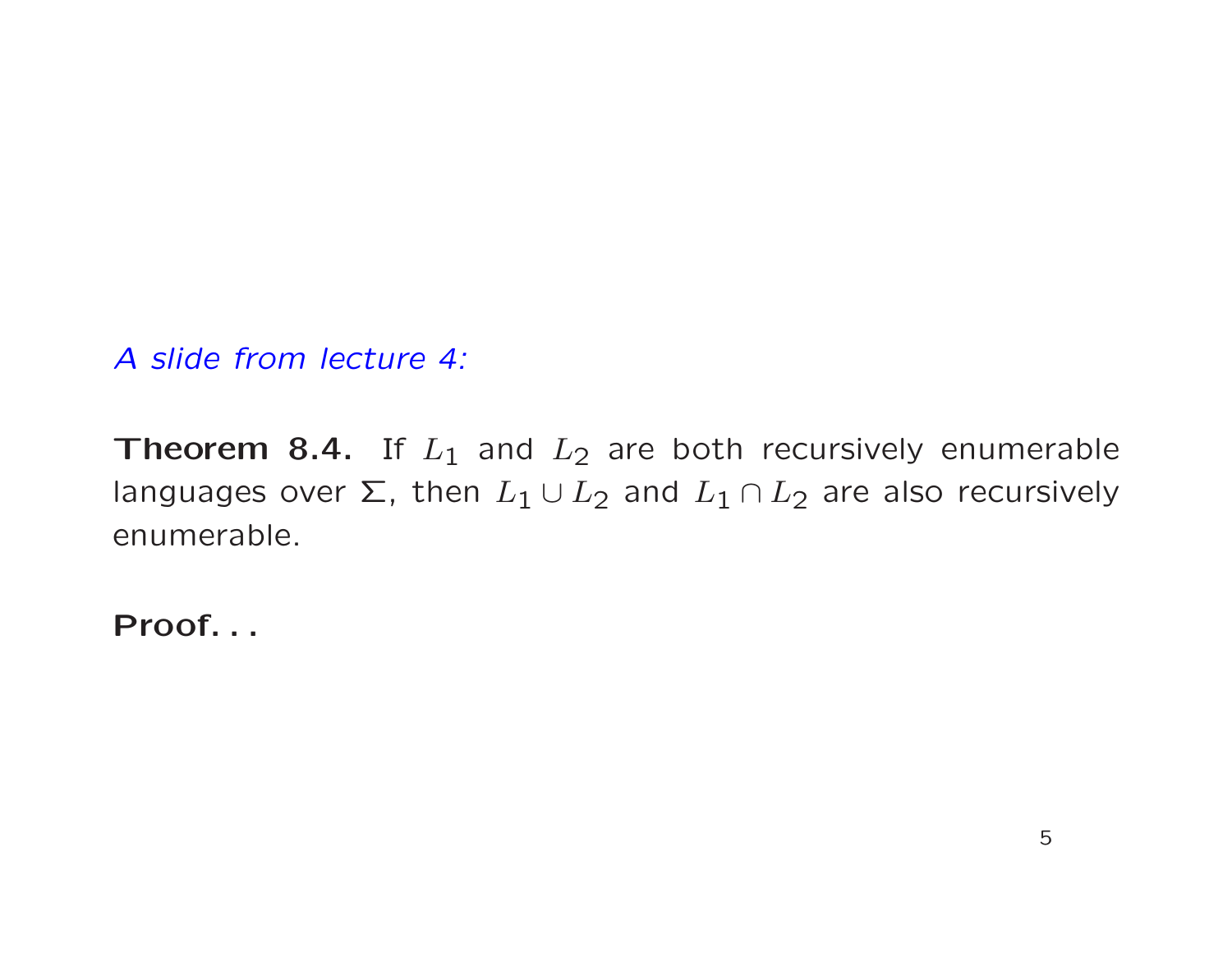For intersection: not just  $T_1 \rightarrow T_2$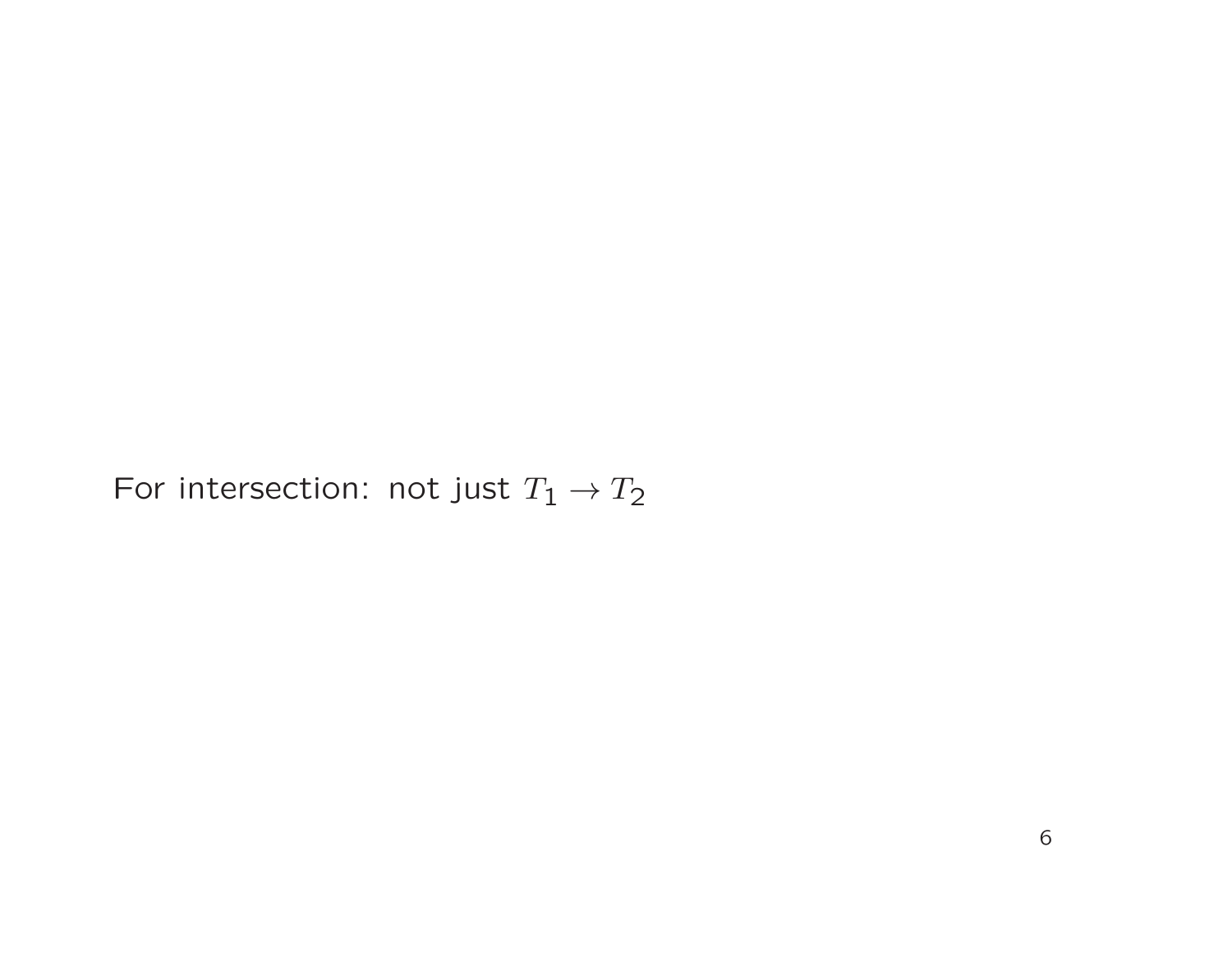An exercise from exercise class 4:

Exercise 8.1.

Show that if  $L_1$  and  $L_2$  are recursive languages, then  $L_1\cup L_2$  and  $L_1\cap L_2$  are also.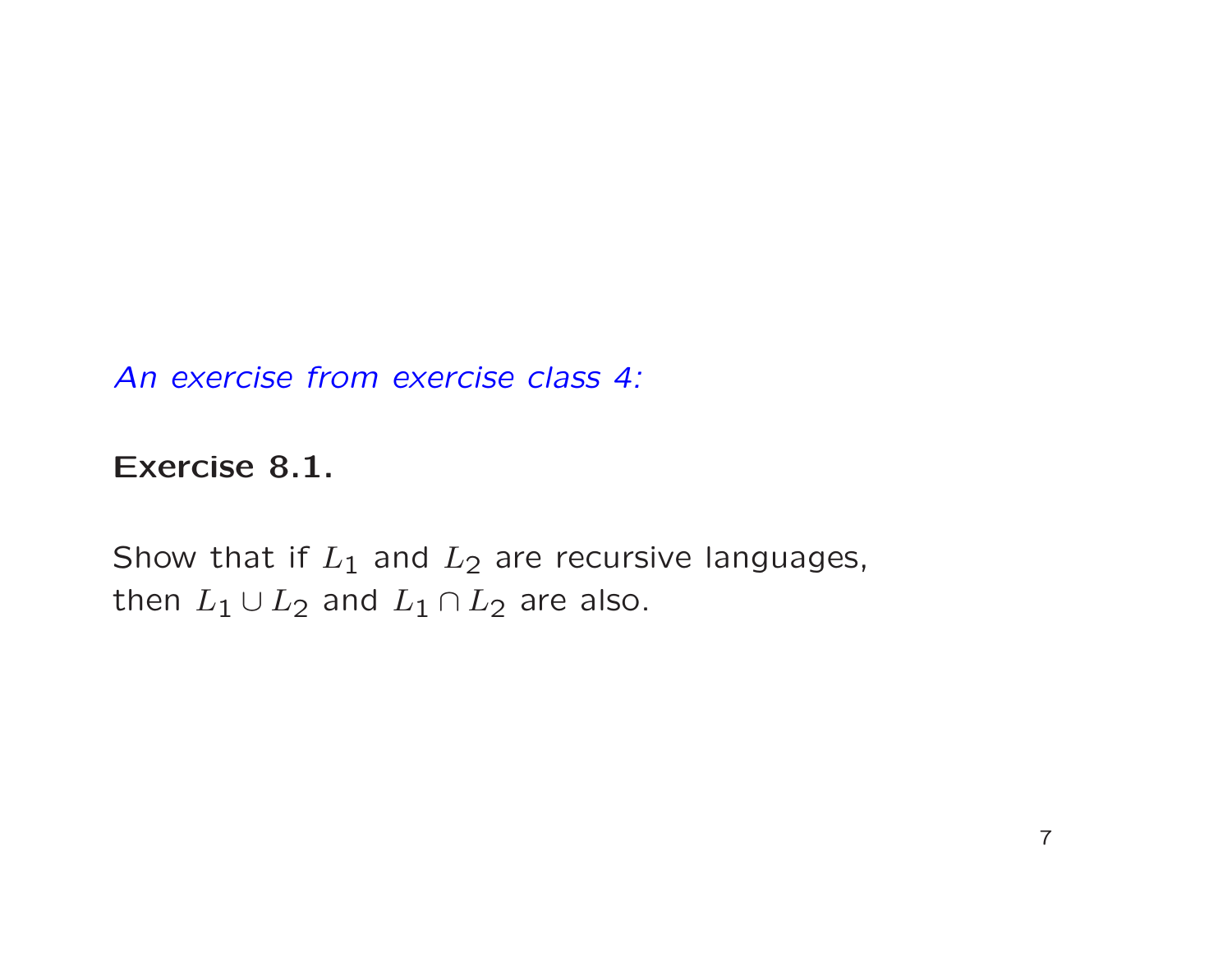**Theorem 8.5.** If  $L_1$  and  $L_2$  are both recursive languages over  $\Sigma$ , then  $L_1 \cup L_2$  and  $L_1 \cap L_2$  are also recursive.

Proof. Exercise 8.1.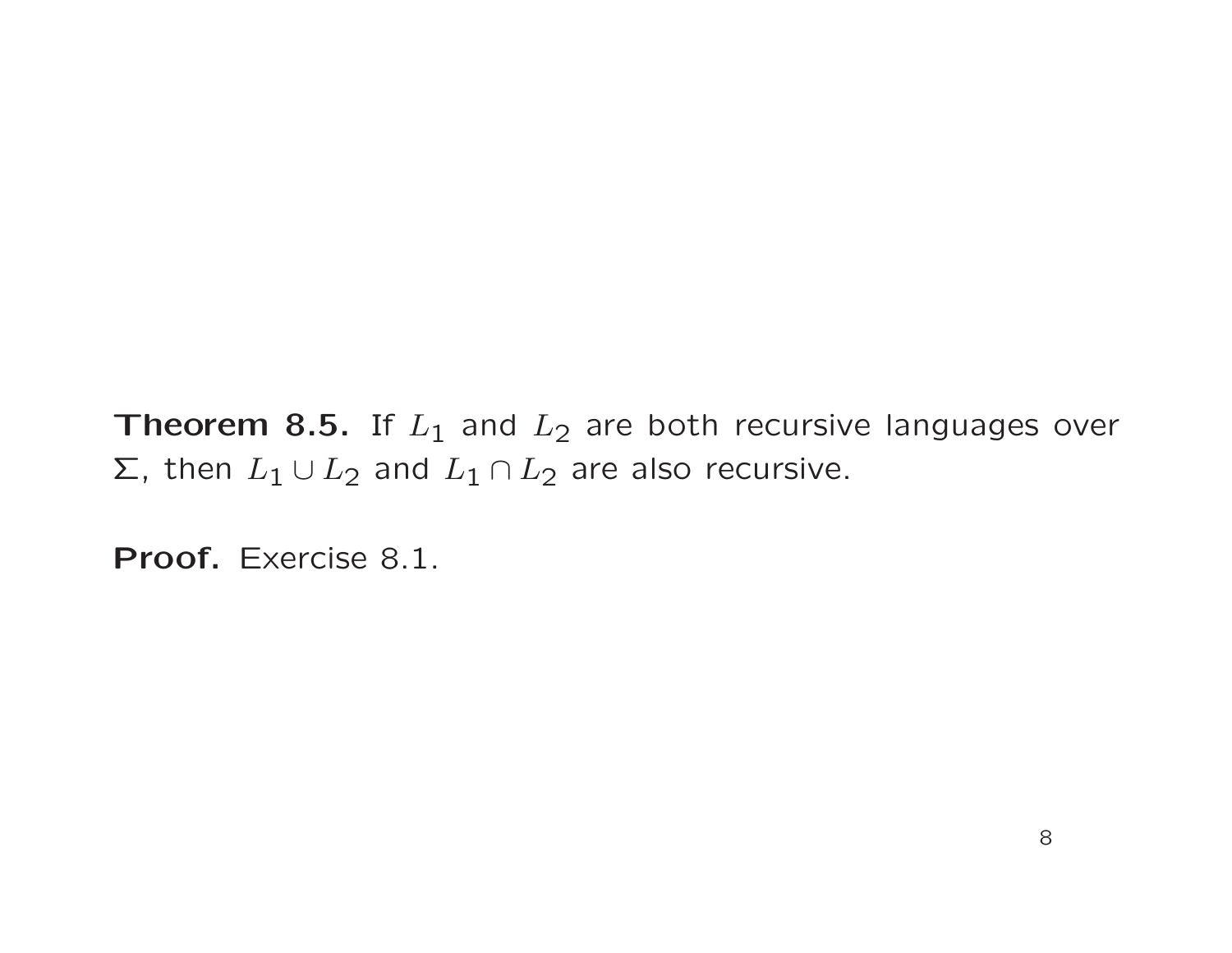Theorem 8.6. If L is a recursive language over  $\Sigma$ , then its complement  $L'$  is also recursive.

Proof. . .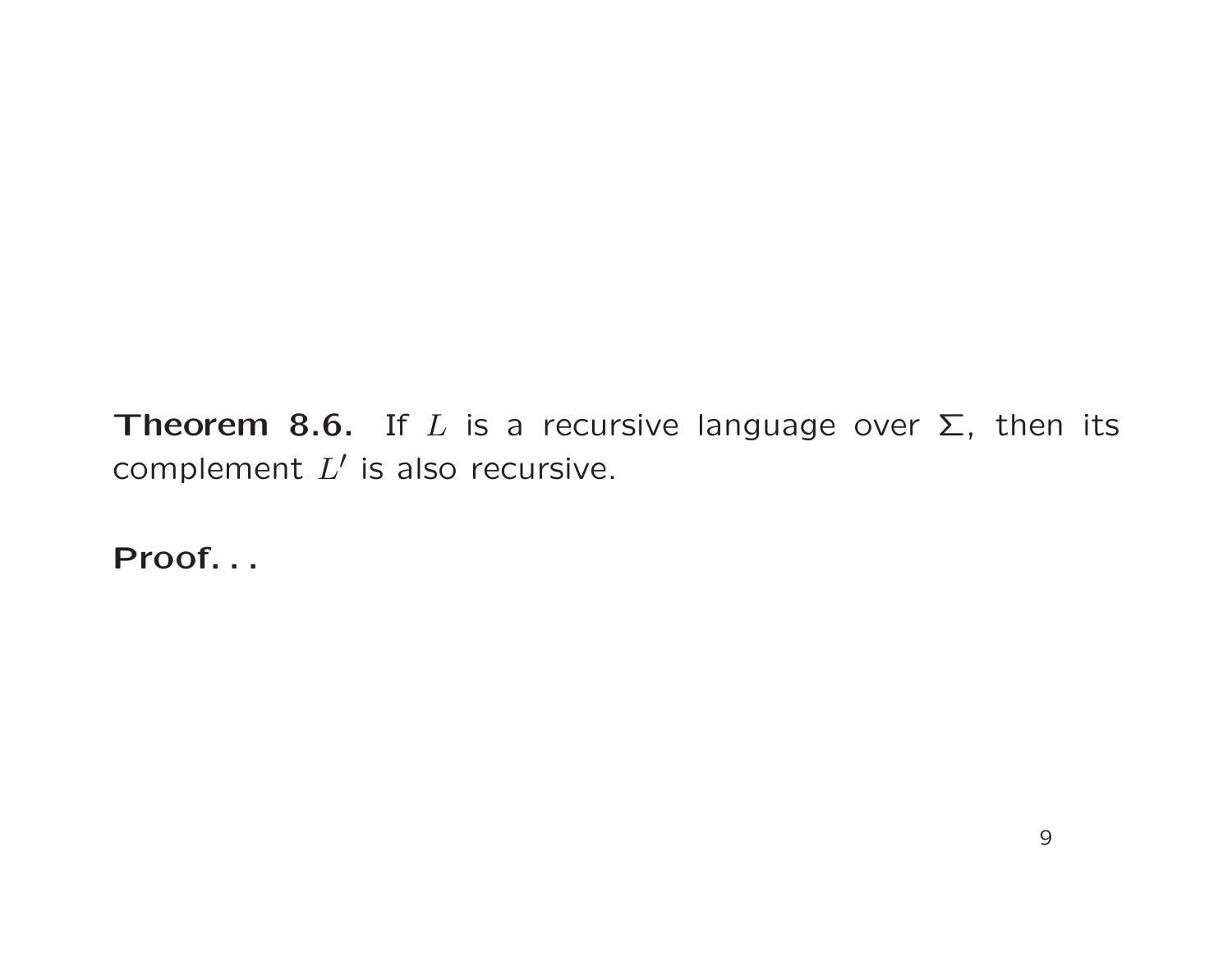Theorem 8.7. If  $L$  is a recursively enumerable language, and its complement  $L'$  is also recursively enumerable, then  $L$  is recursive (and therefore, by Theorem 8.6,  $L'$  is recursive).

Proof. . .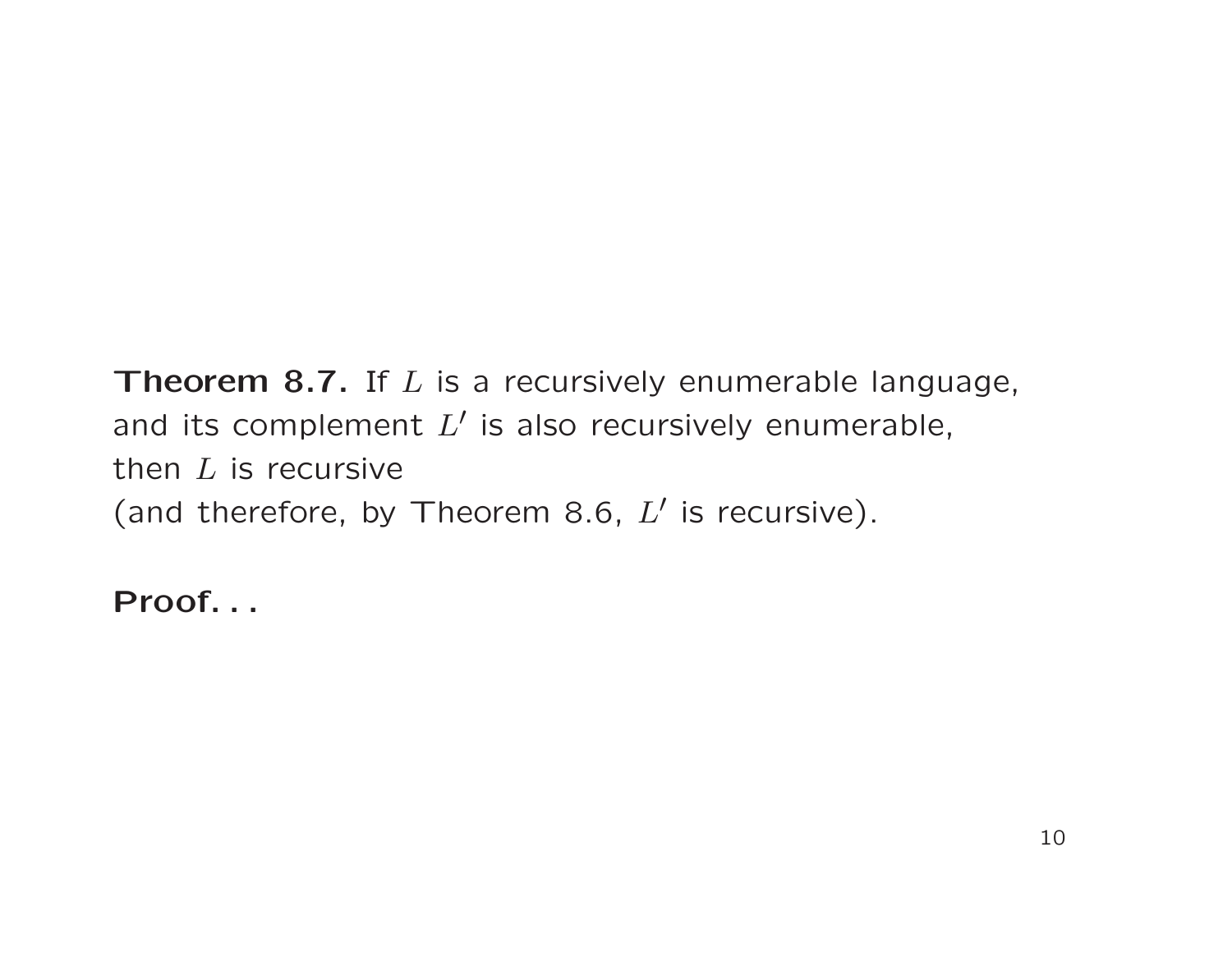#### Corollary.

Let  $L$  be a recursively enumerable language. Then

 $L'$  is recursively enumerable, if and only if  $L$  is recursive.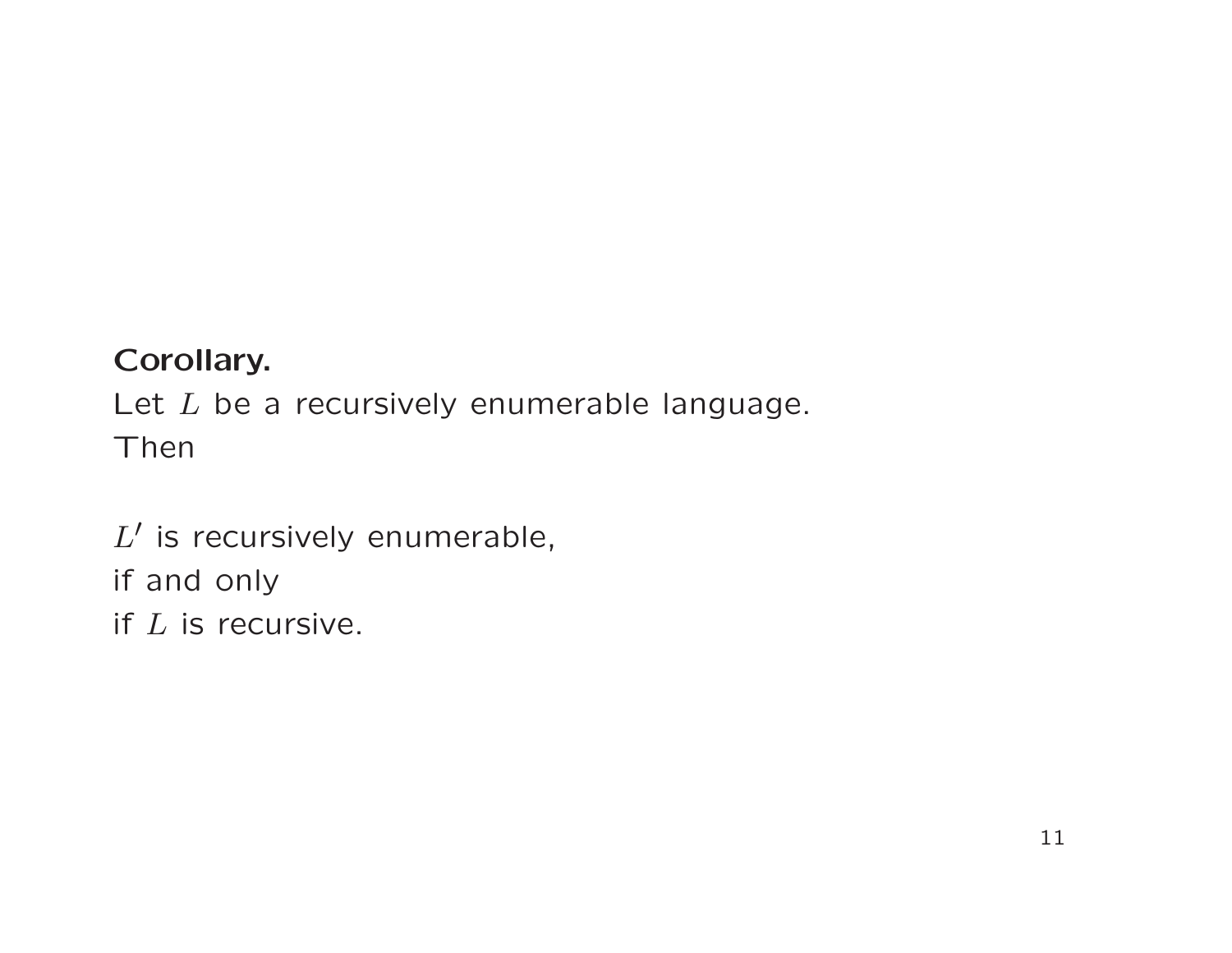#### Corollary.

There exist languages that are not recursively enumerable, if and only if there exist languages that are not recursive.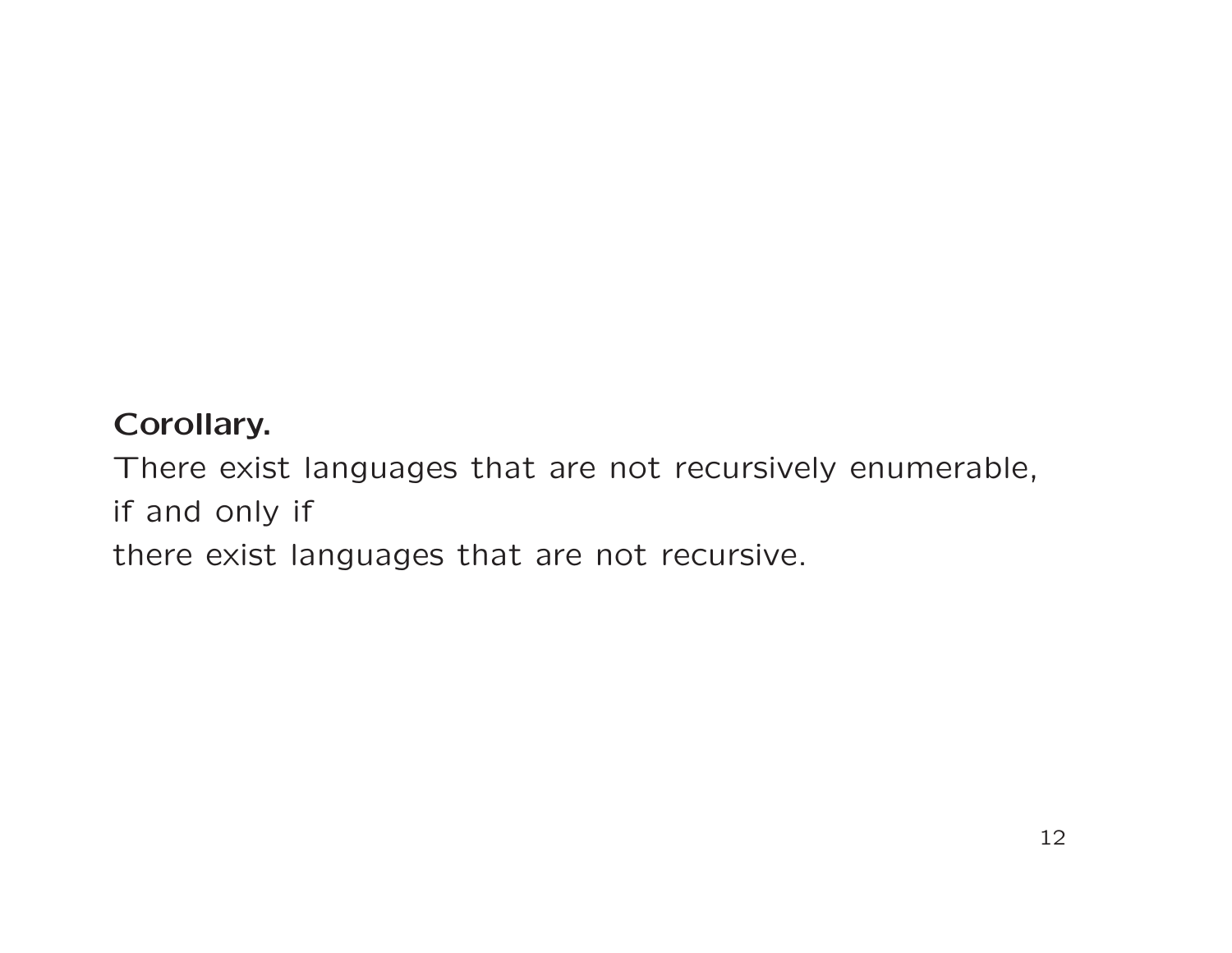# 8.5. Not Every Language is Recursively Enumerable

| reg. languages        | FA          | reg. grammar     | reg. expression |
|-----------------------|-------------|------------------|-----------------|
| determ. cf. languages | <b>DPDA</b> |                  |                 |
| cf. languages         | <b>PDA</b>  | cf. grammar      |                 |
| cs. languages         | LBA         | cs. grammar      |                 |
| re. languages         | TM          | unrestr. grammar |                 |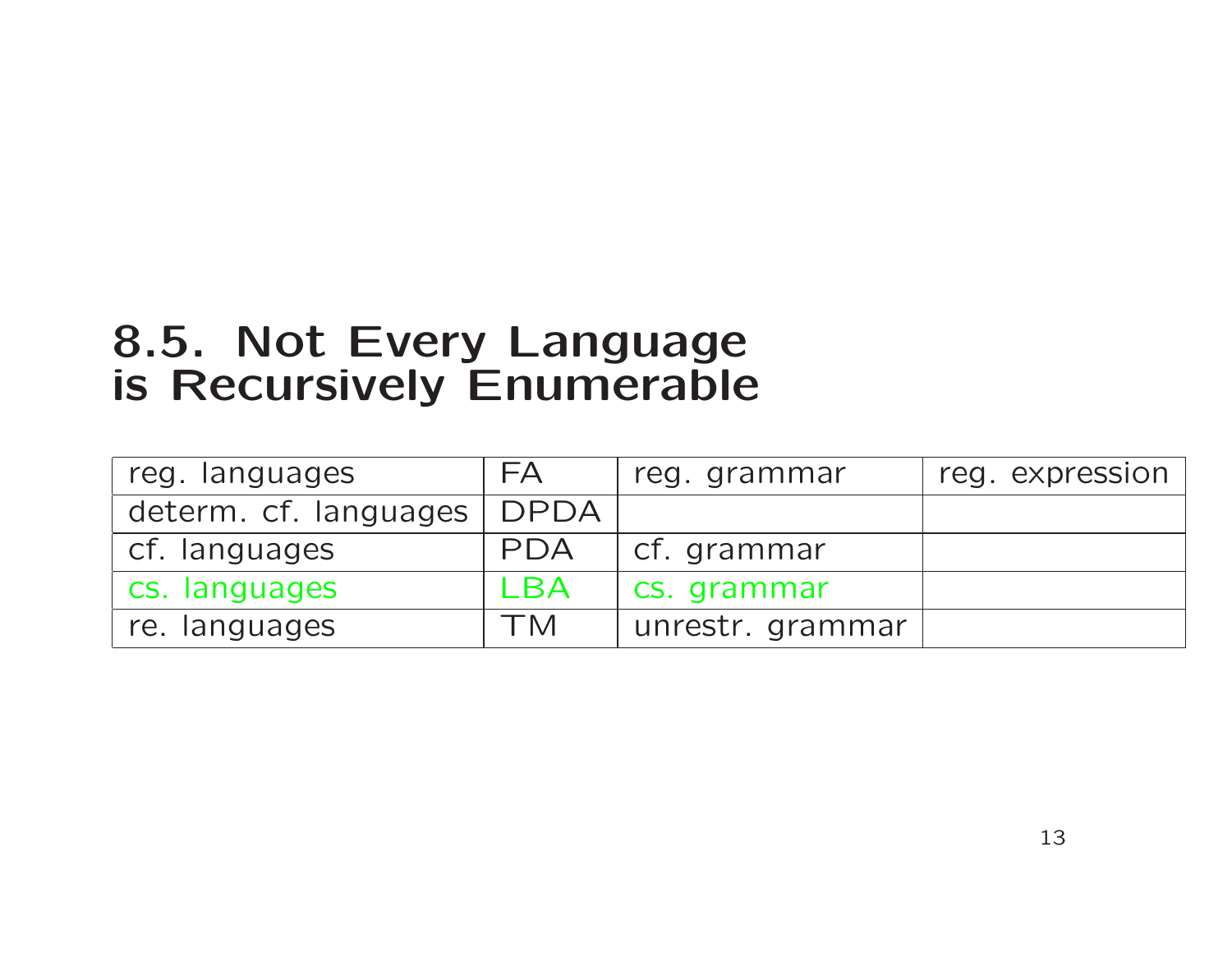From Fundamentele Informatica 1:

#### Definition 8.24. Countably Infinite and Countable Sets

A set  $A$  is countably infinite (the same size as  $\mathbb N)$  if there is a bijection  $f: \mathbb{N} \to A$ , or a list  $a_0, a_1, \ldots$  of elements of  $A$  such that every element of  $A$  appears exactly once in the list.

 $A$  is countable if  $A$  is either finite or countably infinite.

uncountable: not countable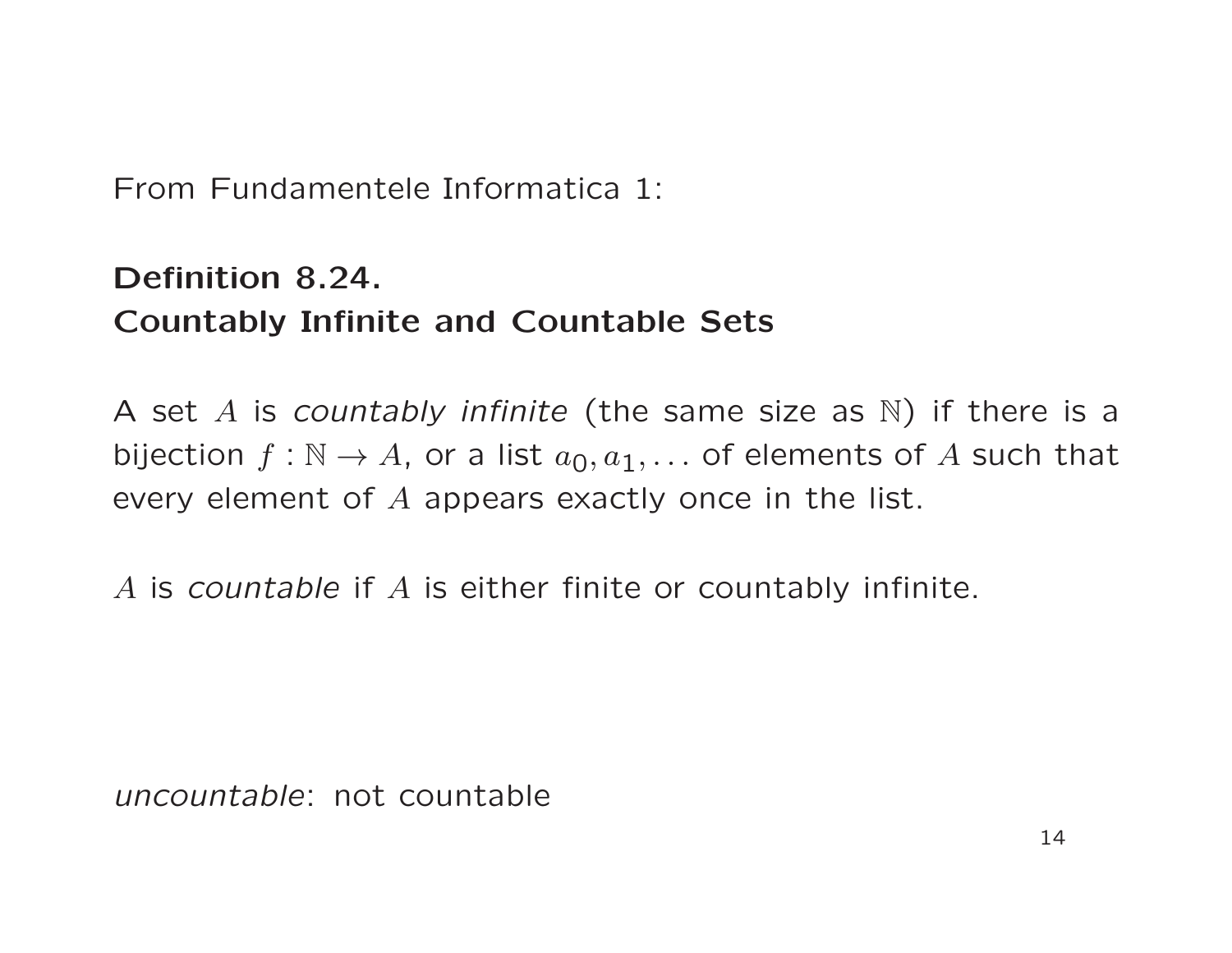Example 8.29. Languages Are Countable Sets

$$
L \subseteq \Sigma^* = \bigcup_{i=0}^{\infty} \Sigma^i
$$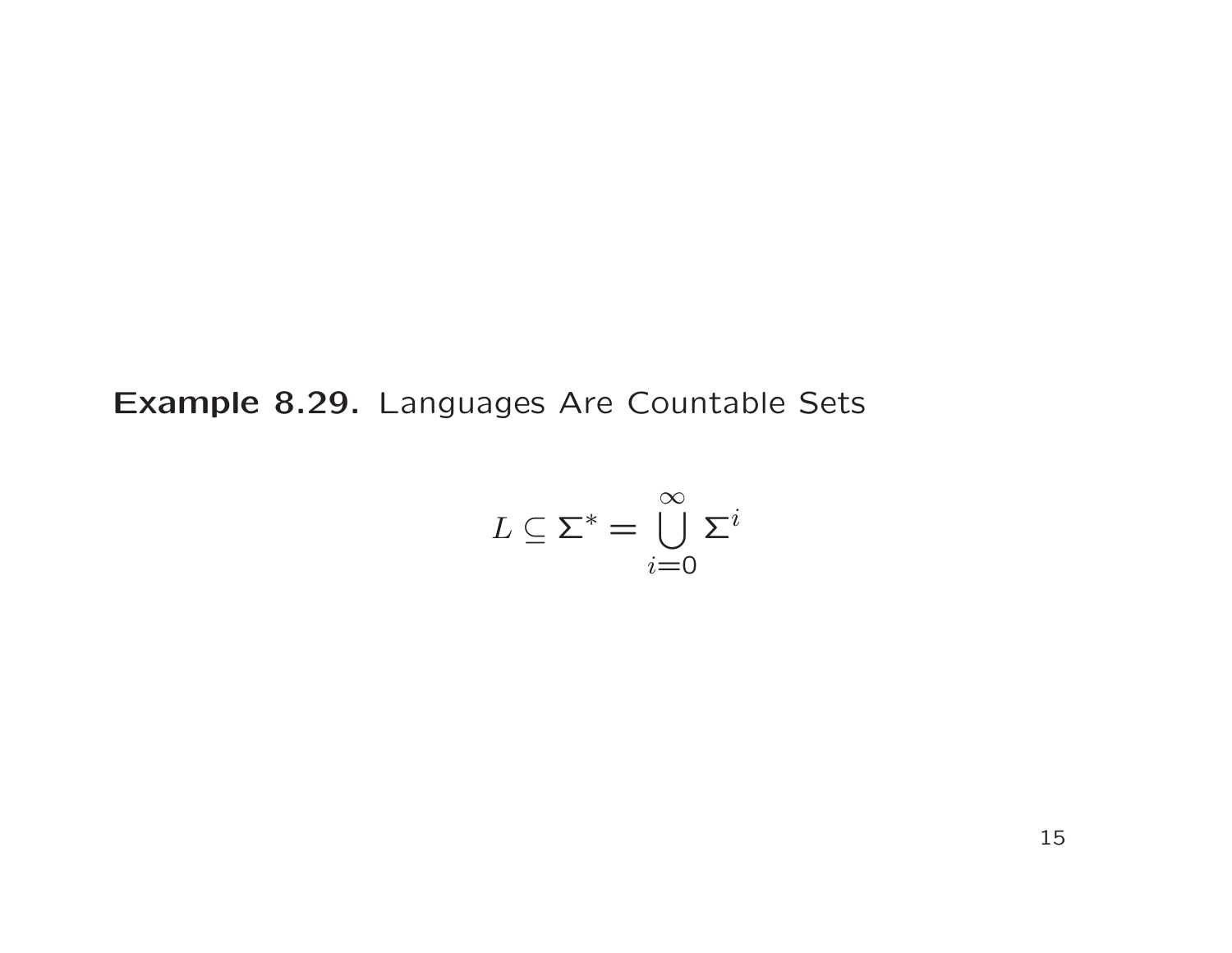#### Some Crucial features of any encoding function  $e$ :

1. It should be possible to decide algorithmically, for any string  $w \in \{0,1\}^*$ , whether w is a legitimate value of e.

2. A string  $w$  should represent at most one Turing machine with a given input alphabet  $\Sigma$ , or at most one string z.

3. If  $w = e(T)$  or  $w = e(z)$ , there should be an algorithm for decoding <sup>w</sup>.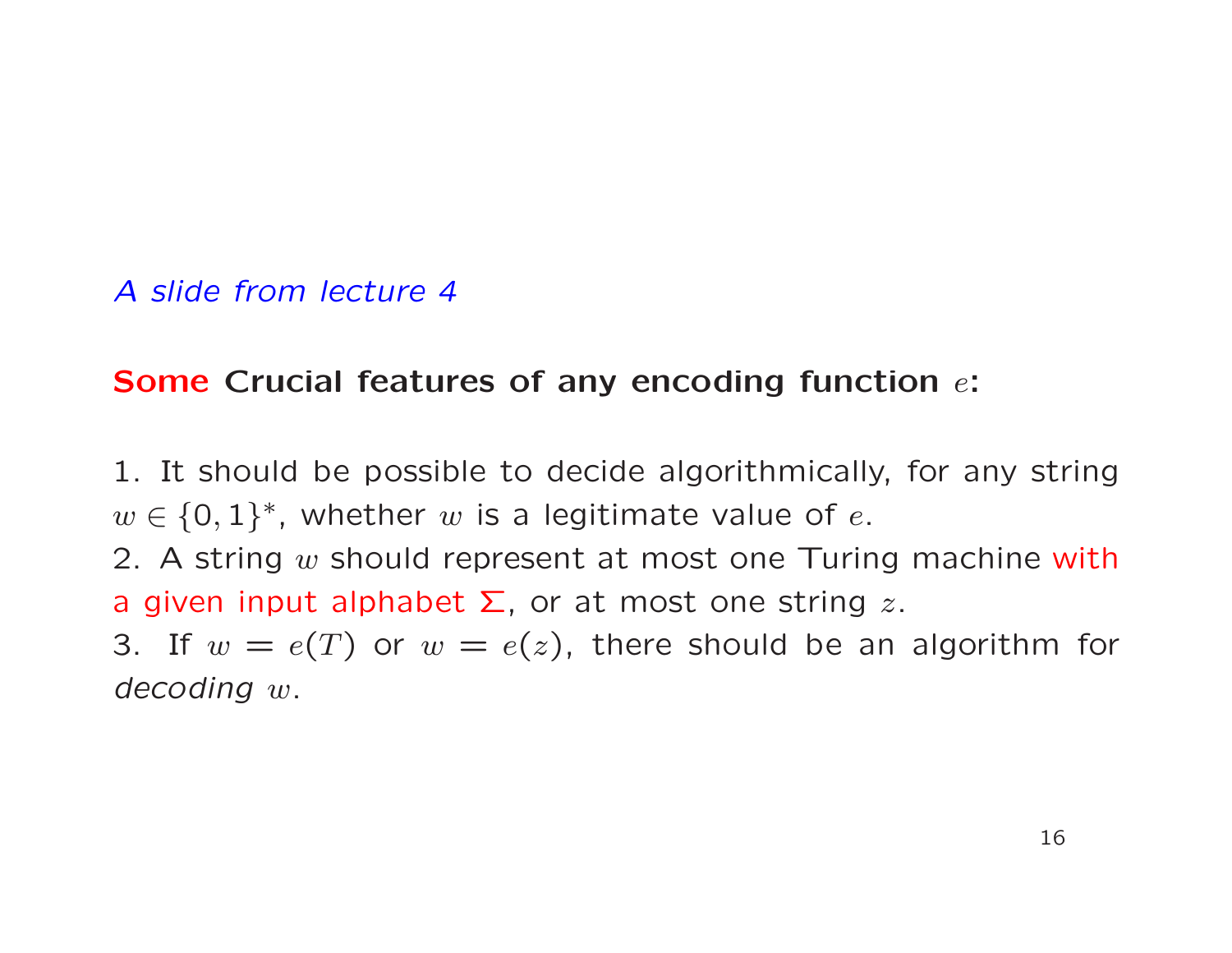#### Assumptions:

- 1. Names of the states are irrelevant.
- 2. Tape alphabet  $\Gamma$  of every Turing machine  $T$  is subset of infinite set  $S = \{a_1, a_2, a_3, ...\}$ , where  $a_1 = \Delta$ .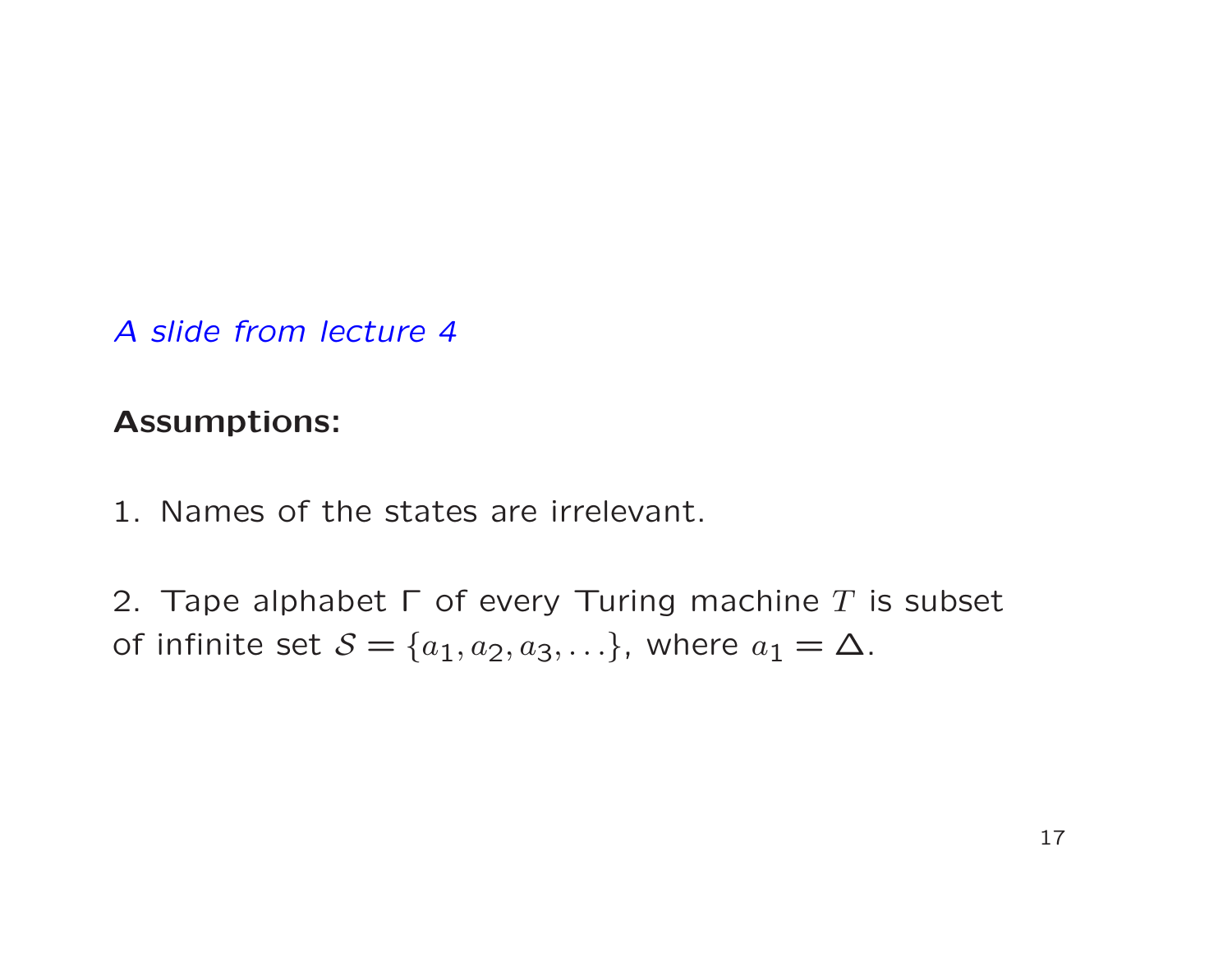#### Definition 7.33. An Encoding Function

Assign numbers to each state:  $n(h_a) = 1$ ,  $n(h_r) = 2$ ,  $n(q_0) = 3$ ,  $n(q) \ge 4$  for other  $q \in Q$ .

Assign numbers to each tape symbol:  $n(a_i) = i$ .

Assign numbers to each tape head direction:  $n(R) = 1, n(L) = 2, n(S) = 3.$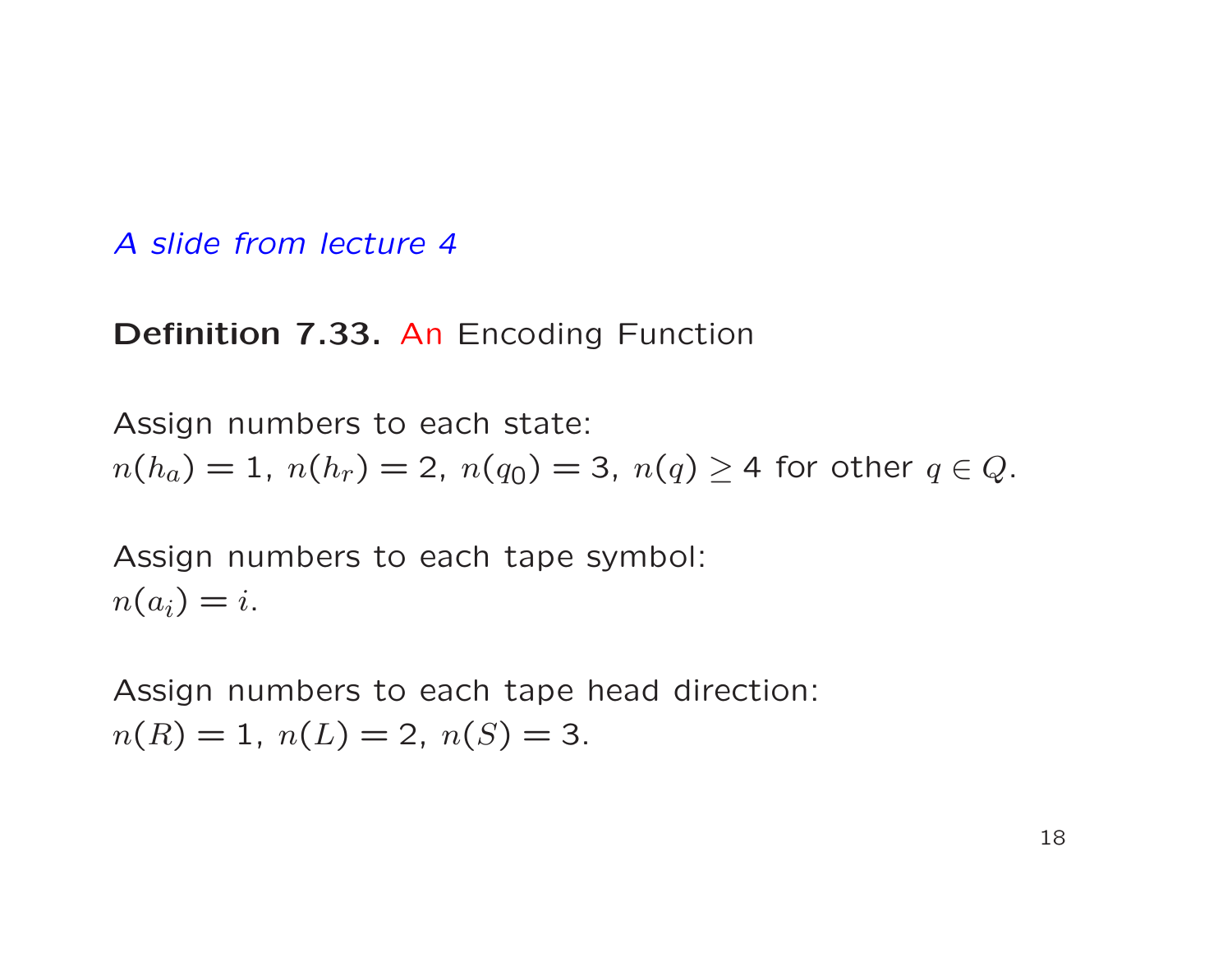Definition 7.33. An Encoding Function (continued)

For each move m of T of the form  $\delta(p,\sigma) = (q,\tau,D)$ 

$$
e(m) = 1^{n(p)} 01^{n(\sigma)} 01^{n(q)} 01^{n(\tau)} 01^{n(D)} 0
$$

We list the moves of T in some order as  $m_1, m_2, \ldots, m_k$ , and we define

$$
e(T) = e(m_1)0e(m_2)0\ldots 0e(m_k)0
$$

If  $z = z_1z_2 \ldots z_j$  is a string, where each  $z_i \in S$ ,  $e(z) = 01^{n(z_1)} 01^{n(z_2)} 0 \dots 01^{n(z_j)} 0$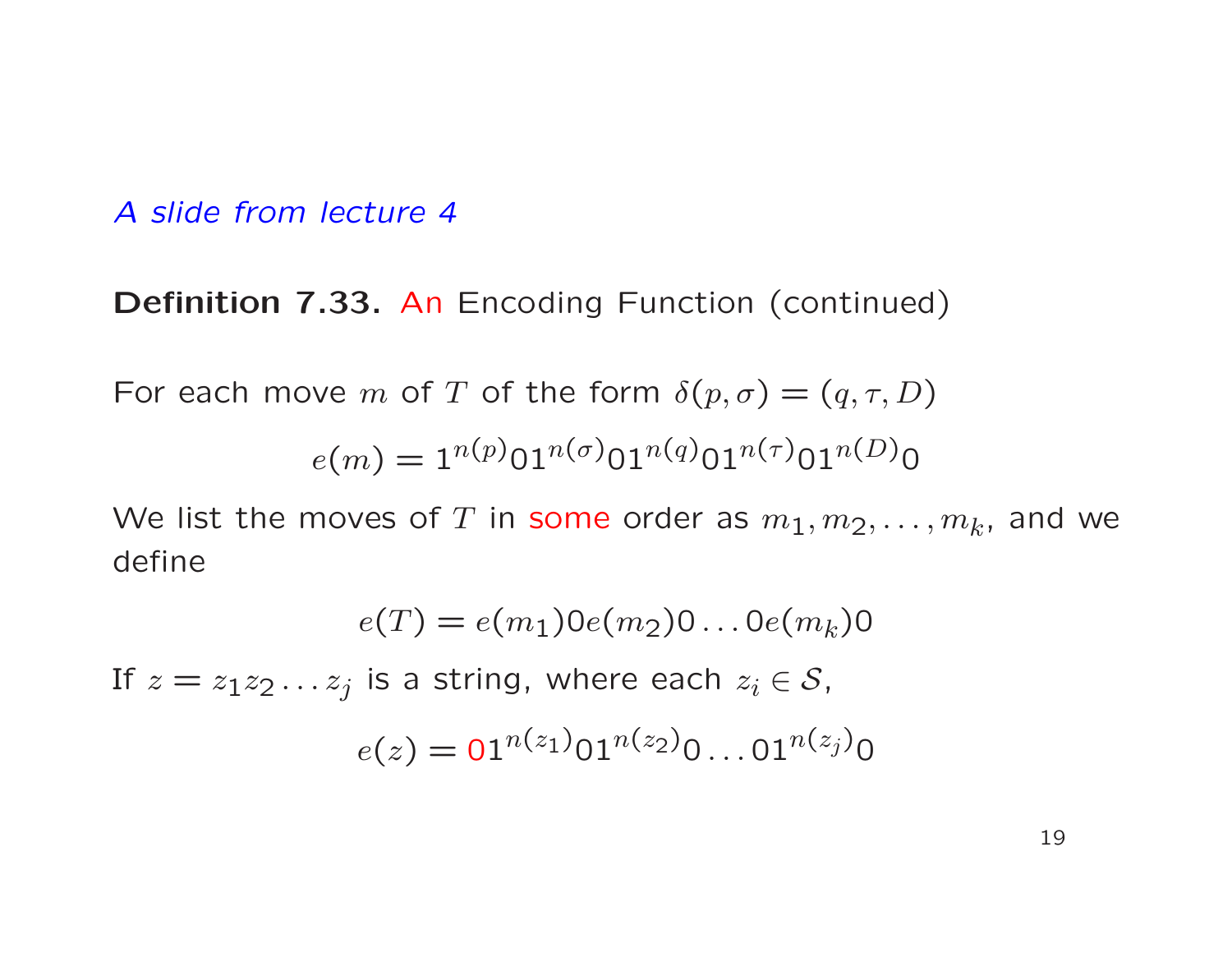Example 8.30. The Set of Turing Machines Is Countable

Let  $\mathcal{T}(\Sigma)$  be set of Turing machines with input alphabet  $\Sigma$ There is injective function  $e : \mathcal{T}(\Sigma) \to \{0,1\}^*$ (e is encoding function)

Hence (. . . ), set of recursively enumerable languages is countable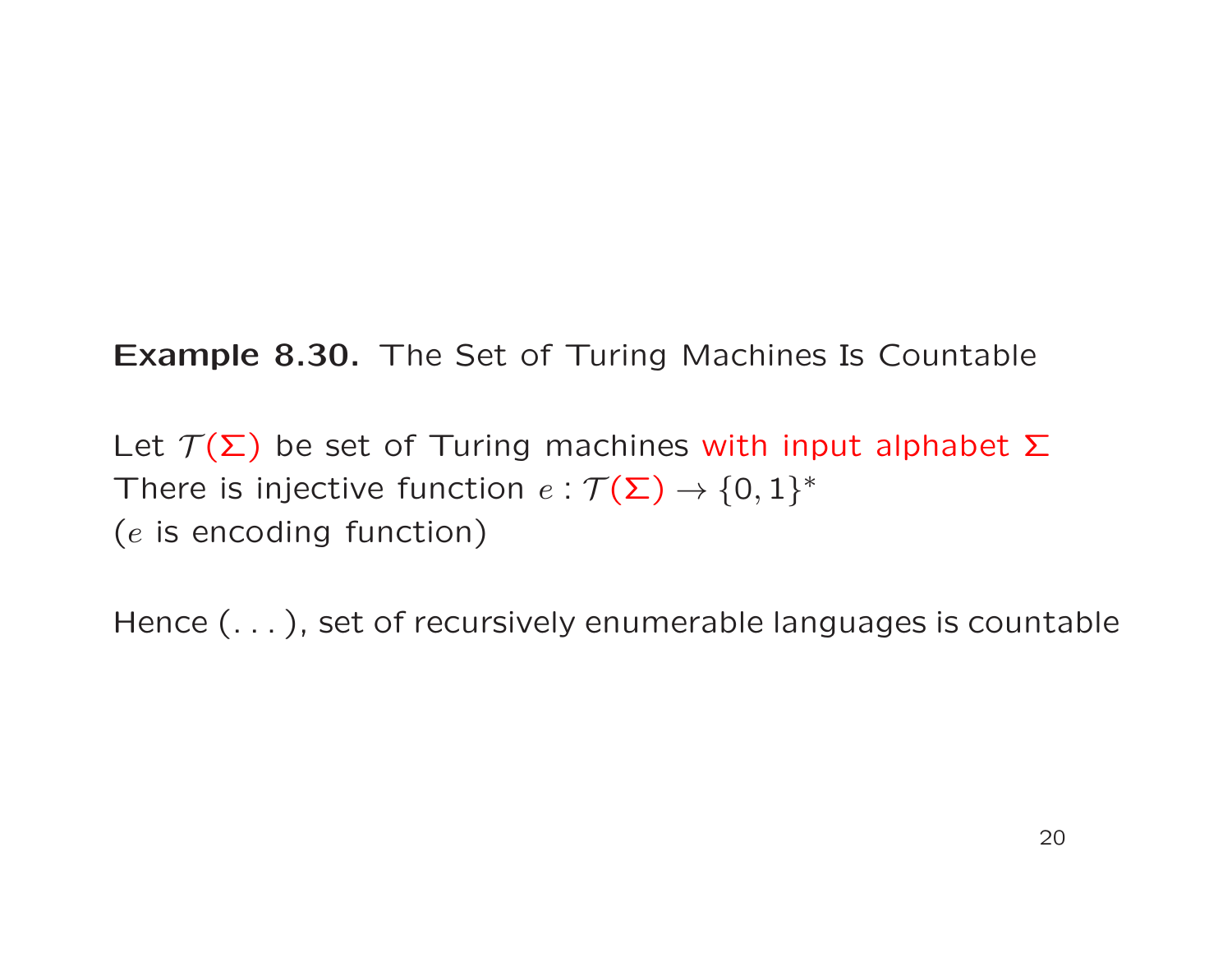#### **Example 8.31.** The Set  $2^N$  Is Uncountable

Hence, because N and  $\{0,1\}^*$  are the same size, there are uncountably many languages over  $\{0,1\}$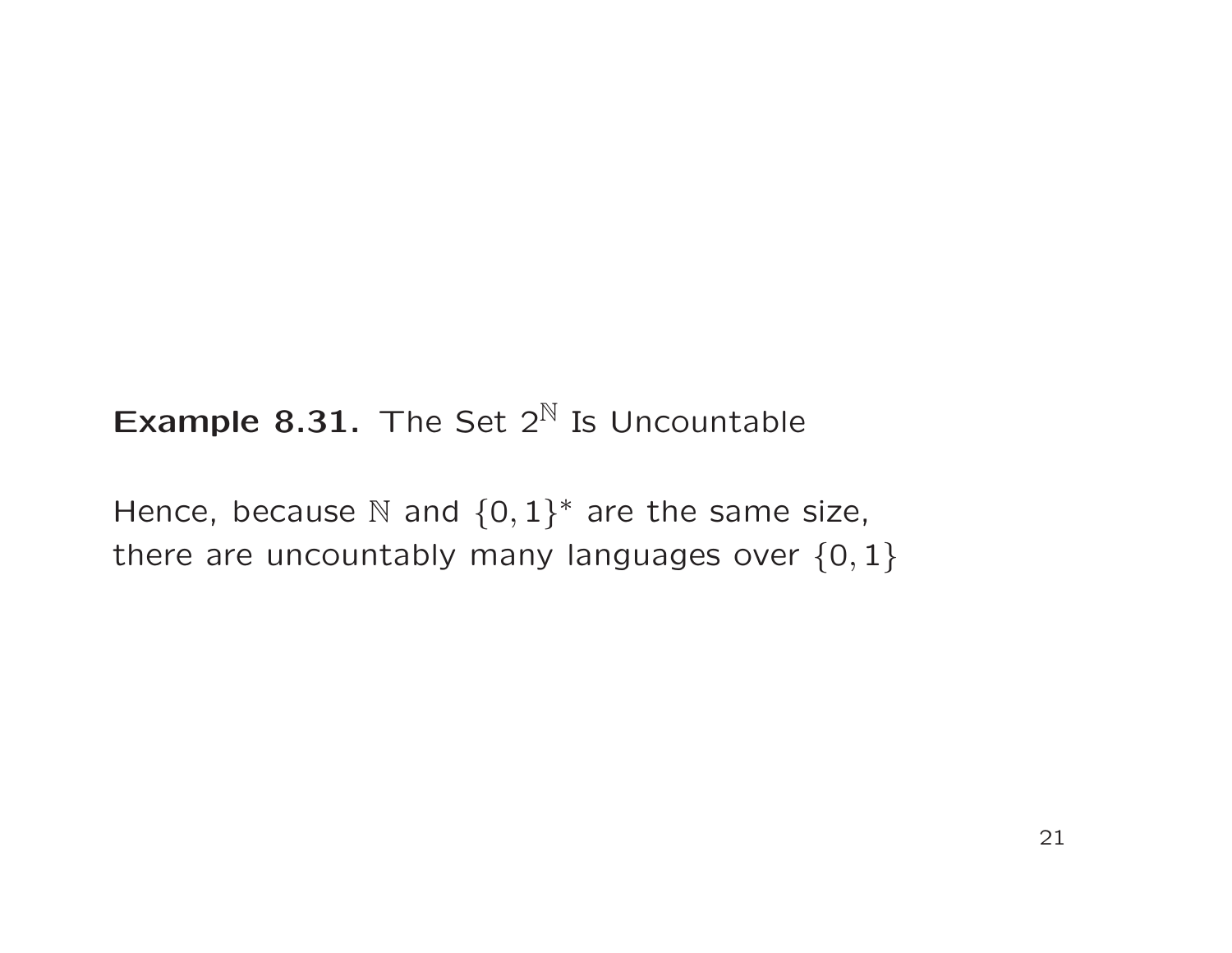Theorem 8.32. Not all languages are recursively enumerable. In fact, the set of languages over  $\{0,1\}$  that are not recursively enumerable is uncountable.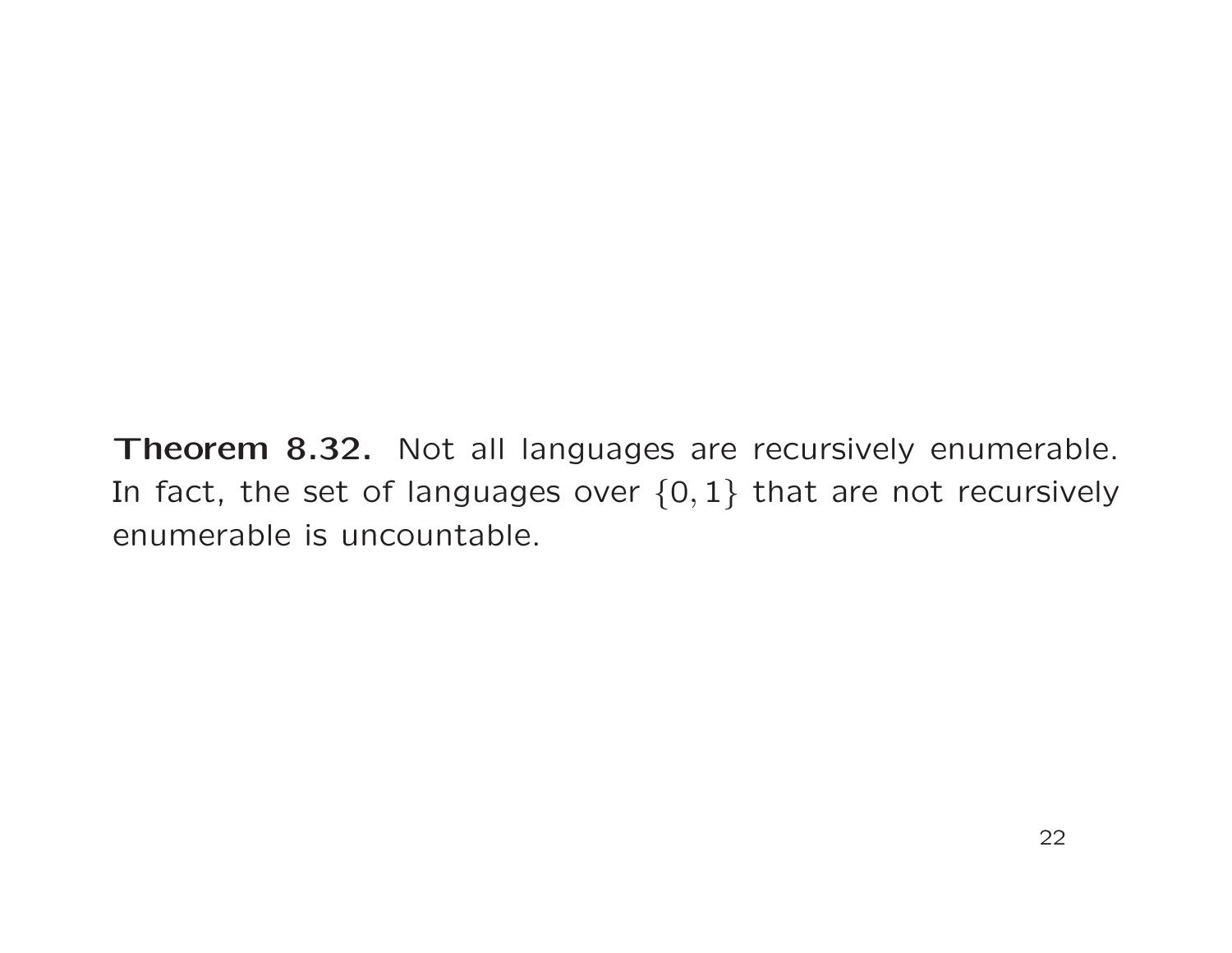(Not) Recursively enumerable

vs.

(Not) Countable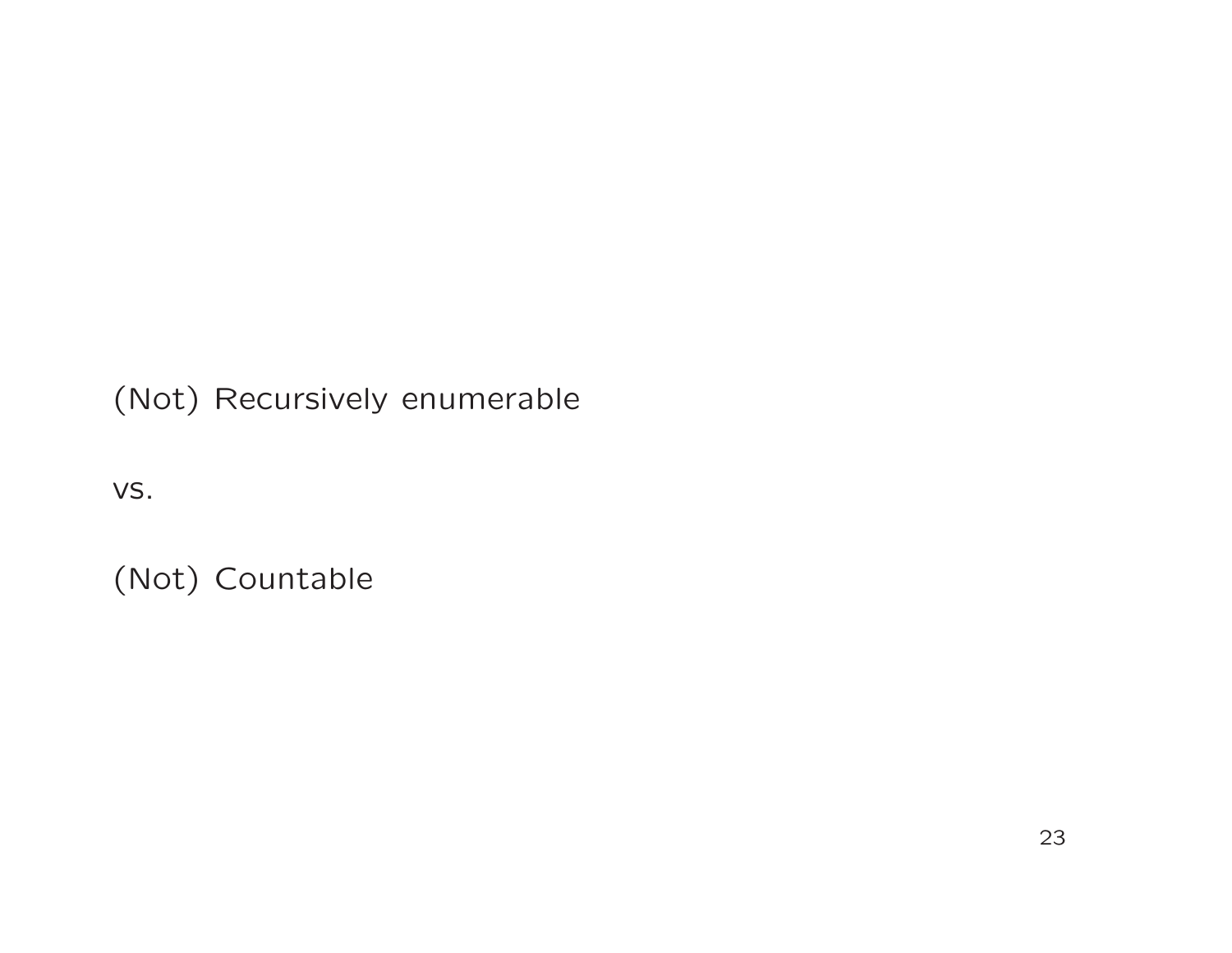**Theorem 8.4.** If  $L_1$  and  $L_2$  are both recursively enumerable languages over  $\Sigma$ , then  $L_1 \cup L_2$  and  $L_1 \cap L_2$  are also recursively enumerable.

Proof. . .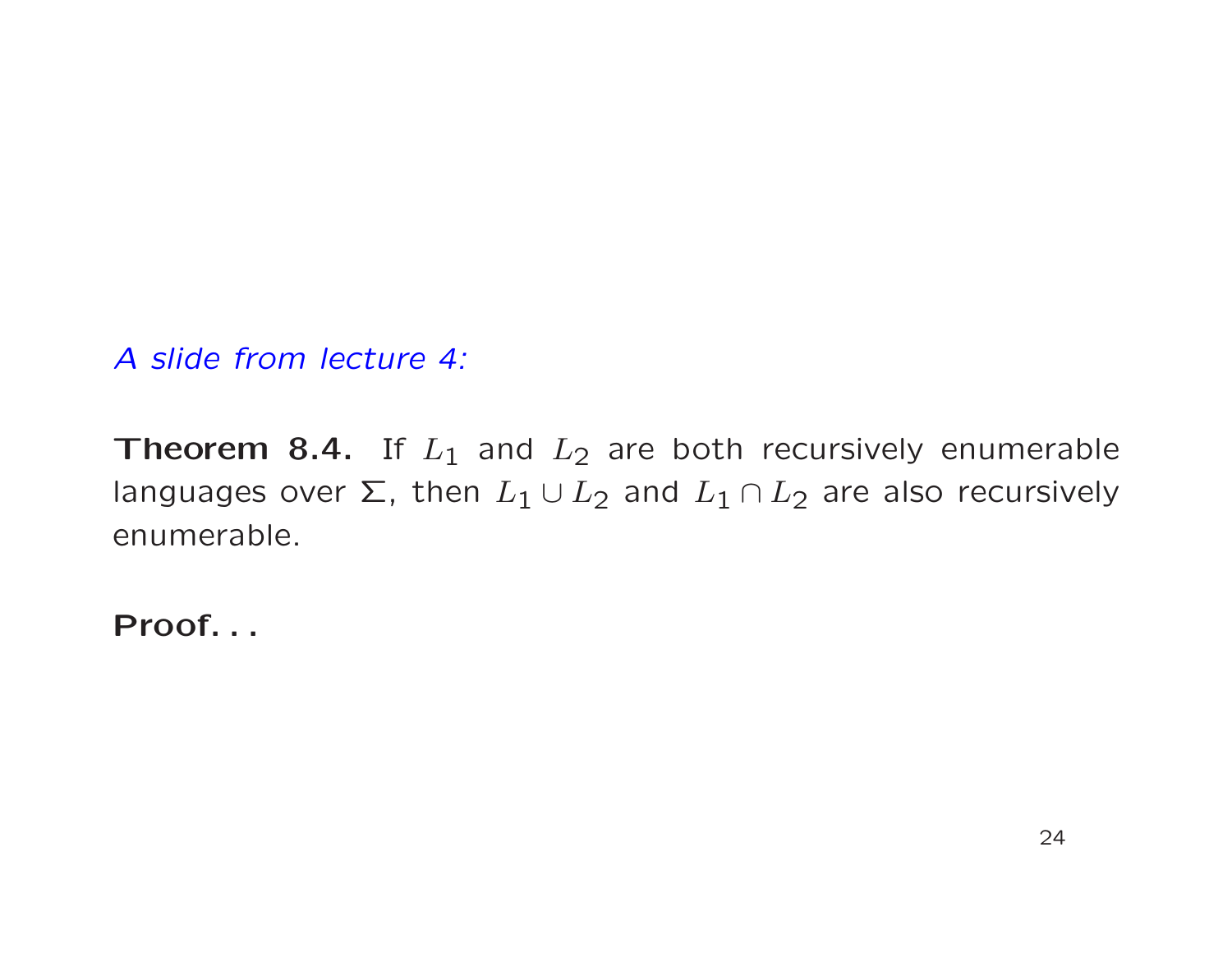#### Exercise 8.3.

Is the following statement true or false?

If  $L_1, L_2, \ldots$  are any recursively enumerable subsets of  $\Sigma^*$ , then  $\cup_{i=1}^{\infty}L_i$  is recursively enumerable.

Give reasons for your answer.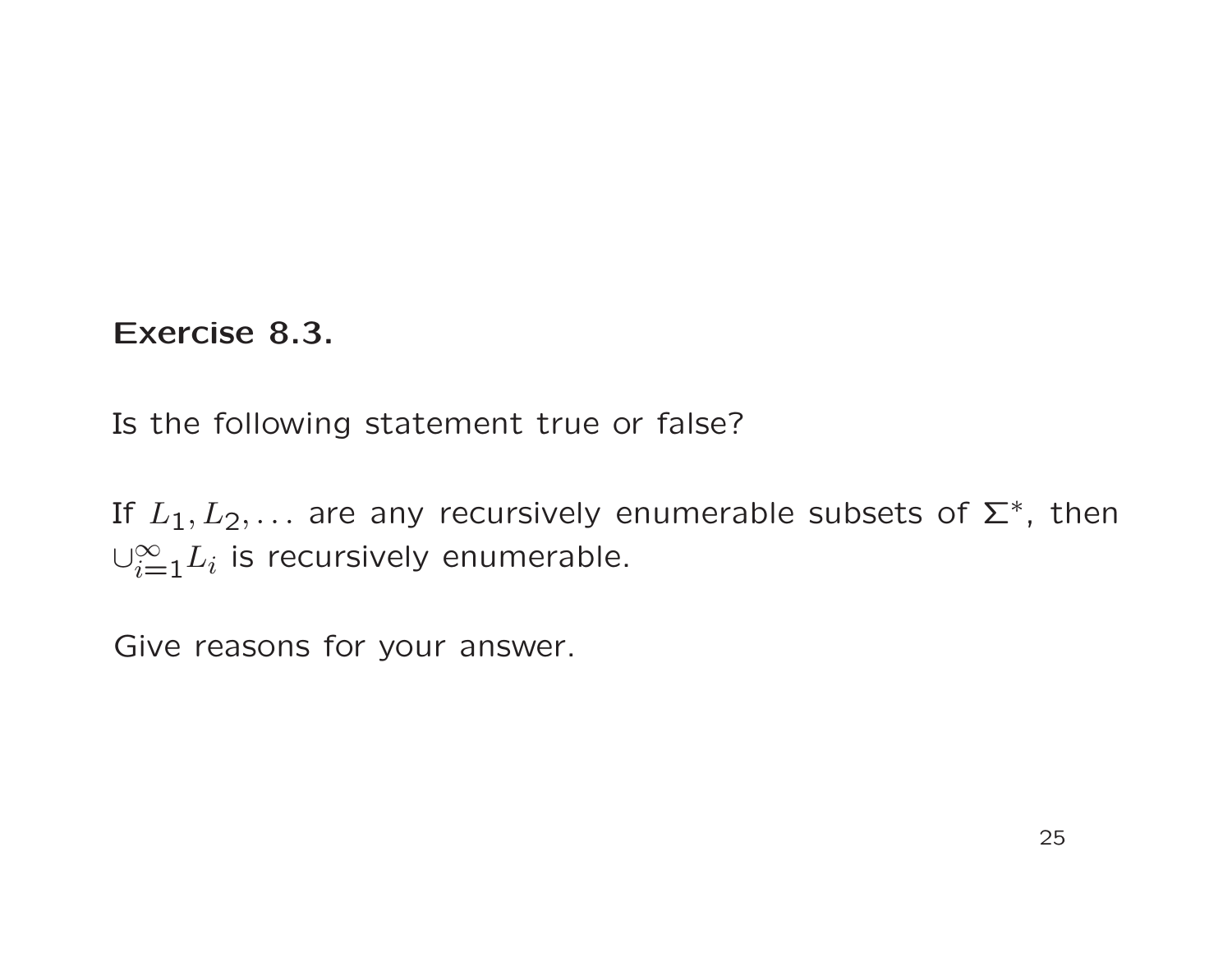# 9. Undecidable Problems

## 9.1. A Language That Can't Be Accepted, and a Problem That Can't Be Decided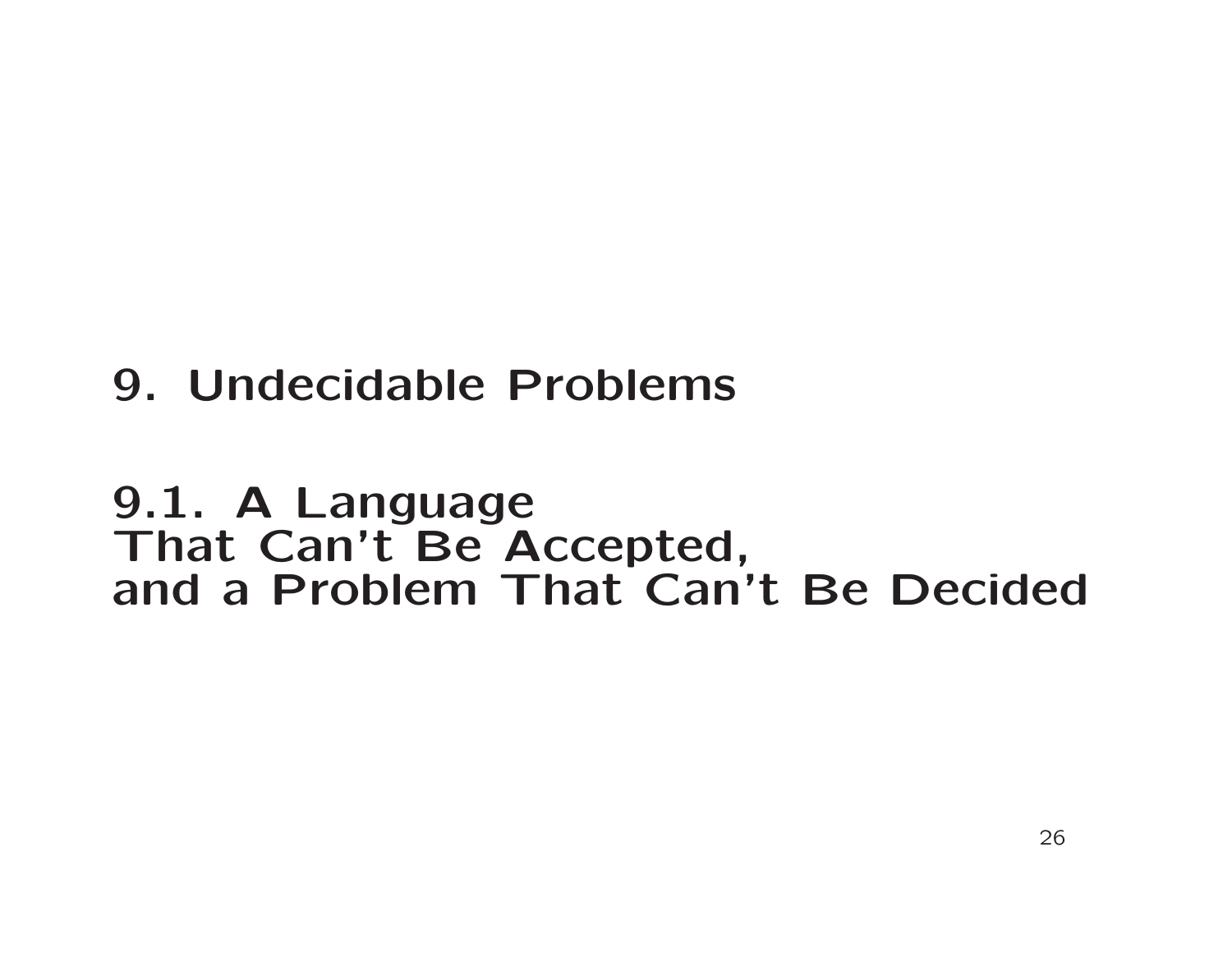Definition 8.1. Accepting <sup>a</sup> Language and Deciding <sup>a</sup> Language

A Turing machine T with input alphabet  $\Sigma$  accepts a language  $L\subseteq\Sigma^*$ , if  $L(T) = L$ .

T decides L, if T computes the characteristic function  $\chi_L : \Sigma^* \to \{0,1\}$ 

A language L is recursively enumerable, if there is a TM that accepts  $L$ ,

and  $L$  is recursive, if there is a TM that decides  $L$ .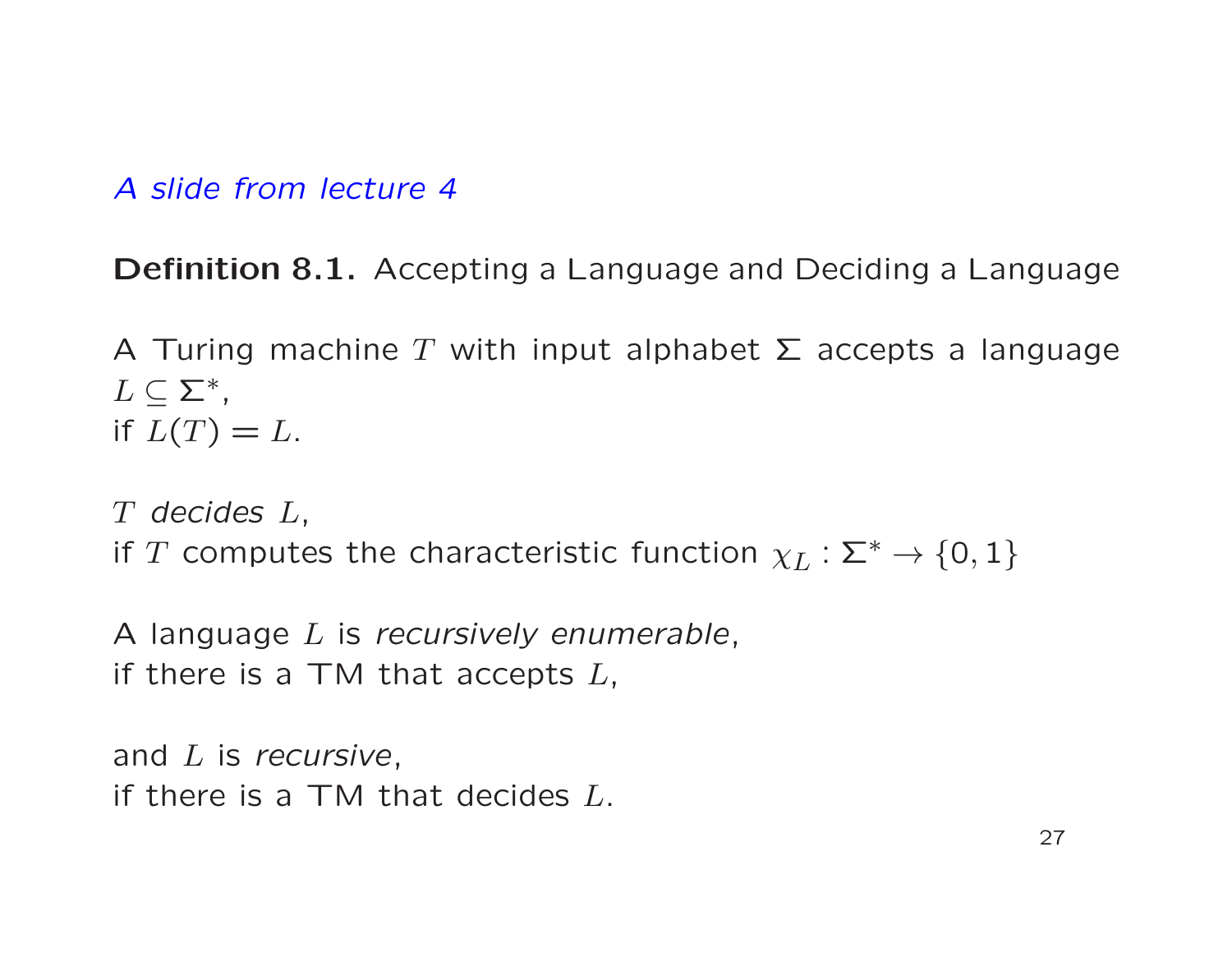|                                                                                             | $e(T_0)$       | $e(T_1)$       | $e(T_2)$ | $e(T_3)$       | $e(T_4)$ | $e(T_5)$                                                                                    | $e(T_6)$       | $e(T_7)$ | $e(T_8)$ | $e(T_9)$ |
|---------------------------------------------------------------------------------------------|----------------|----------------|----------|----------------|----------|---------------------------------------------------------------------------------------------|----------------|----------|----------|----------|
| $L(T_0)$                                                                                    | 1              | $\overline{0}$ |          | $\overline{0}$ | O        |                                                                                             | $\overline{O}$ | O        | O        |          |
| $L(T_1)$                                                                                    | O              |                |          |                |          |                                                                                             | $\overline{0}$ |          |          |          |
| $L(T_2)$                                                                                    |                |                |          |                |          |                                                                                             |                |          |          |          |
| $L(T_3)$                                                                                    | O              |                |          | O              |          | $\bigcap$                                                                                   | $\Omega$       |          |          |          |
| $L(T_4)$                                                                                    | $\Omega$       | $\Omega$       |          | $\bigcap$      |          |                                                                                             | $\Omega$       |          |          |          |
| $L(T_5)$                                                                                    | $\overline{0}$ | $\cap$         |          |                |          |                                                                                             | $\bigcap$      |          |          |          |
| $L(T_6)$                                                                                    | $\Omega$       | $\cap$         |          | $\bigcap$      | ∩        |                                                                                             | $\bigcap$      |          |          |          |
| $L(T_7)$                                                                                    | 1              |                |          |                |          |                                                                                             |                |          |          |          |
| $L(T_8)$                                                                                    | Ω              |                |          |                |          |                                                                                             |                |          |          |          |
| $L(T_9)$                                                                                    | O              |                |          |                |          |                                                                                             |                |          |          |          |
| $\begin{array}{cccccccccccccc} \bullet & \bullet & \bullet & \bullet & \bullet \end{array}$ |                |                |          |                |          | $\begin{array}{cccccccccccccc} \bullet & \bullet & \bullet & \bullet & \bullet \end{array}$ |                |          |          |          |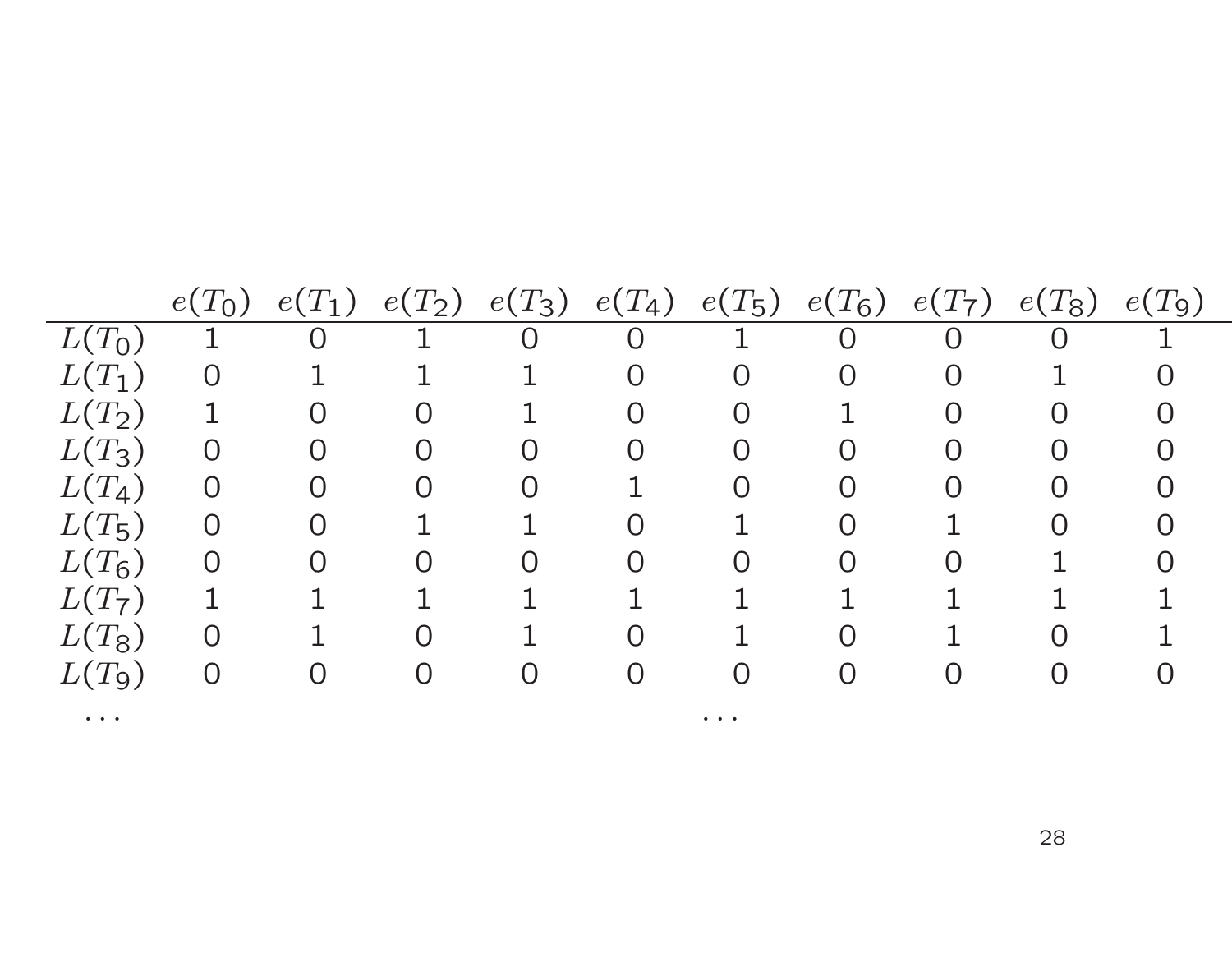|                                   | $e(T_0)$       | $e(T_1)$ | $(T_2)$<br>e( | $e(T_3)$       | $e(T_4)$       | $e(T_5)$                                    | $e(T_6)$       | $T_{7})$<br>e( | $e(T_8)$ | $e(T_9)$ |
|-----------------------------------|----------------|----------|---------------|----------------|----------------|---------------------------------------------|----------------|----------------|----------|----------|
| $L(T_{\mathsf{O}})$               |                | O        |               | $\overline{O}$ | $\overline{O}$ |                                             | $\overline{0}$ | $\overline{O}$ | O        |          |
| $L(T_1)$                          | $\overline{0}$ |          |               |                |                |                                             |                |                |          |          |
| $L(T_2)$                          |                |          |               |                |                |                                             |                |                |          |          |
| $L(T_3)$                          | $\overline{0}$ |          |               |                |                |                                             |                |                |          |          |
| $L(T_4)$                          | $\overline{O}$ |          |               |                |                |                                             |                |                |          |          |
| $L(T_5)$                          | $\overline{O}$ |          |               |                |                |                                             |                |                |          |          |
| $L(T_6)$                          | $\Omega$       |          |               |                |                |                                             |                |                |          |          |
| $L(T_7)$                          |                |          |               |                |                |                                             |                |                |          |          |
| $L(T_8)$                          | $\Omega$       |          |               |                |                |                                             |                |                | $\cap$   |          |
| $L(T_9)$                          | $\Omega$       |          | $\cap$        |                |                |                                             |                | ∩              | ∩        |          |
| $\bullet$ , $\bullet$ , $\bullet$ |                |          |               |                |                | $\bullet\qquad \bullet\qquad \bullet\qquad$ |                |                |          |          |
| <b>NSA</b>                        | $\bigcap$      |          |               |                |                |                                             |                |                |          |          |

Hence, NSA is not recursively enumerable.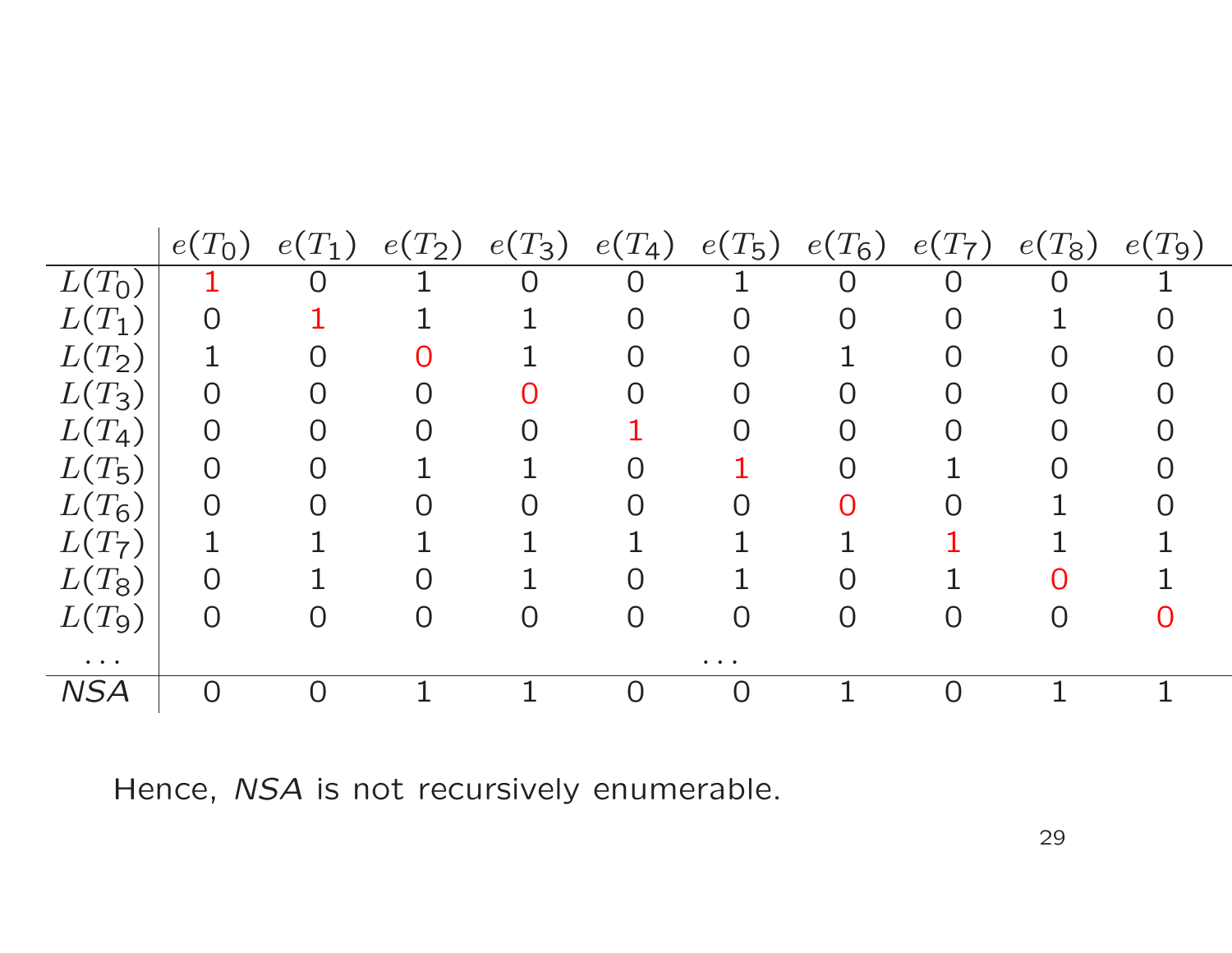#### Some Crucial features of any encoding function  $e$ :

1. It should be possible to decide algorithmically, for any string  $w \in \{0,1\}^*$ , whether w is a legitimate value of e.

2. A string  $w$  should represent at most one Turing machine with a given input alphabet  $\Sigma$ , or at most one string z.

3. If  $w = e(T)$  or  $w = e(z)$ , there should be an algorithm for decoding <sup>w</sup>.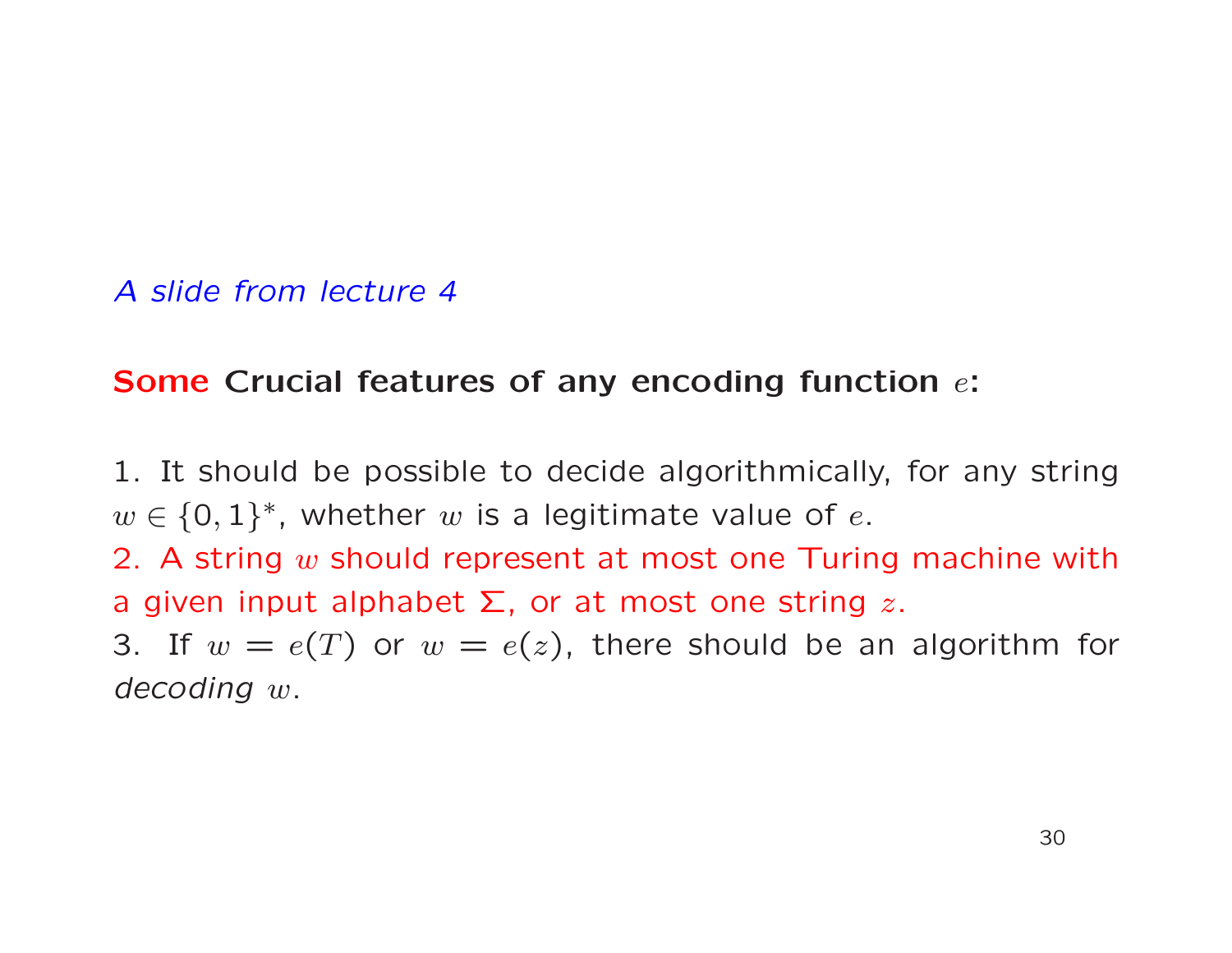Set-up of constructing language NSA that is not RE:

- 1. Start with list of RE languages over  $\{0,1\}$ (which are subsets of  $\{0,1\}^{\ast}$ ):  $L(T_{\mathsf{O}}), L(T_{\mathsf{1}}), L(T_{\mathsf{2}}), \ldots$ each one associated with specific element of  $\{0,1\}^*$ (namely  $e(T_i))$
- 2. Define another language NSA by:  $e(T_i) \in \mathsf{NSA} \iff e(T_i) \notin L(T_i)$
- 3. Conclusion: for all i,  $NSA \neq L(T_i)$ Hence, NSA is not RE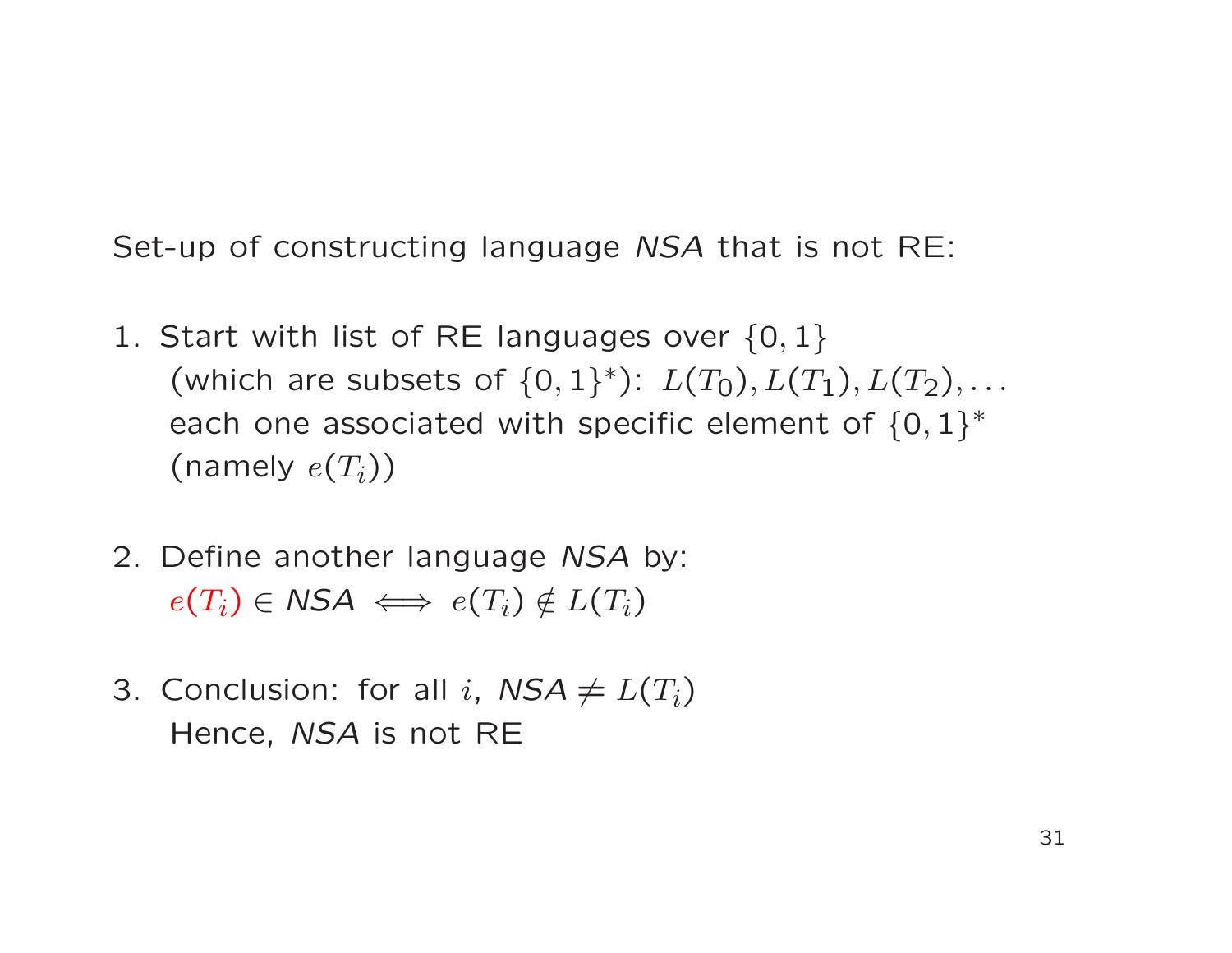Set-up of constructing language that is not RE:

- 1. Start with list of RE languages over  $\{0,1\}$ (which are subsets of  $\{0,1\}^{\ast}$ ):  $L(T_{\mathsf{O}}),L(T_{\mathsf{1}}),L(T_{\mathsf{2}}),\ldots$ each one associated with specific element of  $\{0,1\}^*$
- 2. Define another language  $L$  by:  $x\in L \iff x\notin$  (language that  $x$  is associated with)
- 3. Conclusion: for all  $i, L \neq L(T_i)$ Hence,  $L$  is not RE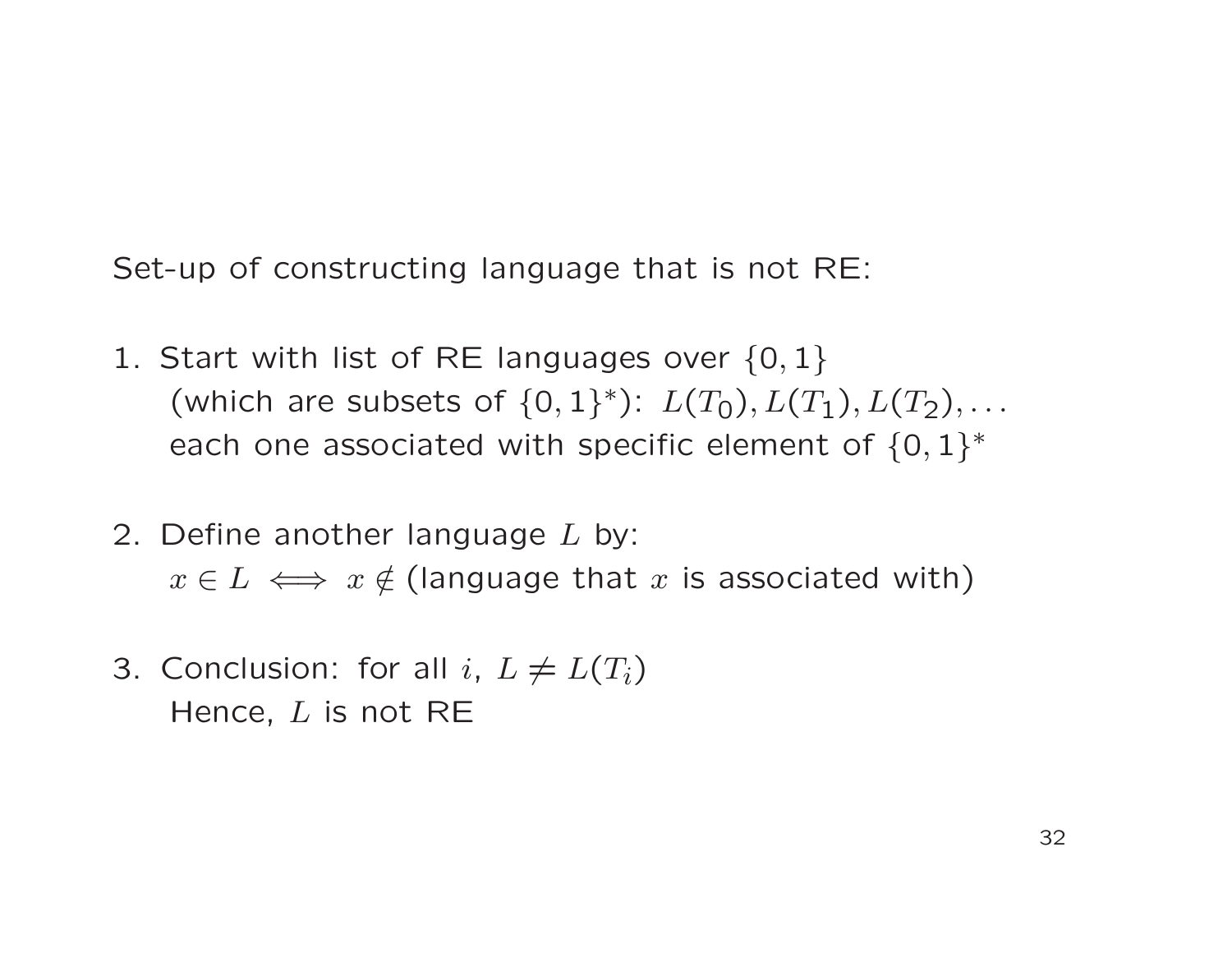Set-up of constructing language  $L$  that is not RE:

- 1. Start with list of RE languages over  $\{0,1\}$ (which are subsets of  $\{0,1\}^{\ast}$ ):  $L(T_{\mathsf{O}}),L(T_{\mathsf{1}}),L(T_{\mathsf{2}}),\ldots$ each one associated with specific element of  $\{0,1\}^*$ (namely  $x_i)$
- 2. Define another language  $L$  by:  $x_i \in L \iff x_i \notin L(T_i)$
- 3. Conclusion: for all  $i, L \neq L(T_i)$ Hence,  $L$  is not RE

Every infinite list  $x_0,x_1,x_2,\ldots$  of different elements of  $\{0,1\}^*$ yields language  $L$  that is not RE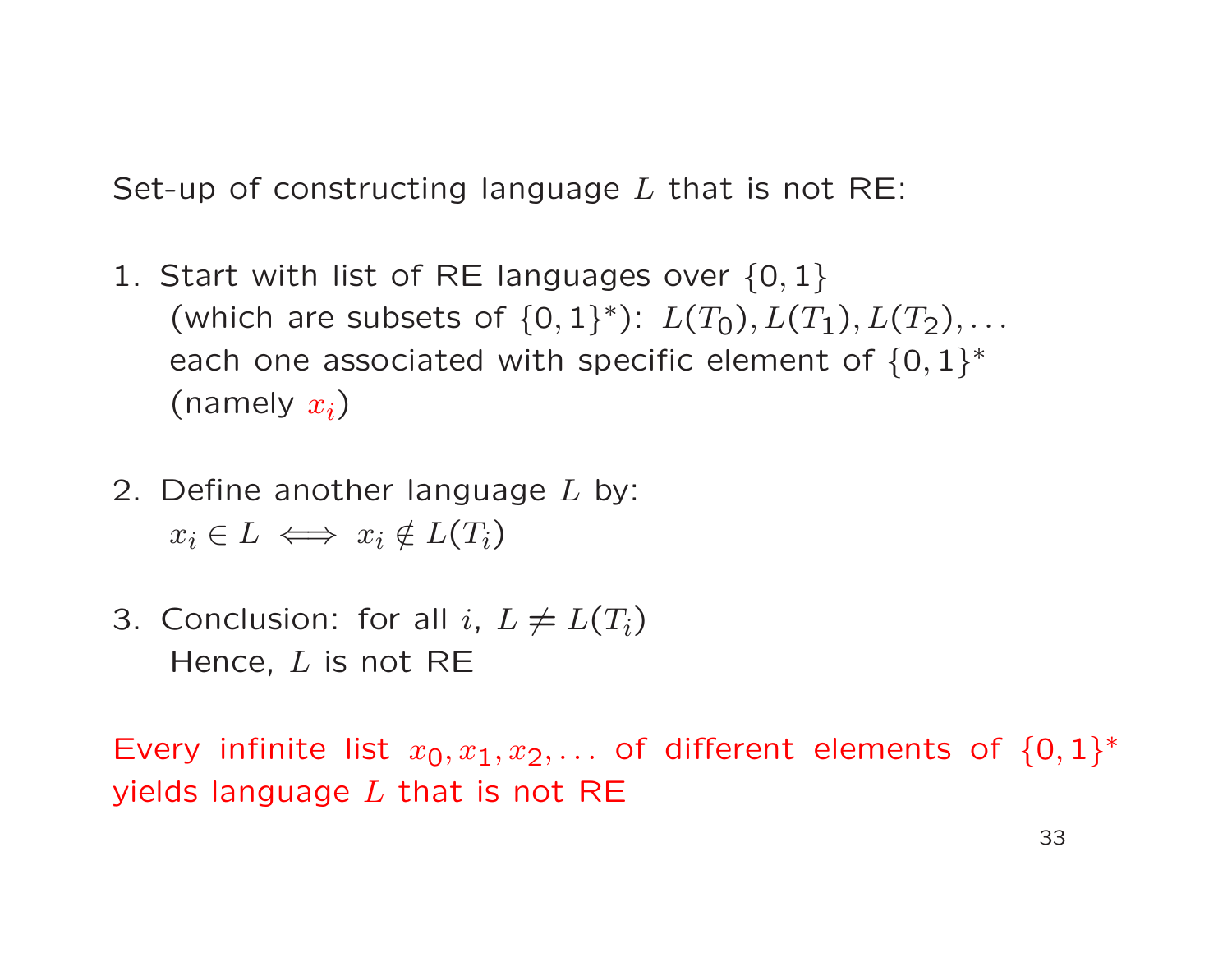|          | Λ              |                | $\mathbf 1$    | OΟ             | 01        | 10             |           | O(1)           | 001            | 010         |  |
|----------|----------------|----------------|----------------|----------------|-----------|----------------|-----------|----------------|----------------|-------------|--|
| $L(T_0)$ | $\mathbf 1$    | $\overline{O}$ | 1              | $\overline{O}$ | 0         | $\mathbf 1$    | O         | $\overline{0}$ | $\overline{O}$ | $\mathbf 1$ |  |
| $L(T_1)$ | $\overline{0}$ | $\mathbf 1$    | $\mathbf 1$    | $\mathbf{1}$   | $\Omega$  | $\overline{0}$ | O         | $\overline{0}$ | $\mathbf 1$    | 0           |  |
| $L(T_2)$ | $\mathbf 1$    | $\Omega$       | $\Omega$       | $\mathbf 1$    | 0         | $\overline{0}$ | 1         | $\overline{0}$ | O              | 0           |  |
| $L(T_3)$ | $\overline{0}$ | $\overline{0}$ | $\overline{0}$ | $\overline{O}$ | O         | O              | O         | 0              | O              | 0           |  |
| $L(T_4)$ | $\overline{0}$ | $\overline{O}$ | $\bigcap$      | $\overline{0}$ | 1         | O              | O         | O              | O              | O           |  |
| $L(T_5)$ | $\overline{O}$ | $\Omega$       | $\mathbf 1$    | $\mathbf 1$    | $\Omega$  |                | $\bigcap$ | 1              | O              | O           |  |
| $L(T_6)$ | $\overline{0}$ | $\Omega$       | $\Omega$       | $\Omega$       | $\Omega$  | $\overline{0}$ | O         | $\Omega$       |                | $\Omega$    |  |
| $L(T_7)$ | $\mathbf 1$    | $\mathbf{1}$   | $\mathbf{1}$   | $\mathbf{1}$   | 1         | $\mathbf 1$    | 1         | $\mathbf 1$    |                | $\mathbf 1$ |  |
| $L(T_8)$ | $\overline{O}$ | $\mathbf 1$    | $\Omega$       | $\mathbf{1}$   | $\Omega$  | $\mathbf{1}$   | $\cap$    | 1              | ∩              | 1           |  |
| $L(T_9)$ | $\overline{0}$ | $\Omega$       | $\Omega$       | $\bigcap$      | $\bigcap$ | $\bigcap$      | $\bigcap$ | $\Omega$       | $\Omega$       | 0           |  |
|          |                |                |                |                |           |                |           |                |                |             |  |
| newl     | $\bigcap$      |                |                |                |           |                |           | O              |                |             |  |

Hence, newL is not recursively enumerable.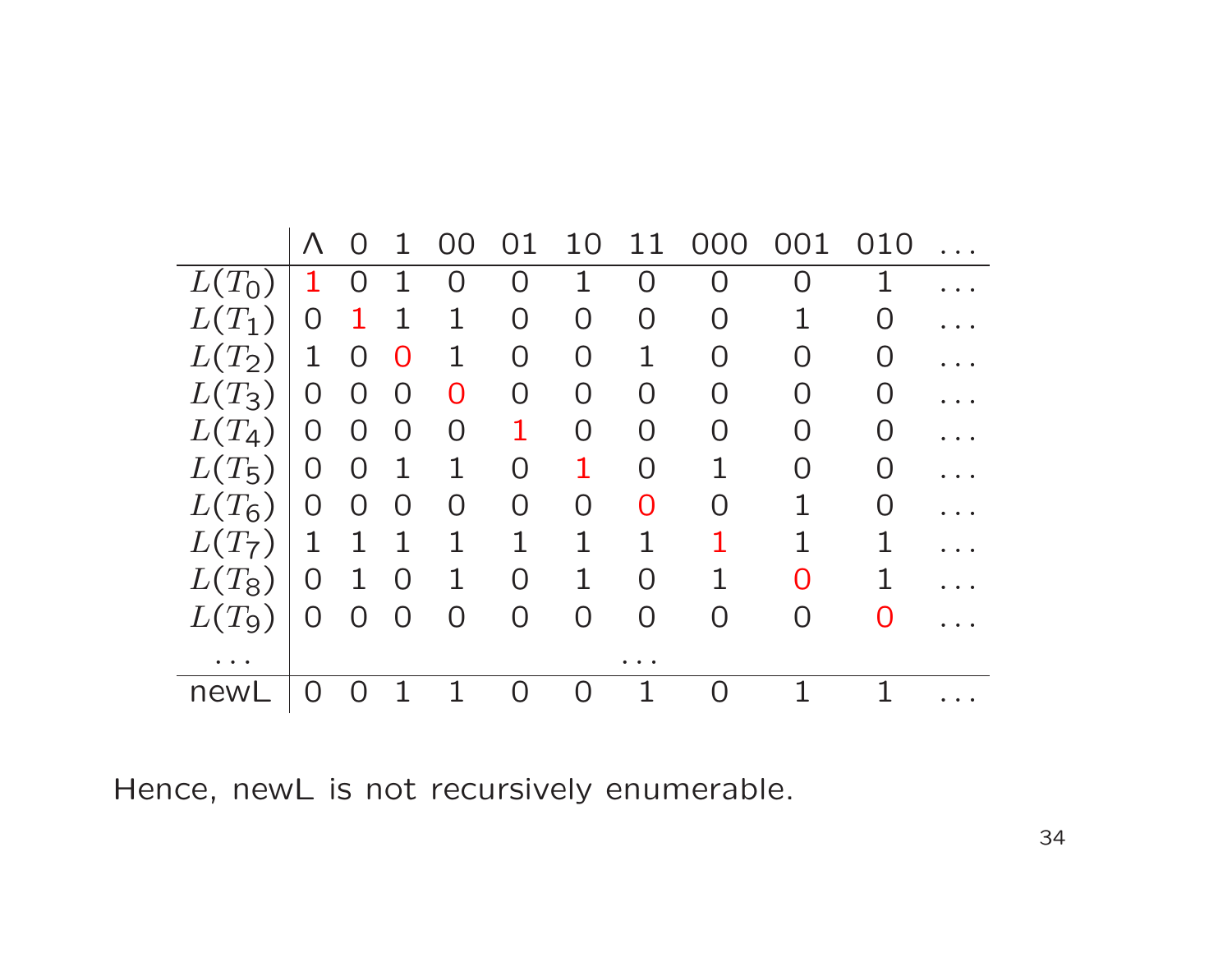Set-up of constructing language NSA that is not RE:

- 1. Start with collection of RE languages over  $\{0,1\}$ (which are subsets of  $\{0,1\}^*$ ):  $\{L(T) \mid T M T\}$ each one associated with specific element of  $\{0,1\}^*$ (namely  $e(T))$
- 2. Define another language NSA by:  $e(T) \in \mathsf{NSA} \iff e(T) \notin L(T)$
- 3. Conclusion: for all TM T,  $NSA \neq L(T)$ Hence, NSA is not RE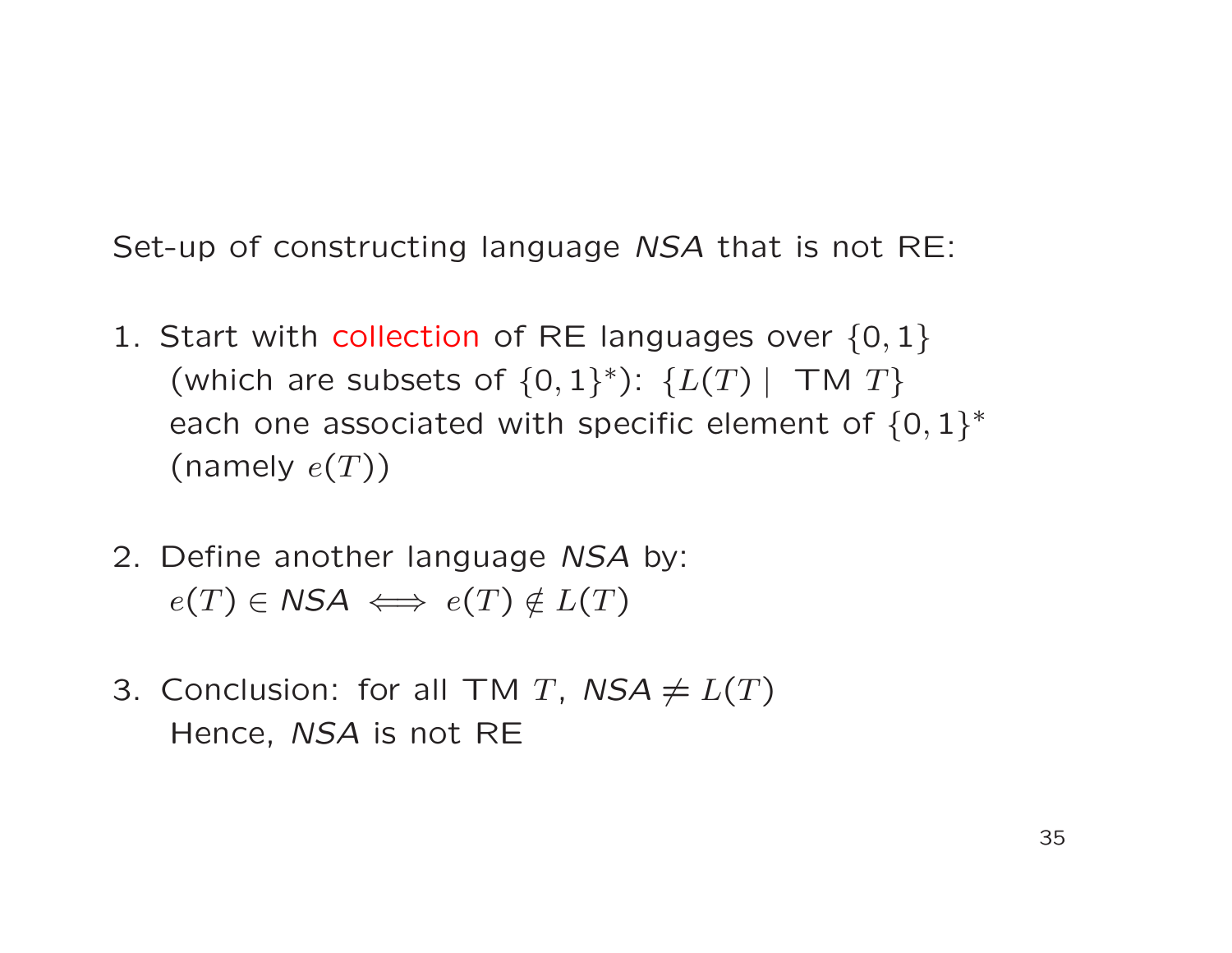#### Definition 9.1. The Languages NSA and SA

Let

\n
$$
\text{NSA} = \{e(T) \mid T \text{ is a TM, and } e(T) \notin L(T)\}
$$
\n

\n\n $\text{SA} = \{e(T) \mid T \text{ is a TM, and } e(T) \in L(T)\}$ \n

(NSA and SA are for "non-self-accepting" and "self-accepting.")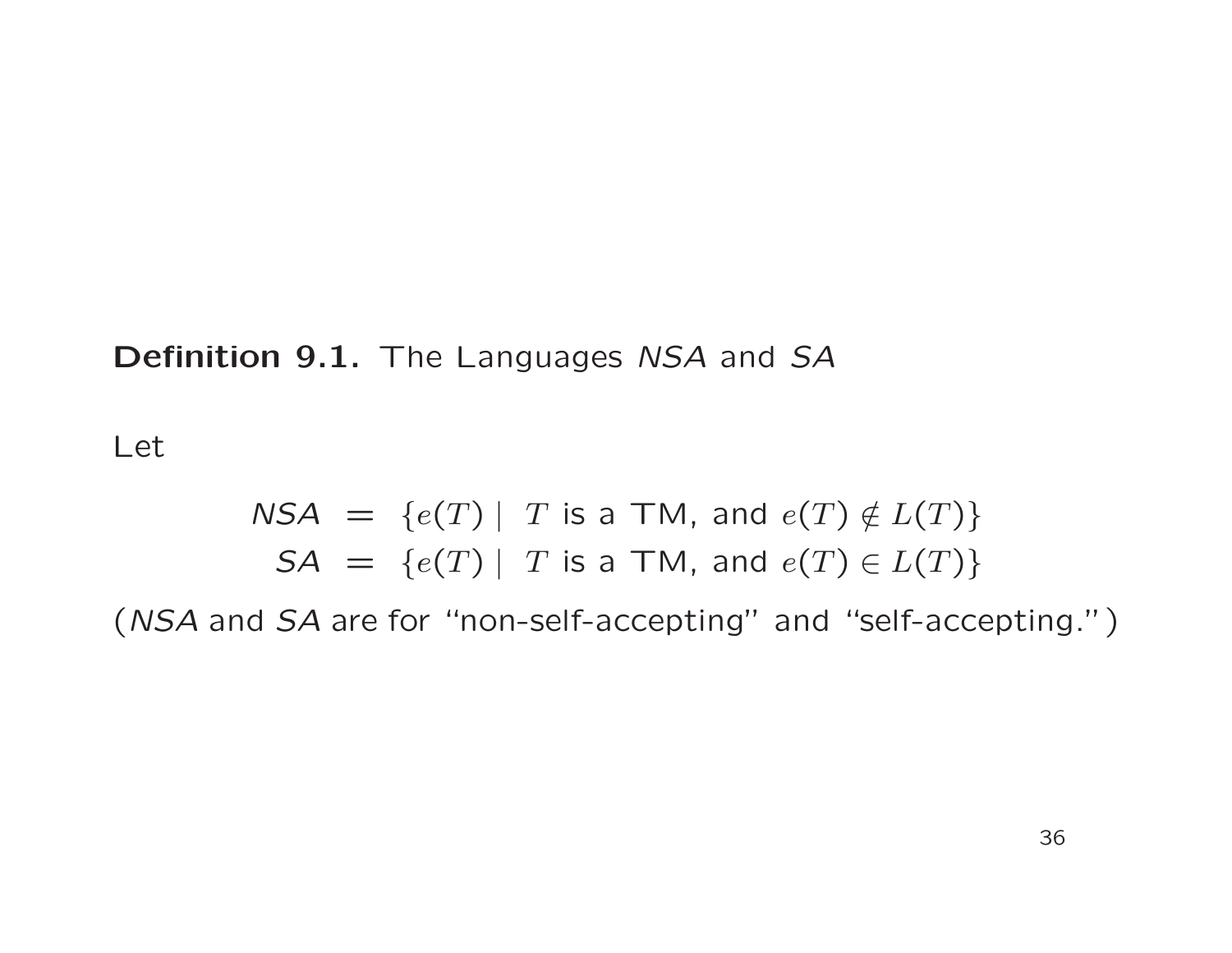#### Some Crucial features of any encoding function  $e$ :

1. It should be possible to decide algorithmically, for any string  $w \in \{0,1\}^*$ , whether w is a legitimate value of e.

2. A string  $w$  should represent at most one Turing machine with a given input alphabet  $\Sigma$ , or at most one string z.

3. If  $w = e(T)$  or  $w = e(z)$ , there should be an algorithm for decoding <sup>w</sup>.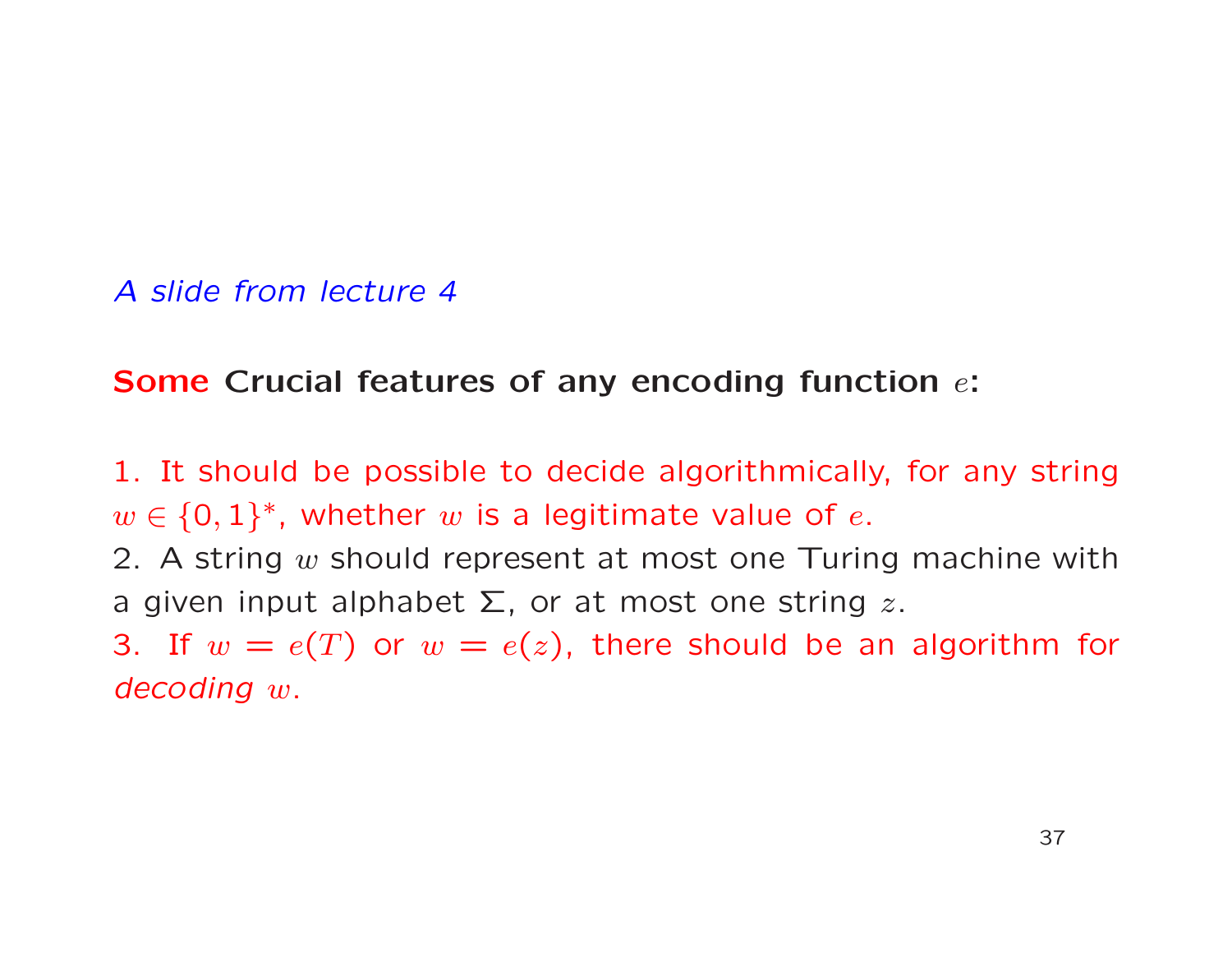Theorem 9.2. The language NSA is not recursively enumerable. The language SA is recursively enumerable but not recursive.

Proof. . .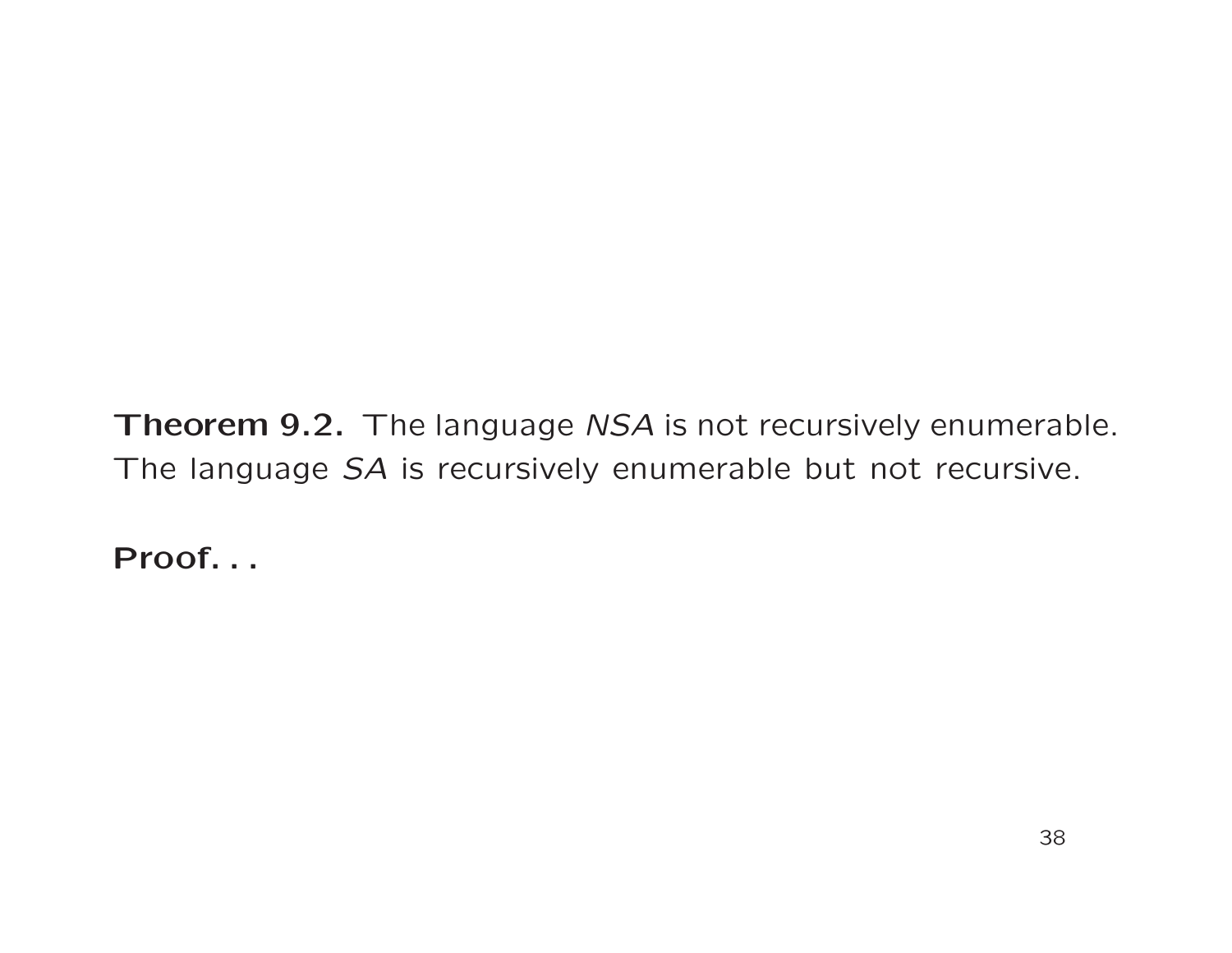Exercise 9.2.

Describe how a universal Turing machine could be used in the proof that SA is recursively enumerable.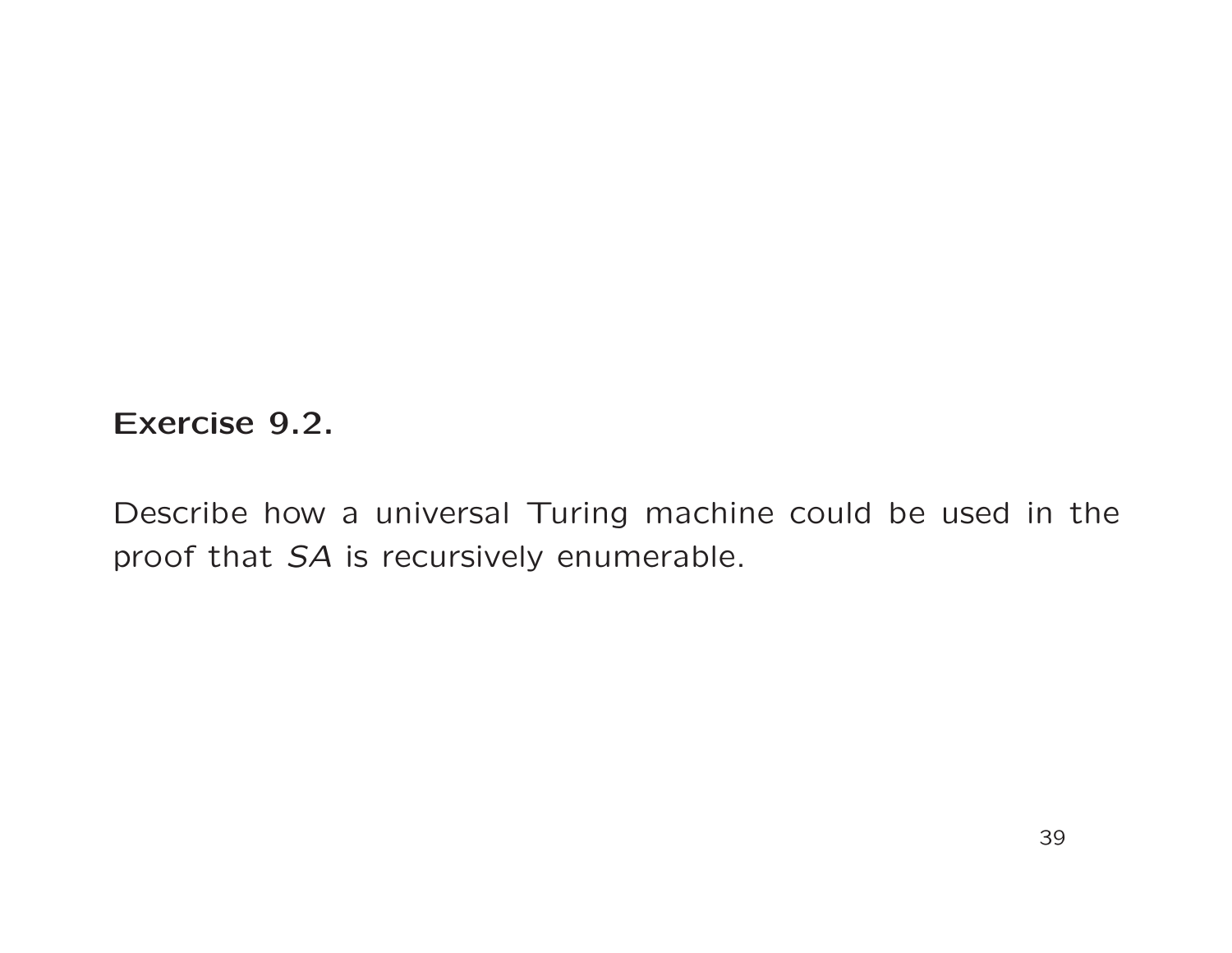Given a TM T, does T accept the string  $e(T)$ ?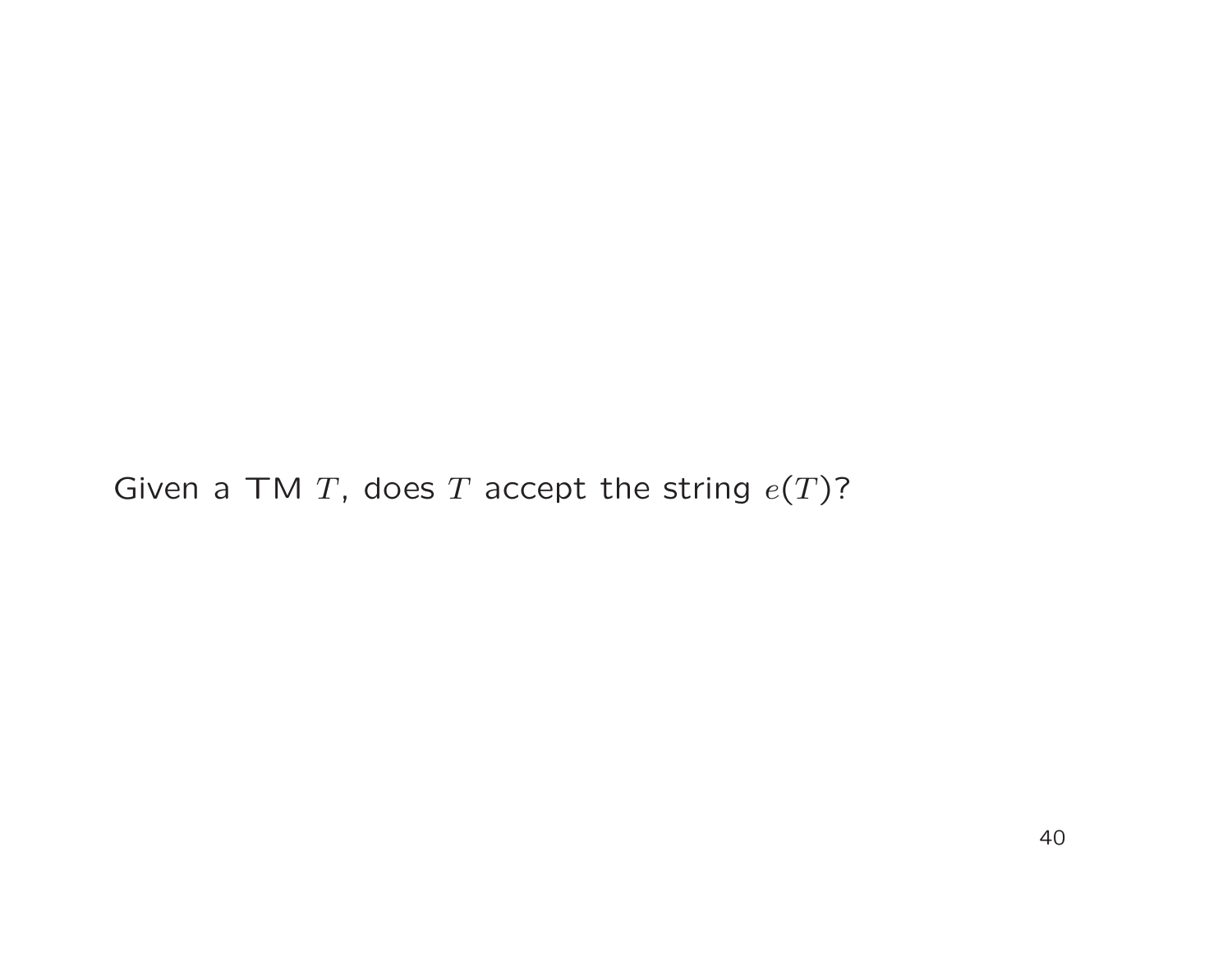Decision problem: problem for which the answer is 'yes' or 'no':

Given ..., is it true that ...?

Given an undirected graph  $G = (V, E)$ , does G contain <sup>a</sup> Hamiltonian path?

Given a list of integers  $x_1, x_2, \ldots, x_n$ , is the list sorted?

Self-Accepting: Given a TM  $T$ , does  $T$  accept the string  $e(T)$ ?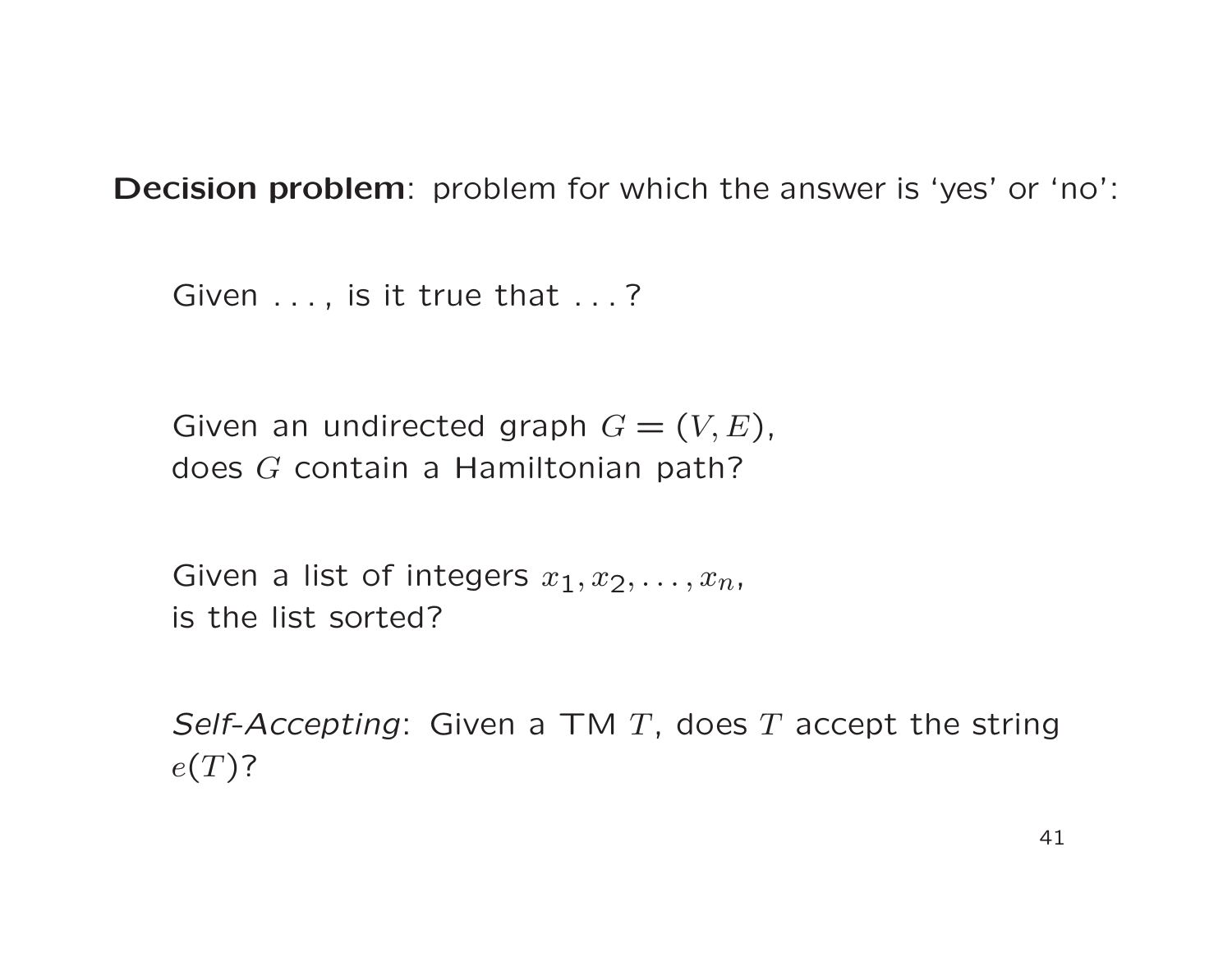Decision problem: problem for which the answer is 'yes' or 'no':

Given ..., is it true that ...?

yes-instances of <sup>a</sup> decision problem: instances for which the answer is 'yes'

no-instances of <sup>a</sup> decision problem: instances for which the answer is 'no'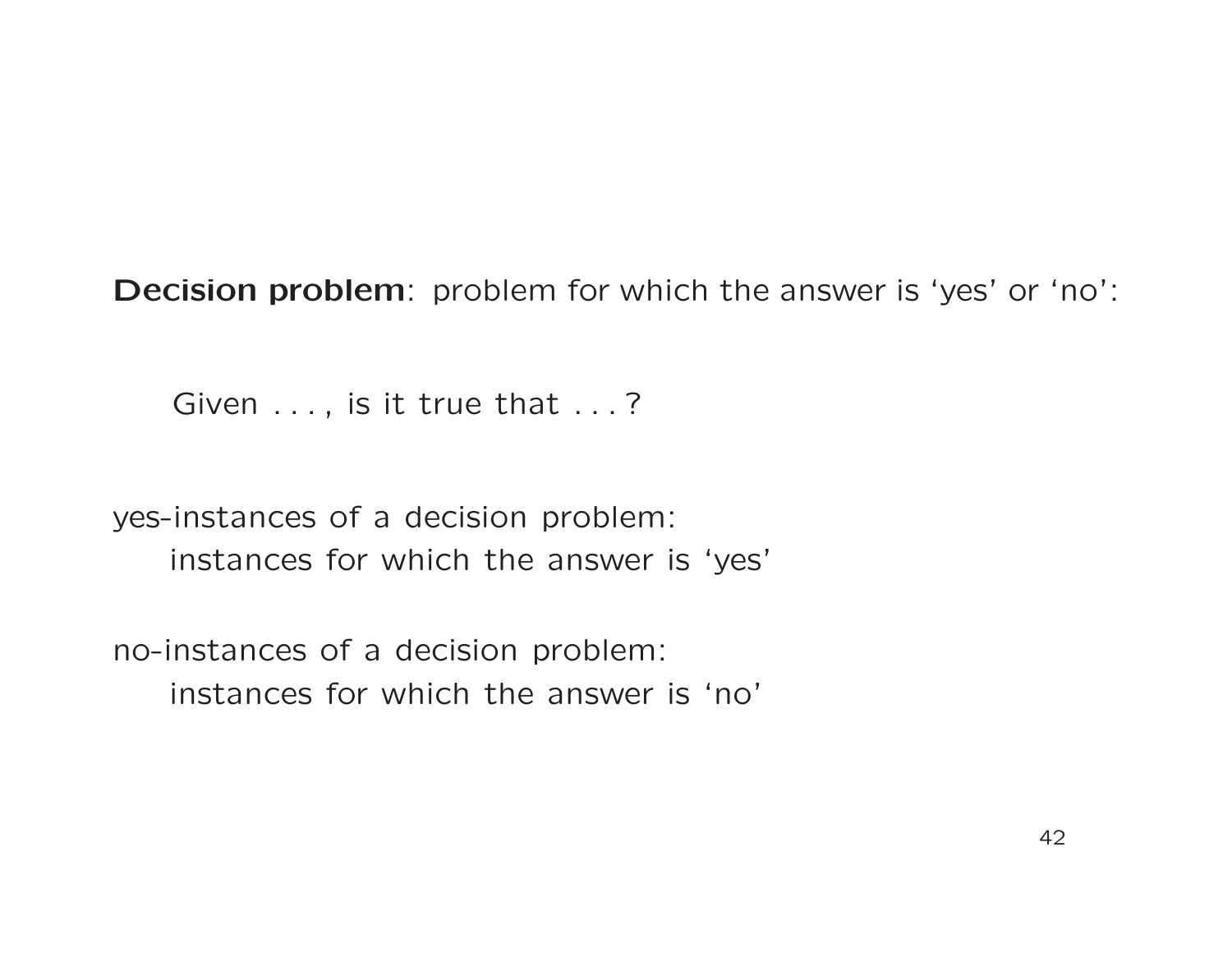Self-Accepting: Given a TM T, does T accept the string  $e(T)$ ?

Three languages corresponding to this problem:

- 1. SA: strings representing yes-instances
- 2. NSA: strings representing no-instances

3. . . .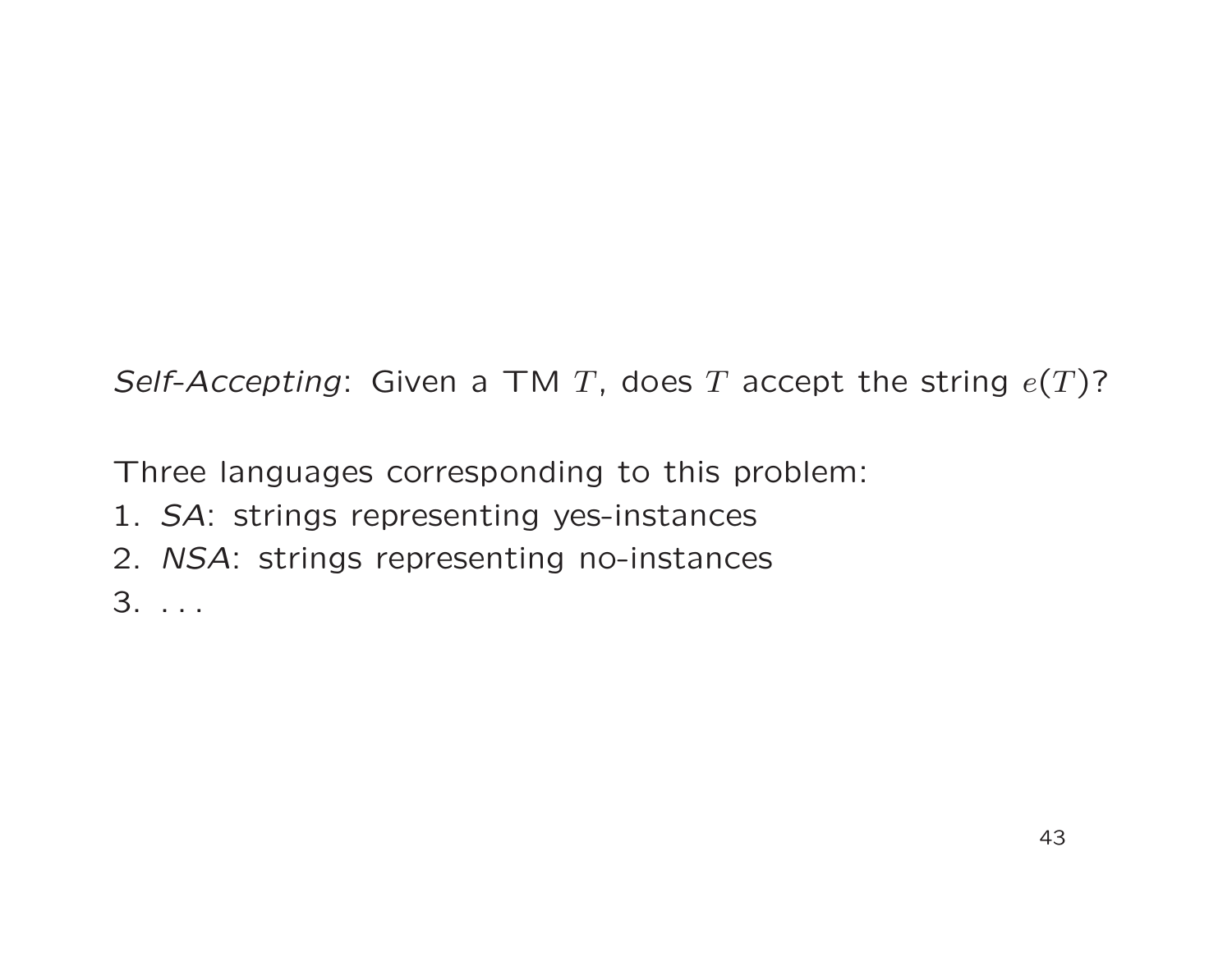Self-Accepting: Given a TM T, does T accept the string  $e(T)$ ?

Three languages corresponding to this problem:

- 1. SA: strings representing yes-instances
- 2. NSA: strings representing no-instances
- 3.  $E'$ : strings not representing instances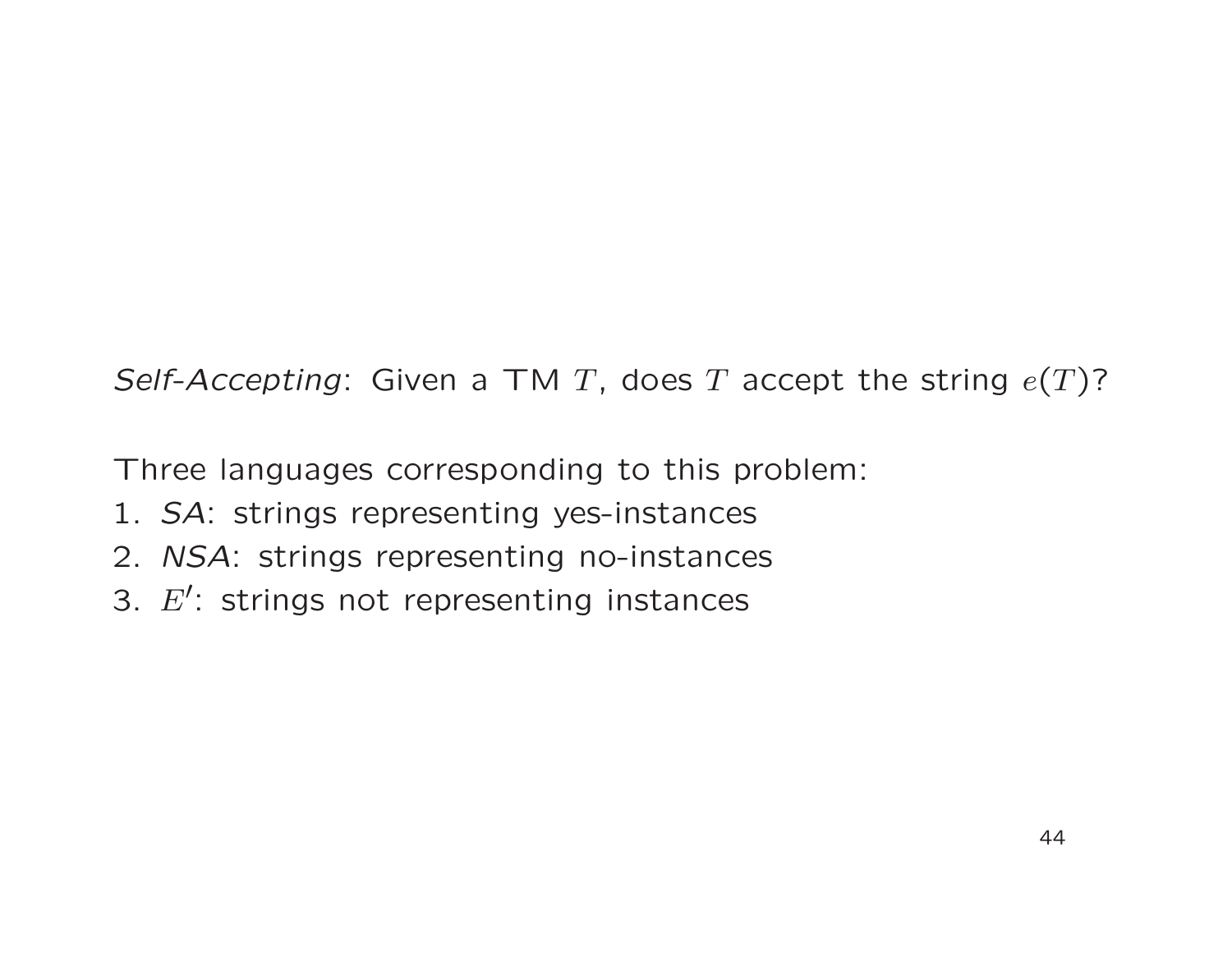For general decision problem  $P$ , an encoding  $e$  of instances  $I$  as strings  $e(I)$  over alphabet  $\Sigma$ is called reasonable, if

- 1. there is algorithm to decide if string over  $\Sigma$  is encoding  $e(I)$
- 2.  $\it e$  is injective
- 3. string  $e(I)$  can be decoded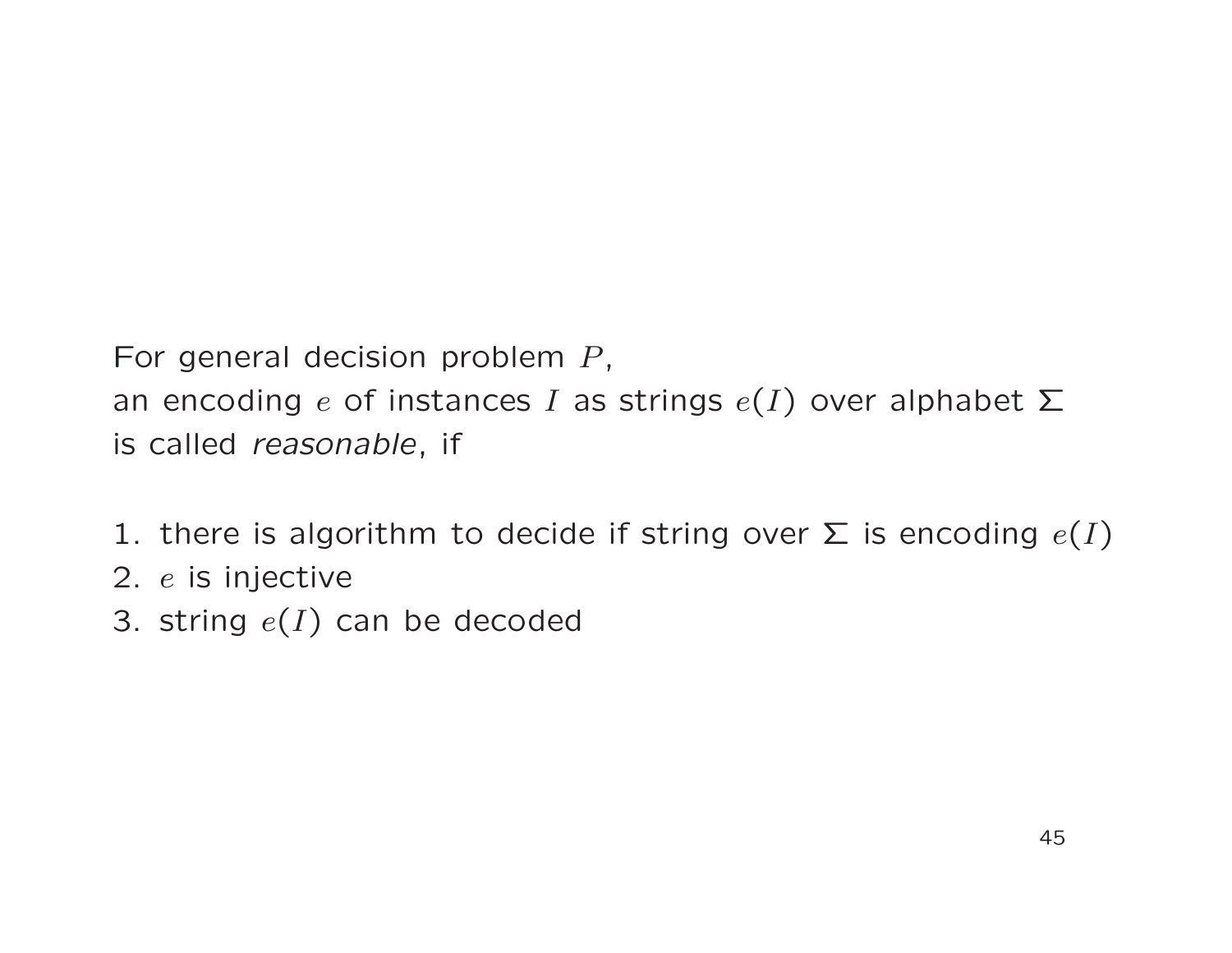#### Some Crucial features of any encoding function  $e$ :

1. It should be possible to decide algorithmically, for any string  $w \in \{0,1\}^*$ , whether w is a legitimate value of e.

2. A string  $w$  should represent at most one Turing machine with a given input alphabet  $\Sigma$ , or at most one string z.

3. If  $w = e(T)$  or  $w = e(z)$ , there should be an algorithm for decoding <sup>w</sup>.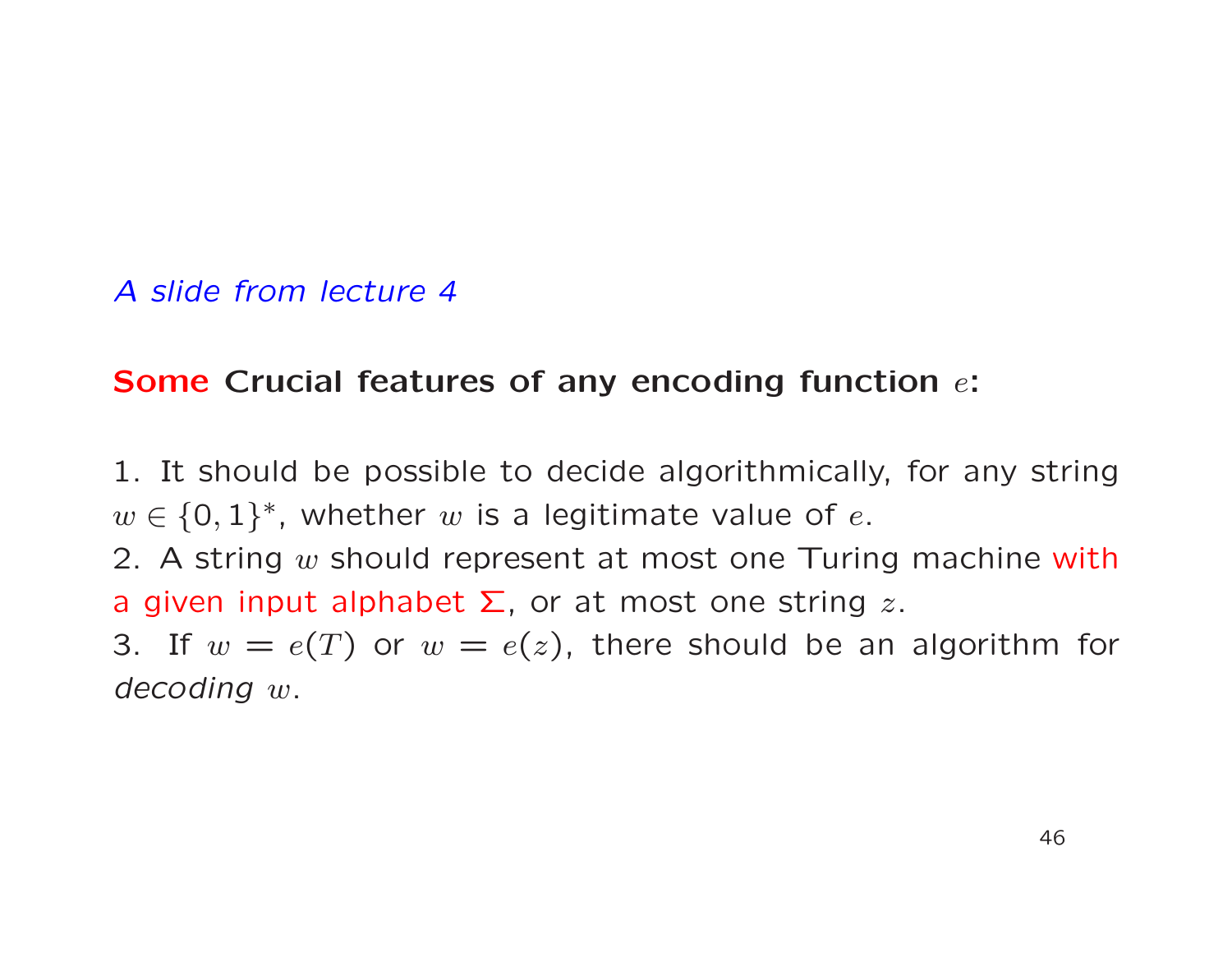For general decision problem  $P$  and reasonable encoding  $e$ ,

$$
Y(P) = \{e(I) | I \text{ is yes-instance of } P\}
$$
  

$$
N(P) = \{e(I) | I \text{ is no-instance of } P\}
$$
  

$$
E(P) = Y(P) \cup N(P)
$$

 $E(P)$  must be recursive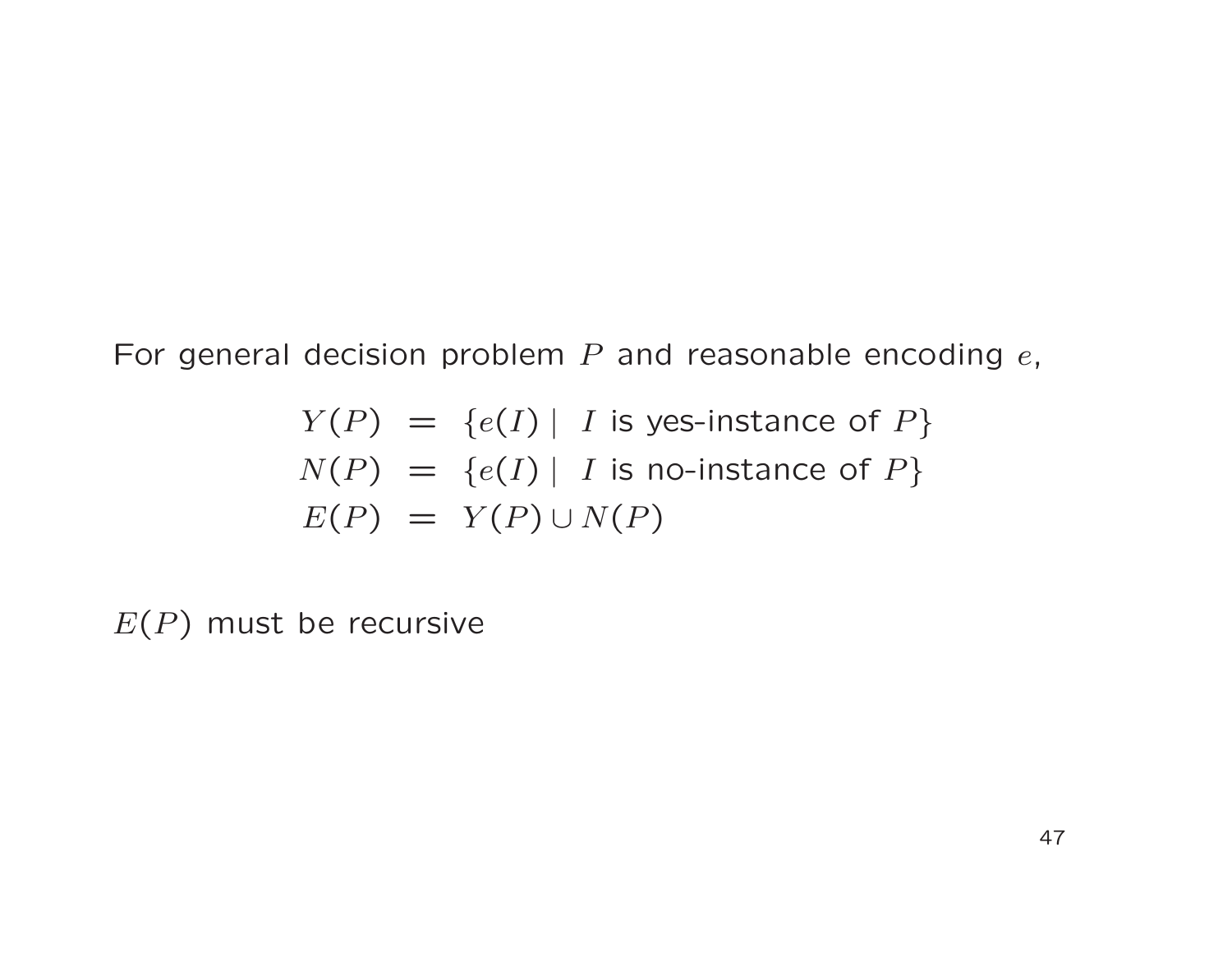#### Definition 9.3. Decidable Problems

If  $P$  is a decision problem, and  $e$  is a reasonable encoding of instances of P over the alphabet  $\Sigma$ , we say that P is decidable if  $Y(P) = \{e(I) | I$  is a yes-instance of  $P\}$  is a recursive language.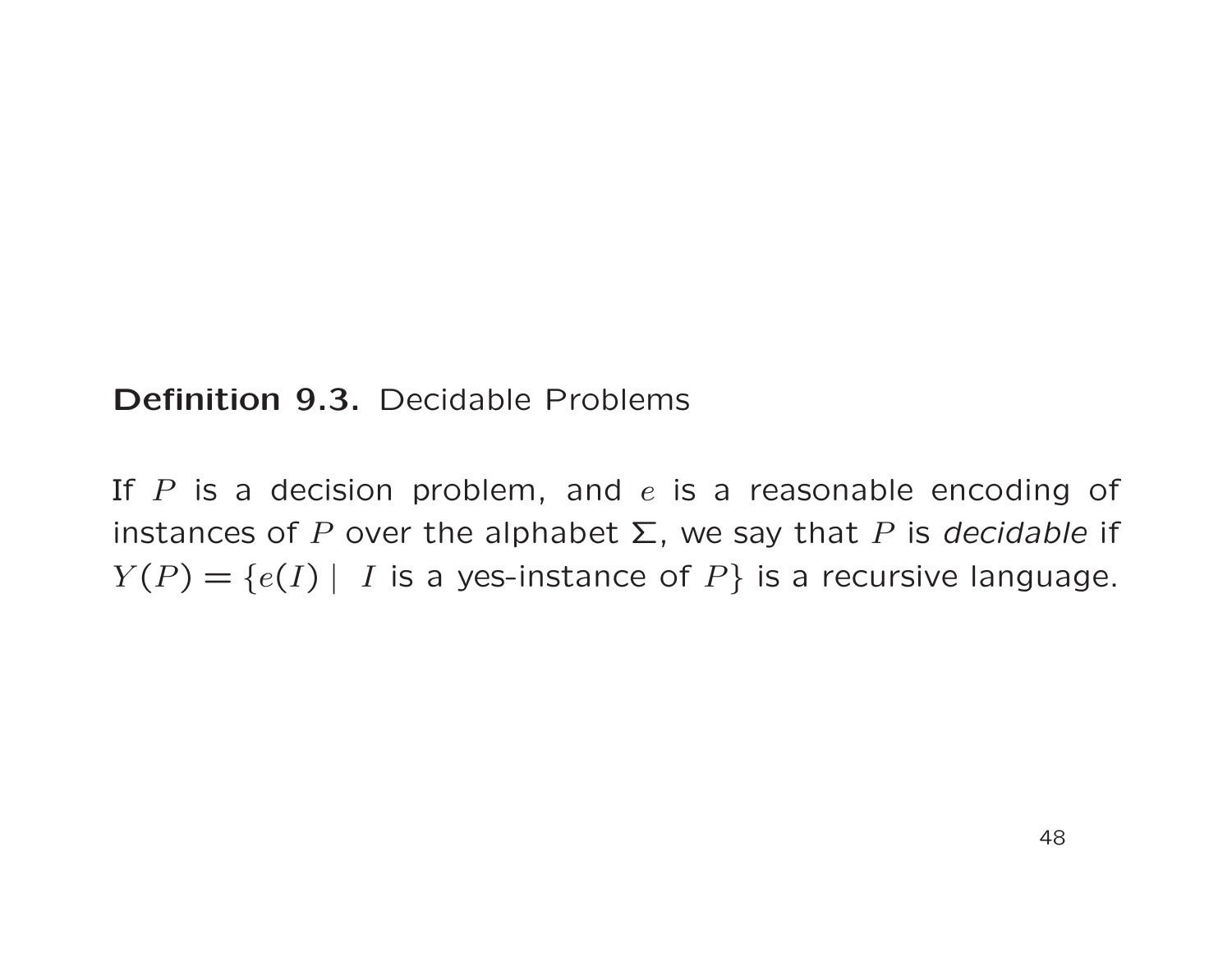Theorem 9.4. The decision problem Self-Accepting is undecidable.

Proof. . .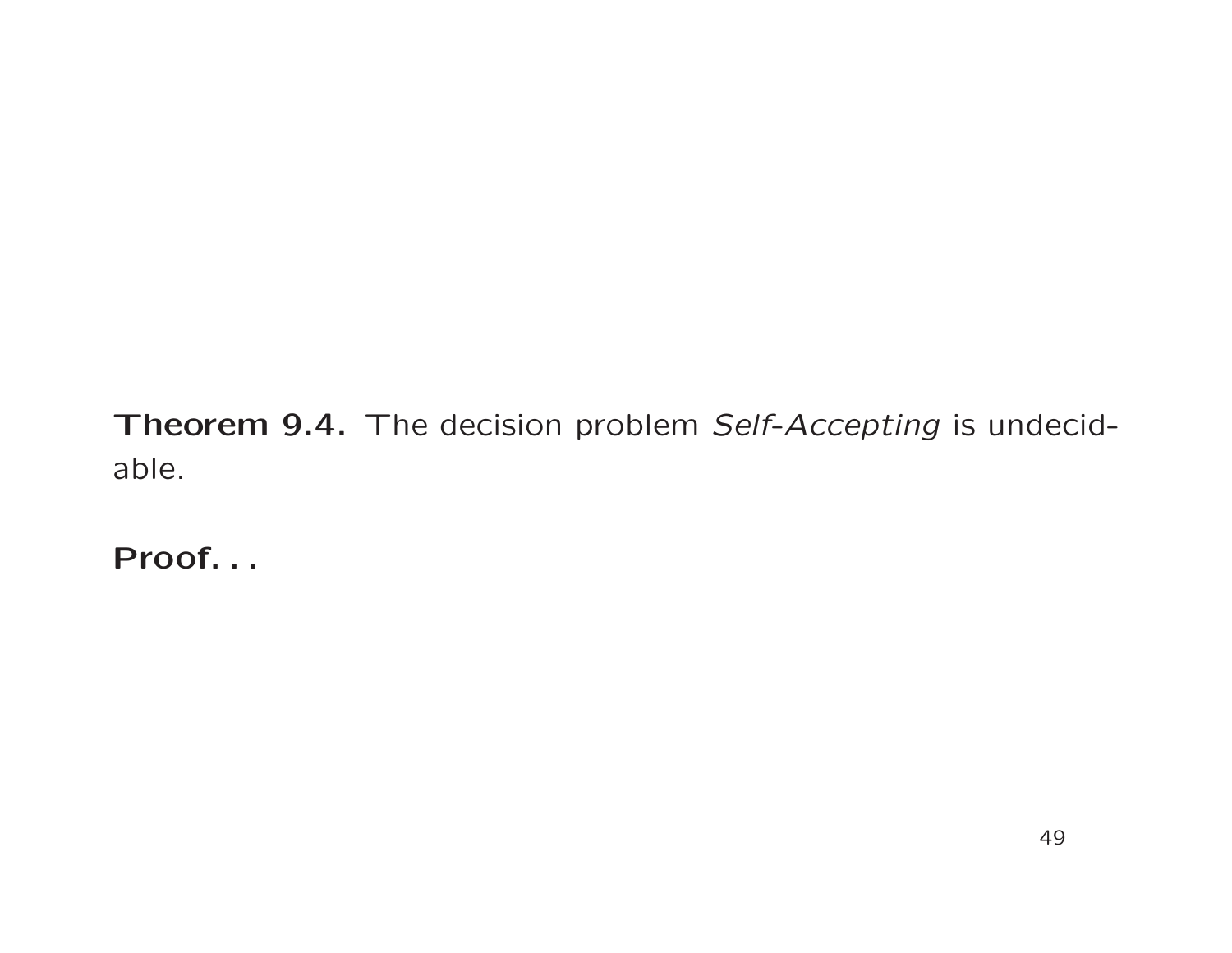For every decision problem, there is *complementary* problem  $P'$ , obtained by changing 'true' to 'false' in statement.

Non-Self-Accepting: Given a TM T, does T fail to accept  $e(T)$  ?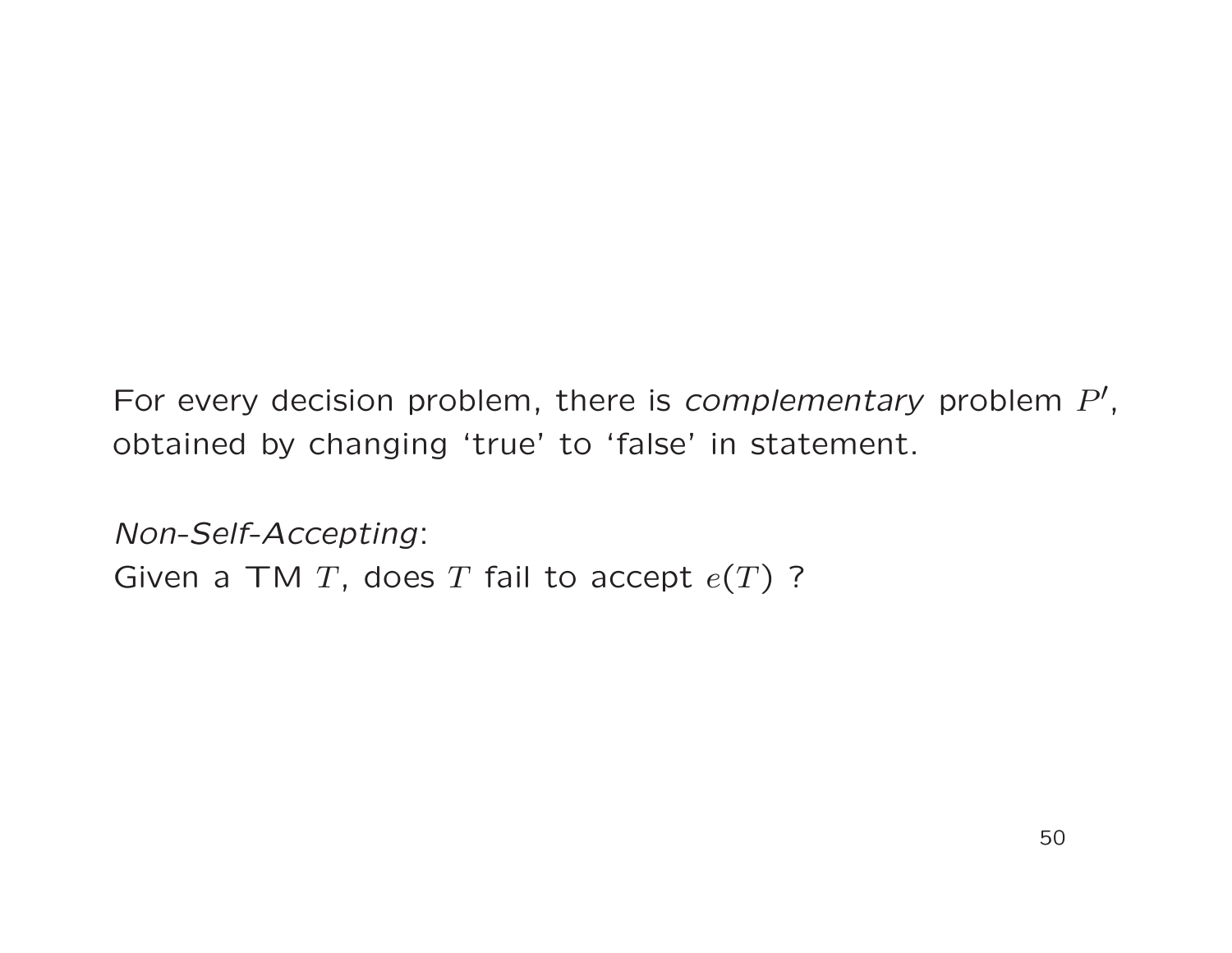**Theorem 9.5.** For every decision problem  $P$ ,  $P$  is decidable if and only if the complementary problem  $P'$  is decidable.

Proof. . .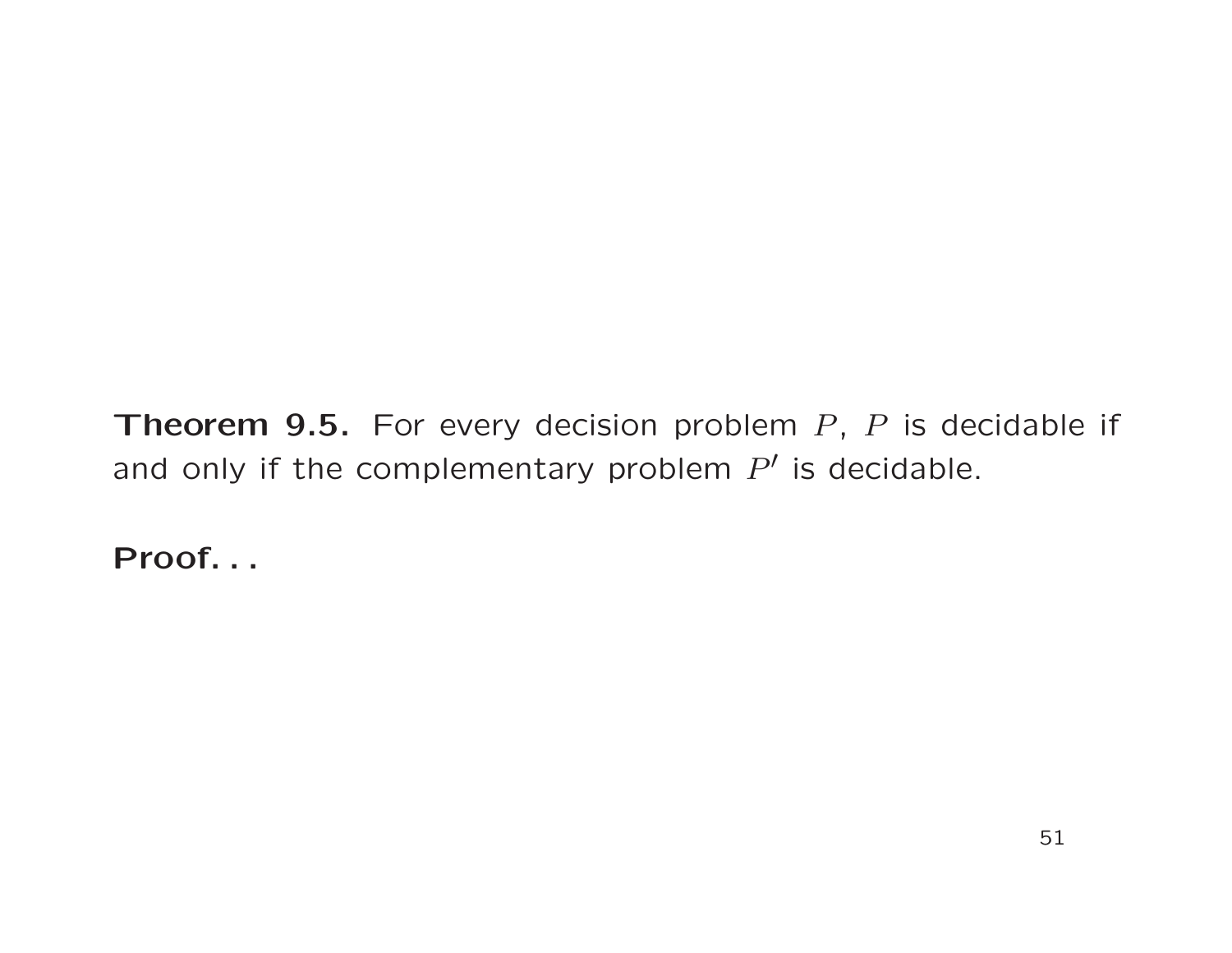SA vs. NSA

Self-Accepting vs. Non-Self-Accepting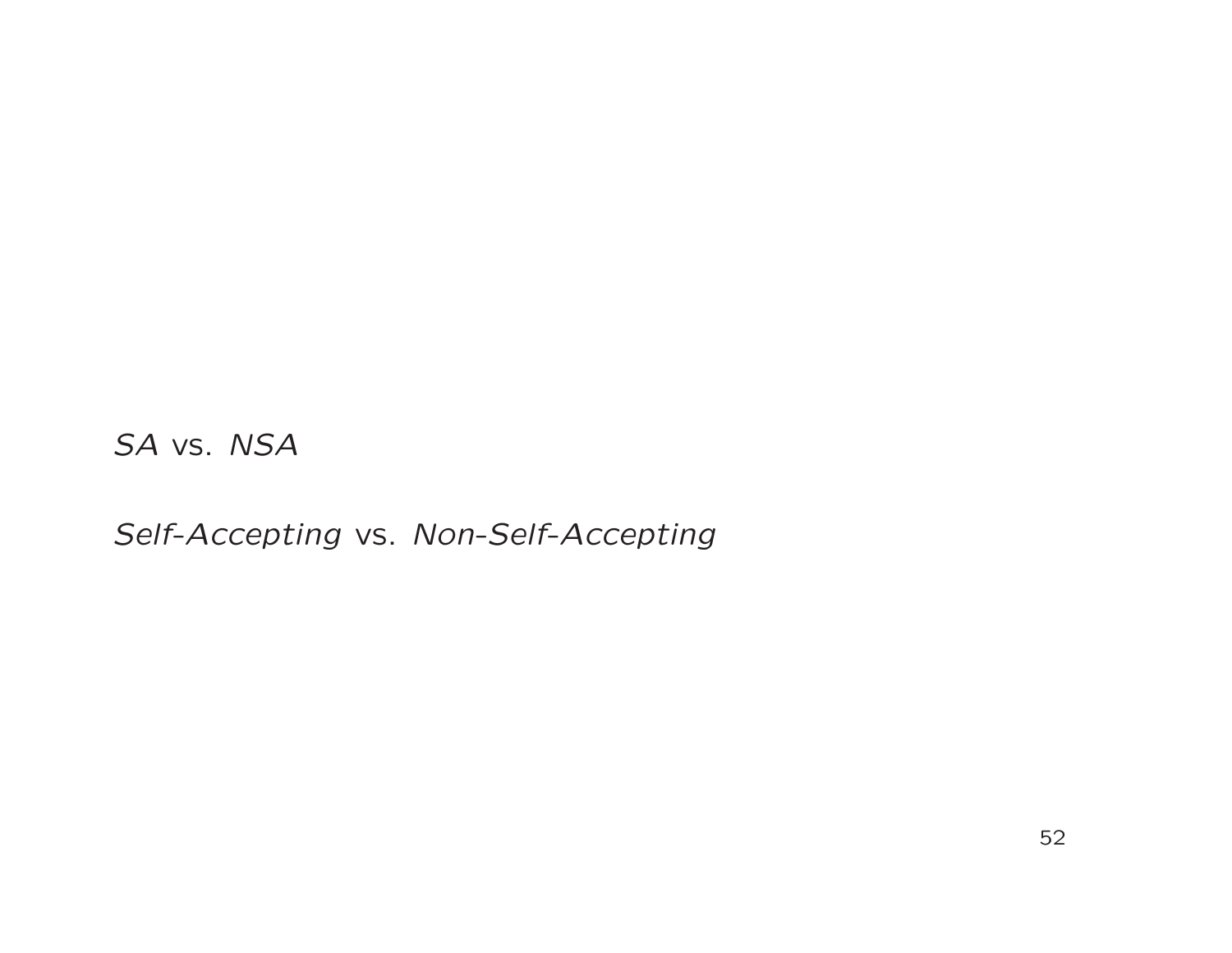# 9.2. Reductions and the Halting Problem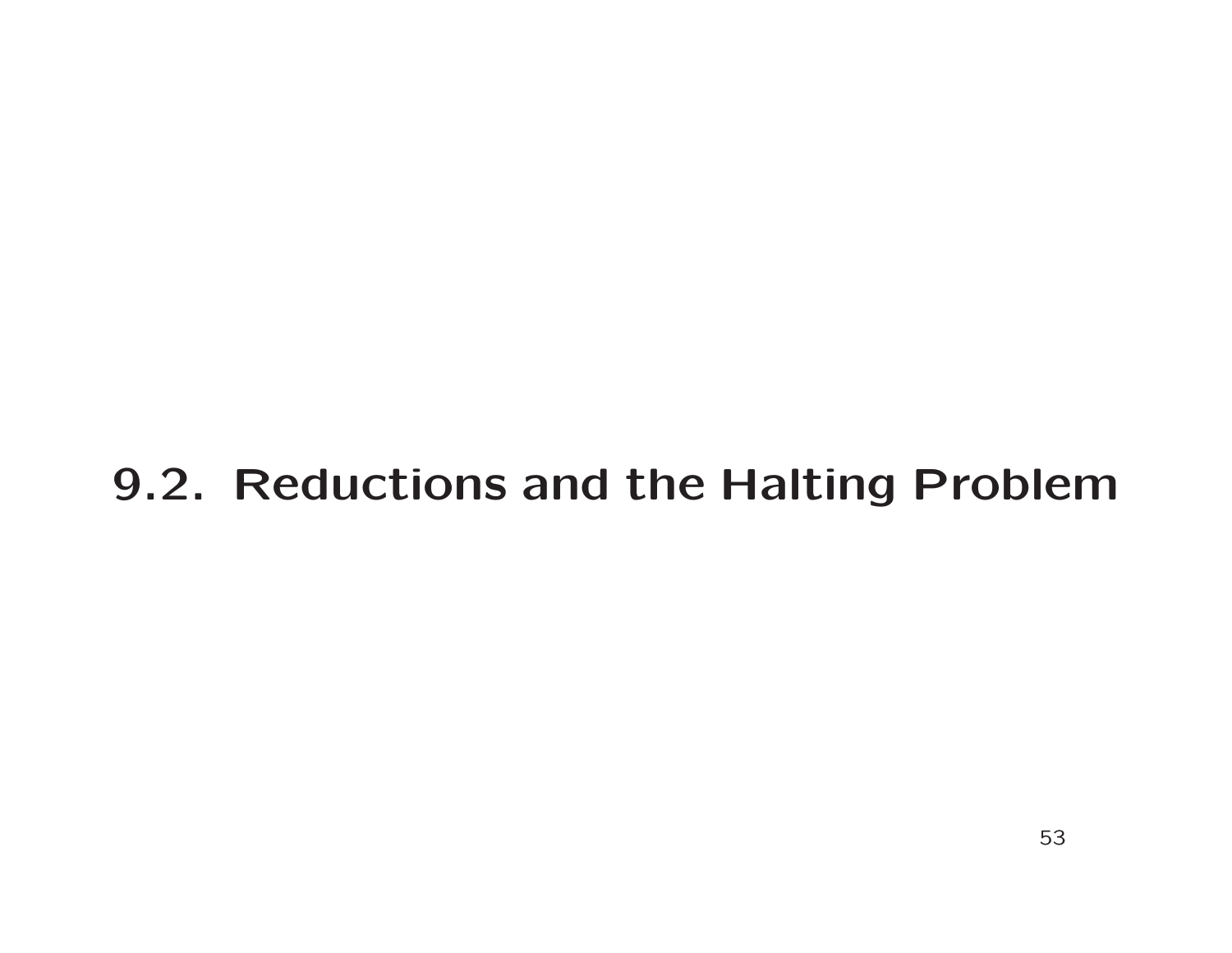#### (Informal) Examples of reductions

- 1. Recursive algorithms
- 2. Given NFA M and string x, is  $x \in L(M)$  ?
- 3. Given FAs  $M_1$  and  $M_2$ , is  $L(M_1) \subseteq L(M_2)$  ?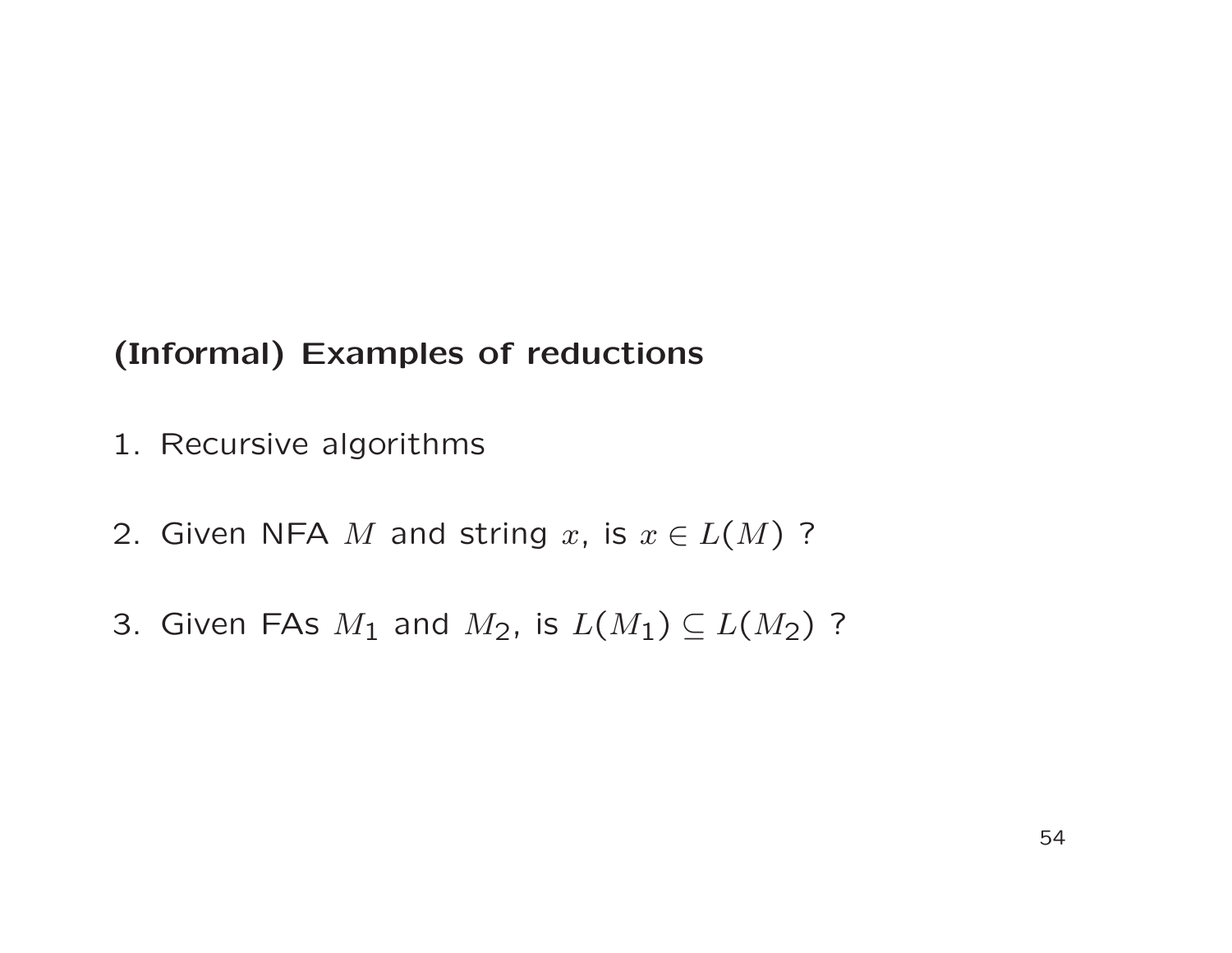#### Theorem 2.15.

Suppose  $M_1 = (Q_1, \Sigma, q_1, A_1, \delta_1)$  and  $M_2 = (Q_2, \Sigma, q_2, A_2, \delta_2)$ are finite automata accepting  $L_1$  and  $L_2$ , respectively. Let M be the FA  $(Q, \Sigma, q_0, A, \delta)$ , where

 $Q = Q_1 \times Q_2$ 

 $q_0 = (q_1, q_2)$ 

and the transition function  $\delta$  is defined by the formula

 $\delta((p,q),\sigma)=(\delta_1(p,\sigma),\delta_2(q,\sigma))$ for every  $p \in Q_1$ , every  $q \in Q_2$ , and every  $\sigma \in \Sigma$ .

Then

\n- 1. If 
$$
A = \{(p, q) | p \in A_1 \text{ or } q \in A_2\}
$$
,  $M$  accepts the language  $L_1 \cup L_2$ .
\n- 2. If  $A = \{(p, q) | p \in A_1 \text{ and } q \in A_2\}$ ,  $M$  accepts the language  $L_1 \cap L_2$ .
\n- 3. If  $A = \{(p, q) | p \in A_1 \text{ and } q \notin A_2\}$ ,  $M$  accepts the language  $L_1 - L_2$ .
\n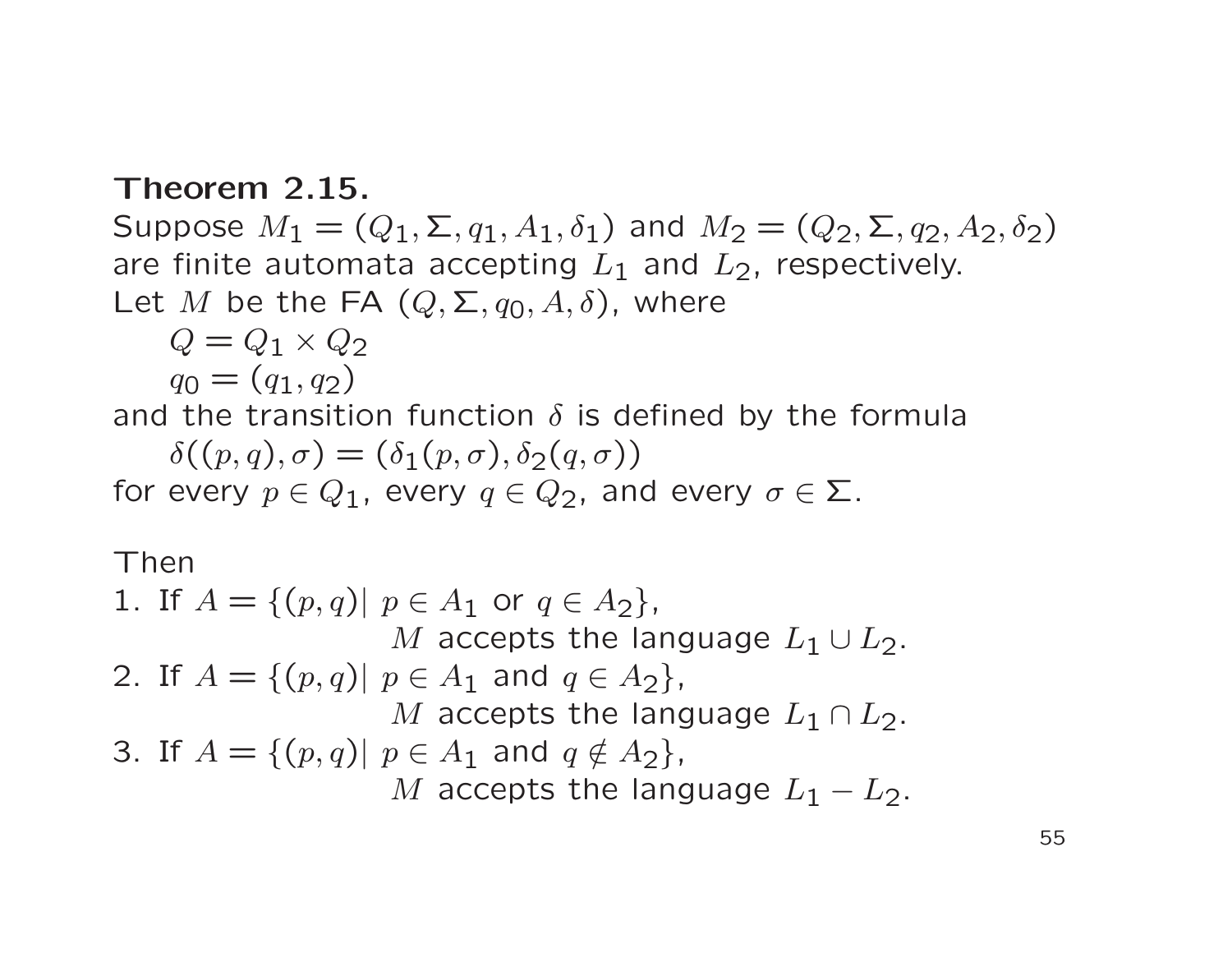Definition 9.6. Reducing One Decision Problem to Another . . .

Suppose  $P_1$  and  $P_2$  are decision problems. We say  $P_1$  is reducible to  $P_2$   $(P_1 \leq P_2)$ 

- if there is an algorithm
- that finds, for an arbitrary instance I of  $P_1$ , an instance  $F(I)$ of  $P_2$ ,
- such that

. . .

for every  $I$  the answers for the two instances are the same,

or I is a yes-instance of  $P_1$ 

if and only if  $F(I)$  is a yes-instance of  $P_2$ .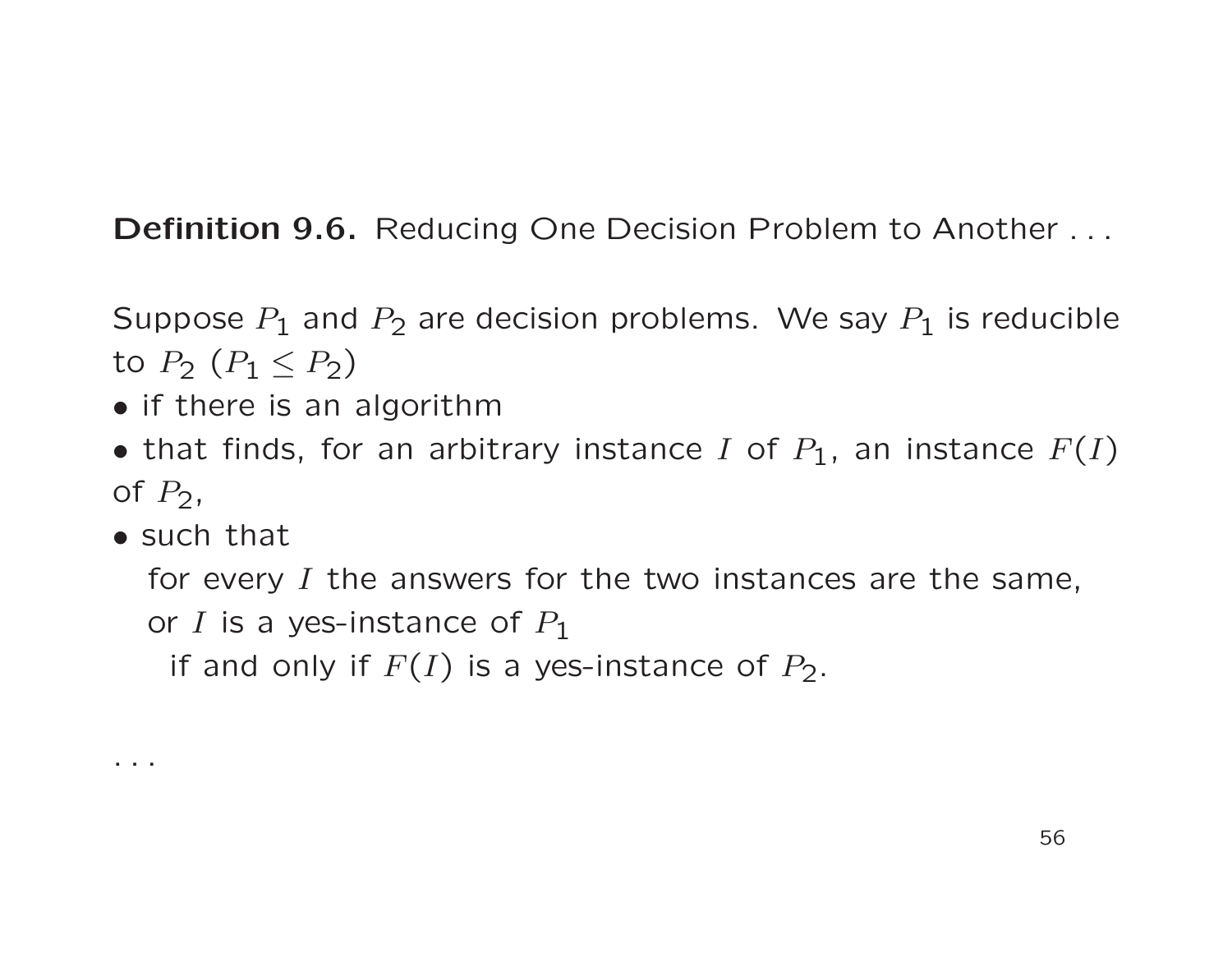Theorem 9.7.

. . . . .

Suppose  $P_1$  and  $P_2$  are decision problems, and  $P_1 \leq P_2$ . If  $P_2$  is decidable, then  $P_1$  is decidable.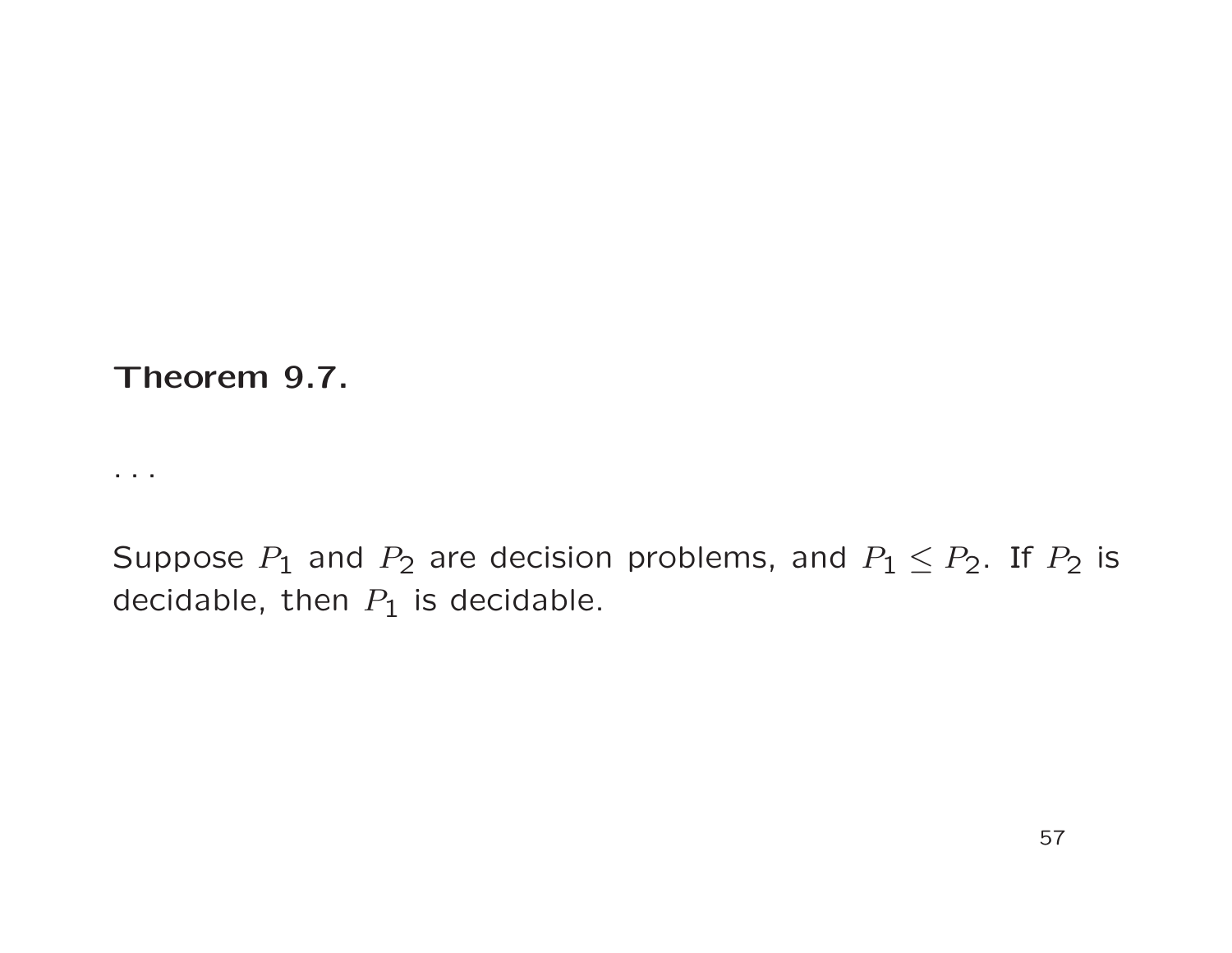Two more decision problems:

Accepts: Given a TM T and a string w, is  $w \in L(T)$  ?

Halts: Given a TM T and a string w, does T halt on input  $w$  ?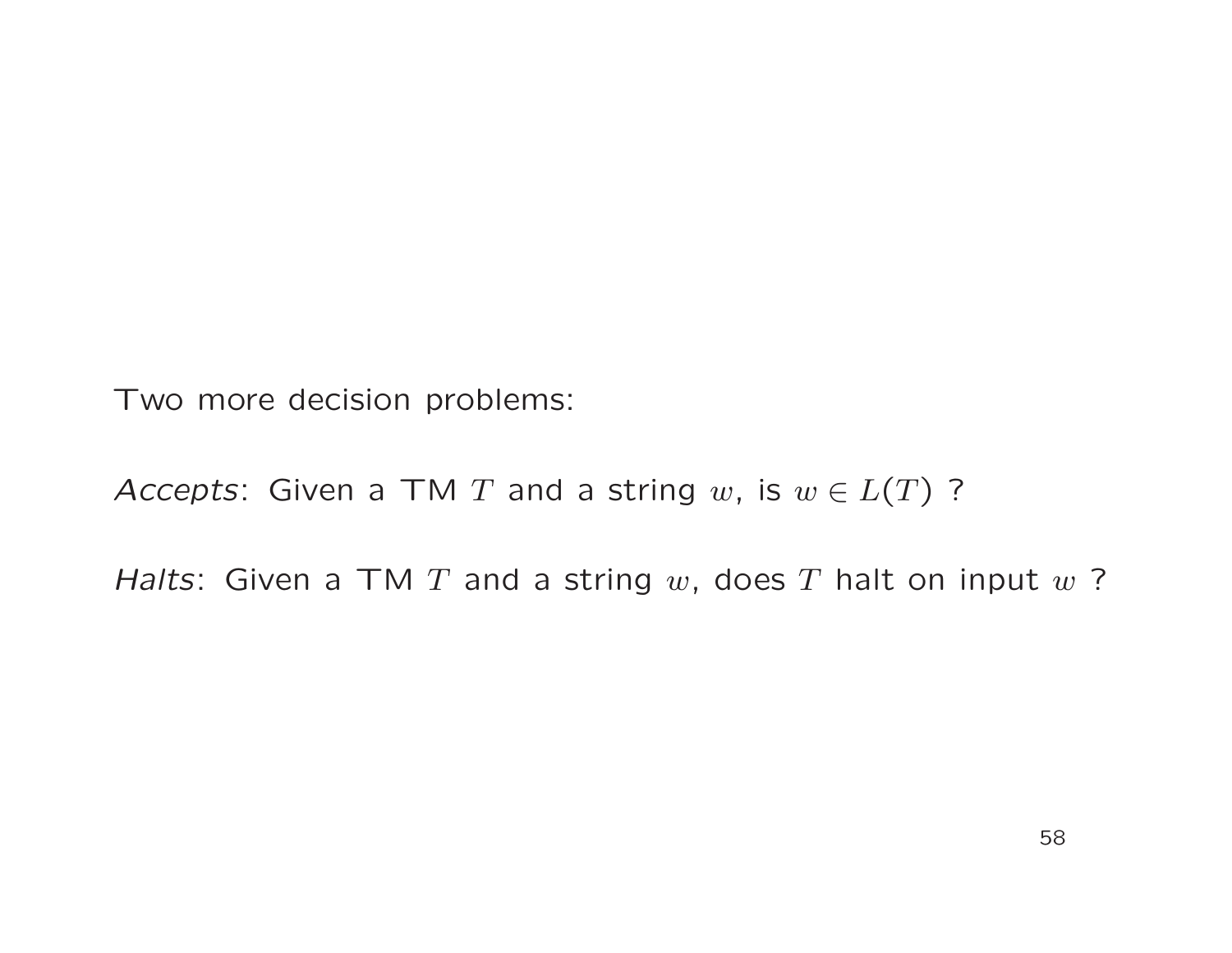Theorem 9.8. Both Accepts and Halts are undecidable.

#### Proof.

1. Prove that Self-Accepting  $\leq$  Accepts ...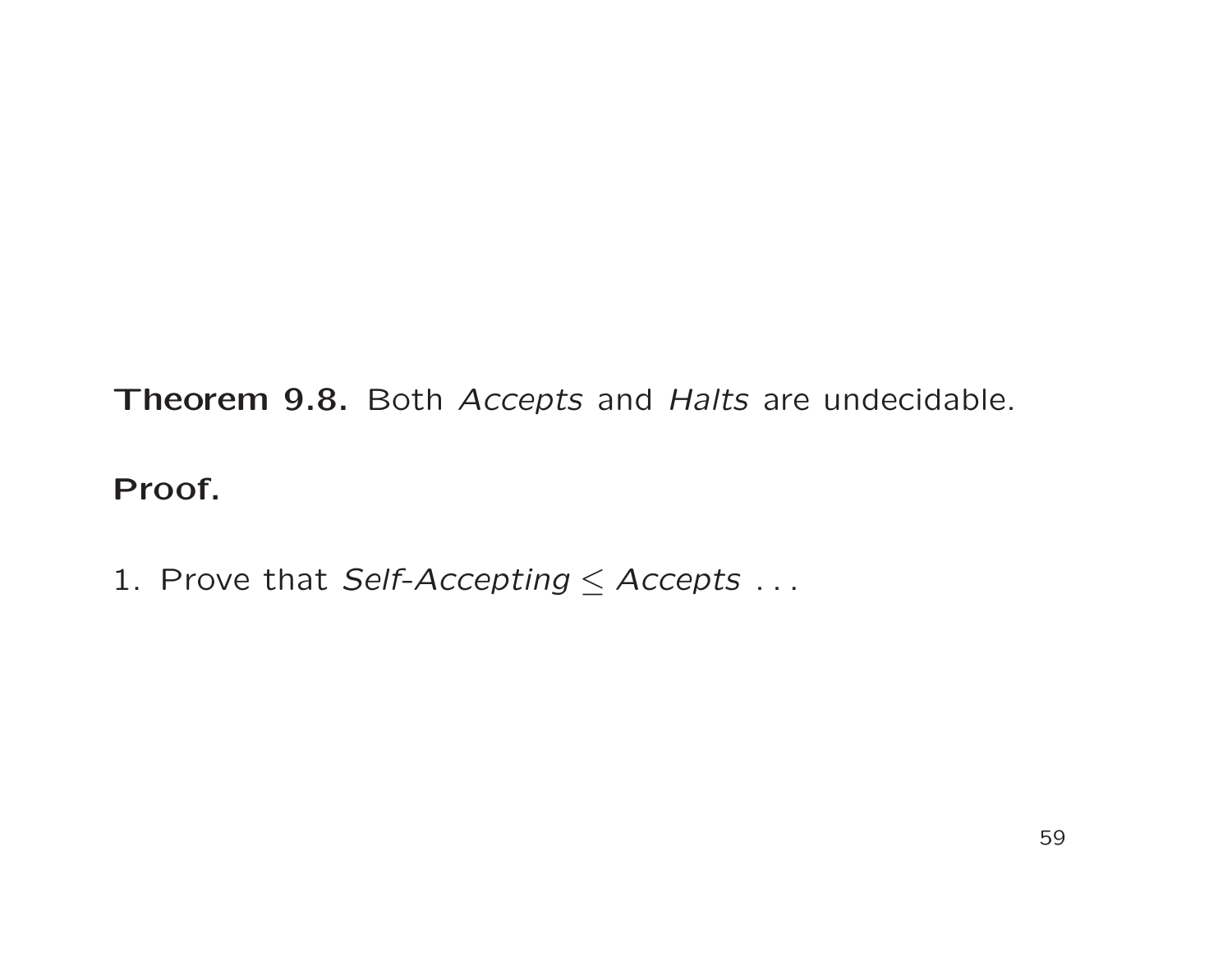Theorem 9.8. Both Accepts and Halts are undecidable.

Proof.

- 1. Prove that Self-Accepting  $\leq$  Accepts ...
- 2. Prove that  $Access \leq Halts$ ...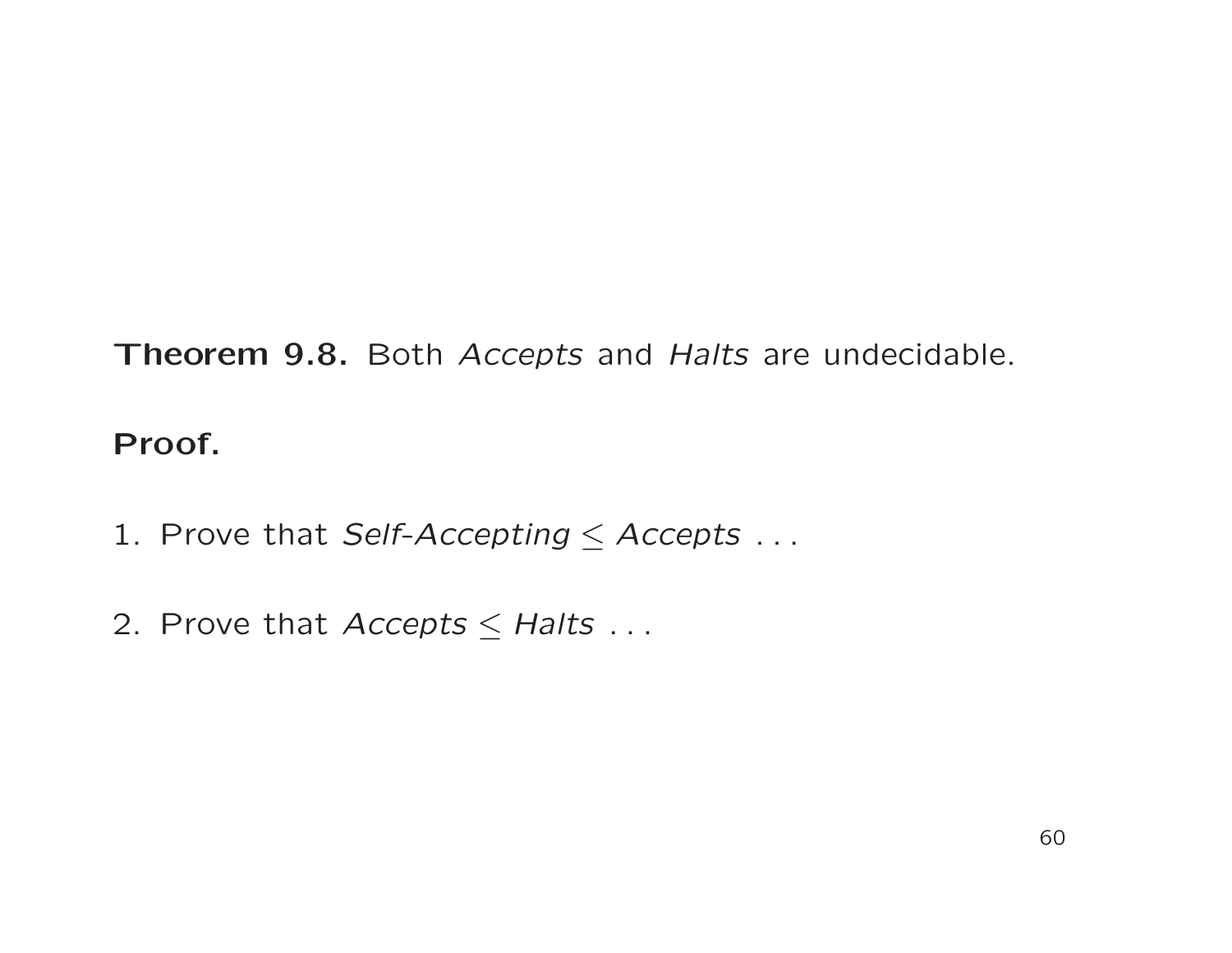Application:

```
n = 4;while (n is the sum of two primes)
 n = n+2;
```
This program loops forever, if and only if Goldbach's conjecture is true.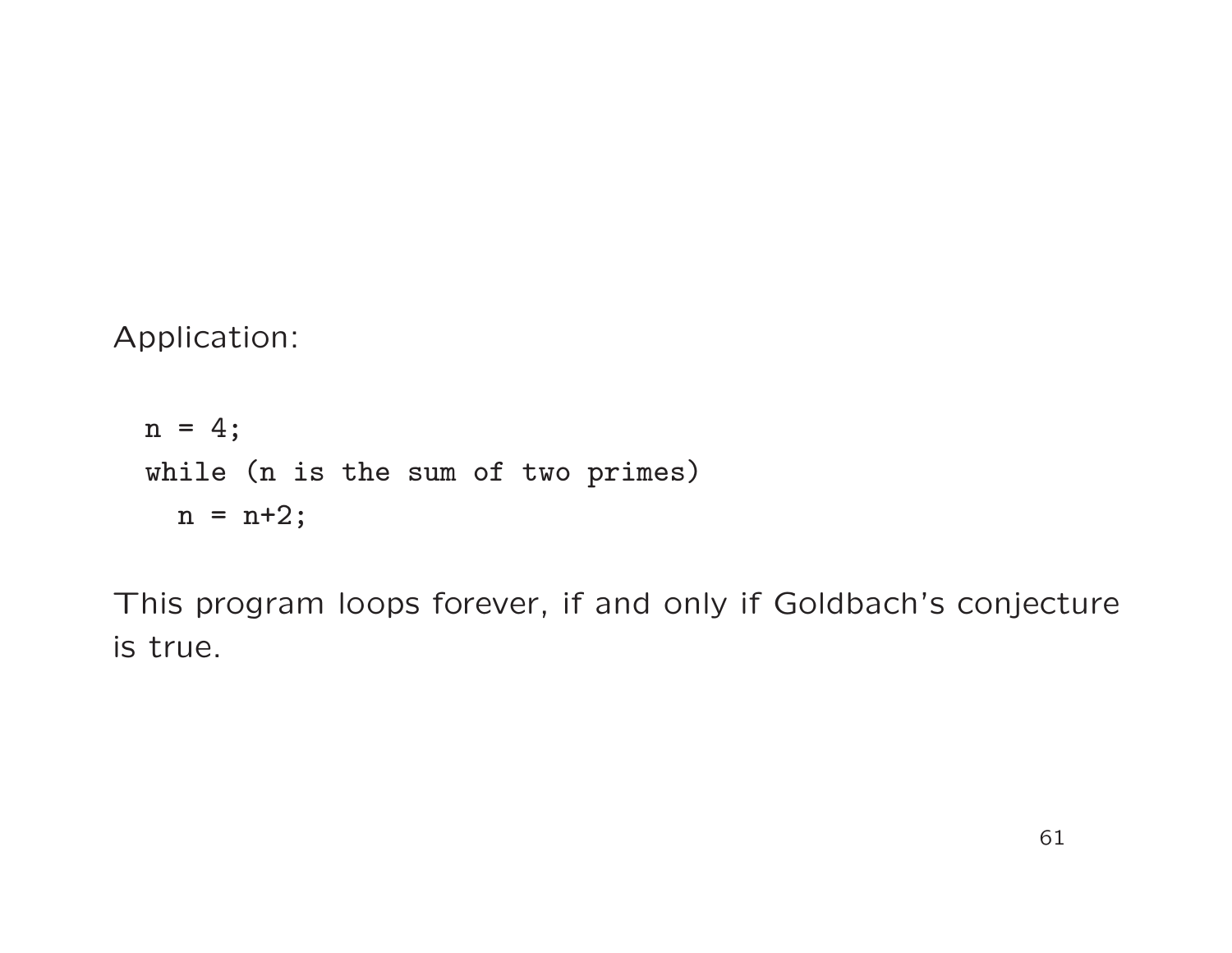#### Exercise 9.5.

Fermat's last theorem, until recently one of the most famous unproved statements in mathematics, asserts that there are no integer solutions  $(x, y, z, n)$  to the equation  $x^n+y^n = z^n$  satisfying  $x, y > 0$  and  $n > 2$ .

Ignoring the fact that the theorem has now been proved, explain how a solution to the halting problem would allow you to determine the truth or falsity of the statement.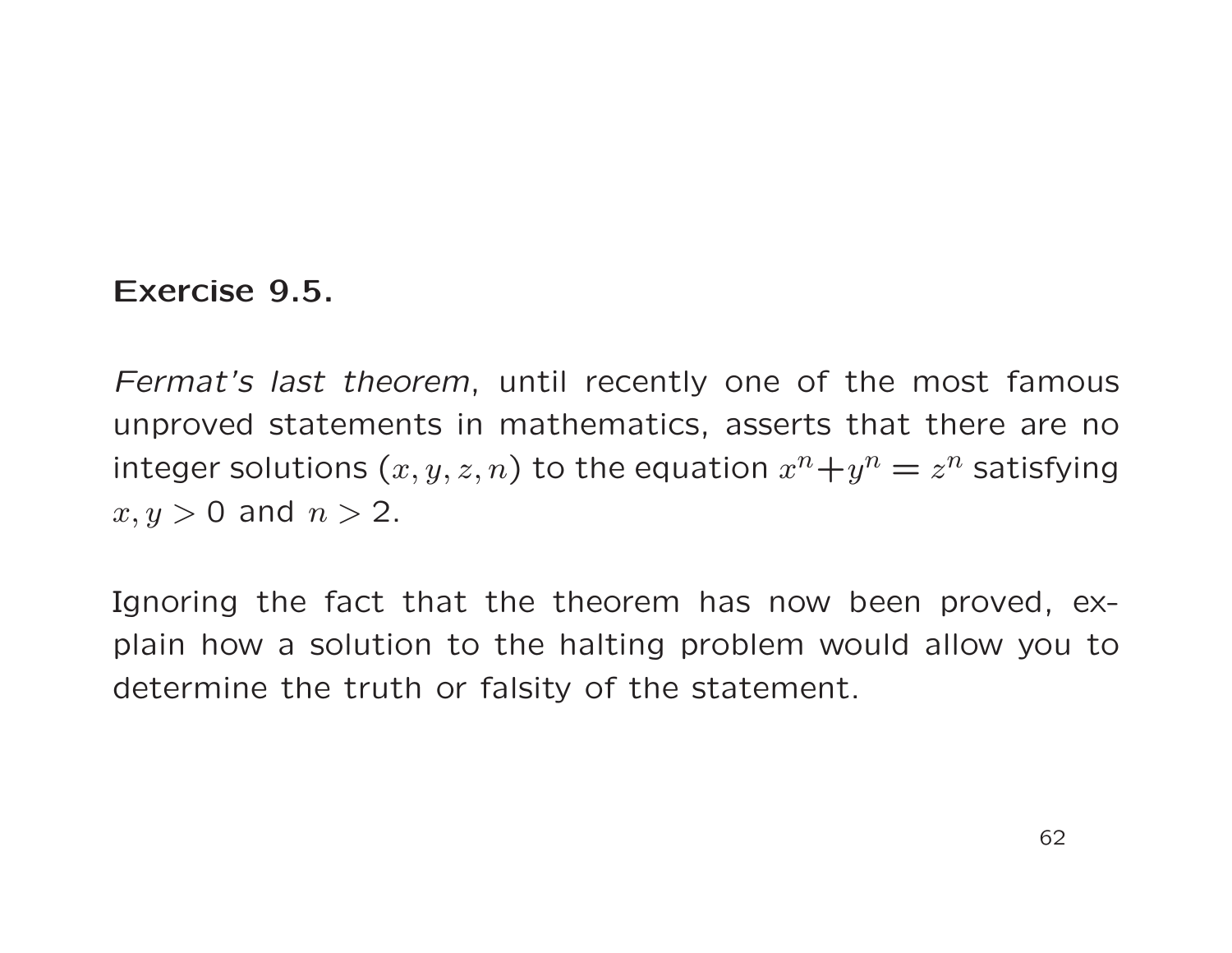Theorem 9.7.

Suppose  $P_1$  and  $P_2$  are decision problems, and  $P_1 \leq P_2$ . If  $P_2$  is decidable, then  $P_1$  is decidable.

Order  $P_1 \leq P_2$ 

Proof. . .

 $\sim$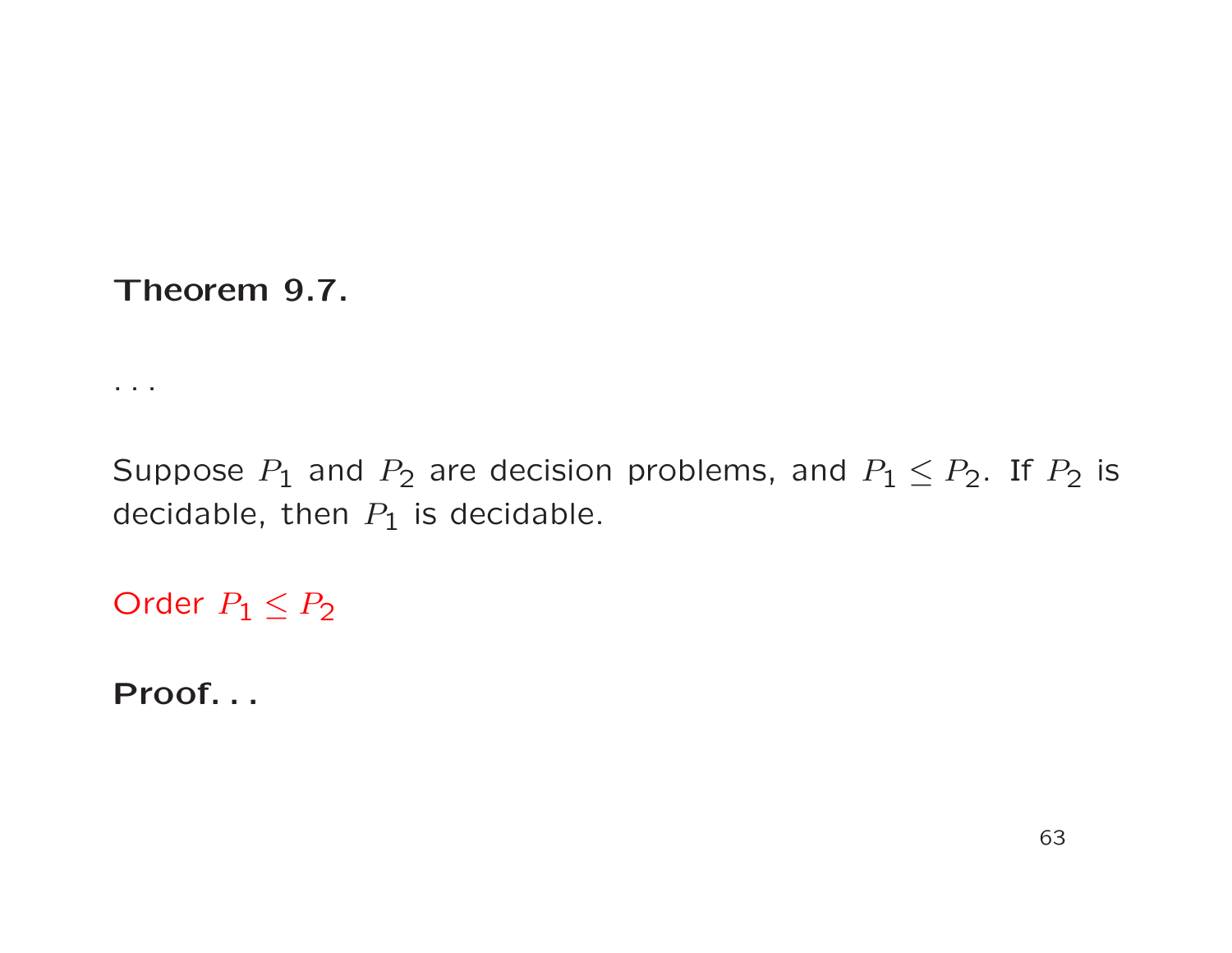#### Exercise 9.1.

Show that the relation  $\leq$  on the set of decision problems is reflexive and transitive.

Give an example to show that it is not symmetric.